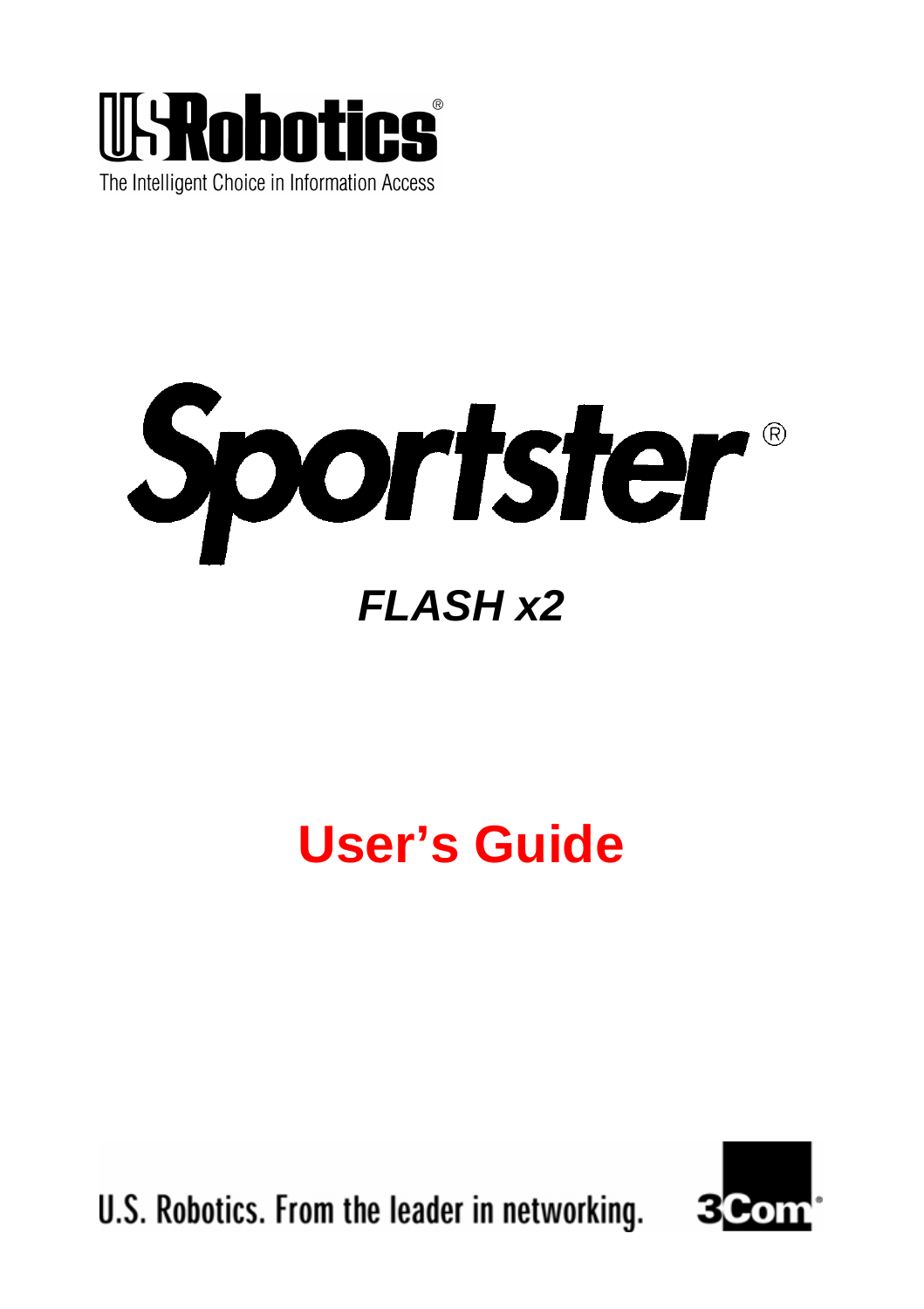This manual covers installation and operating instructions for the following U.S. Robotics modems:

· Sportster Flash with x2

**IMPORTANT MESSAGE:** This product is capable of download speeds up to 56Kbps; however, the download speeds you experience may be lower due to varying line conditions. We are continuing to test and improve our modem technology to achieve faster speeds. Visit our Web site at **http://www.3Com.com** for future updates and enhancements.

The material contained in this document is for information purposes only and is subject to change without notice. 3Com makes no representations or warranties with respect to the contents hereof and specifically disclaims any implied warranties of merchantability or fitness for any particular purpose.

No part of this document may be reproduced, transmitted, transcribed, or stored in a retrieval system in any form or by any means, mechanical, magnetic, electronic, optical, chemical or otherwise, without the written permission of 3Com.

3Com and the 3Com logo, U.S. Robotics and the U.S. Robotics logo are registered trademarks of 3Com Corp. Any trademarks, tradenames, service marks or service names owned or registered by any other company and used in this manual are the property of their respective companies.

3Com assumes no responsibility for errors or omissions in this manual. Nor does 3Com make any commitment to update the information contained herein.

1997 3Com Corporation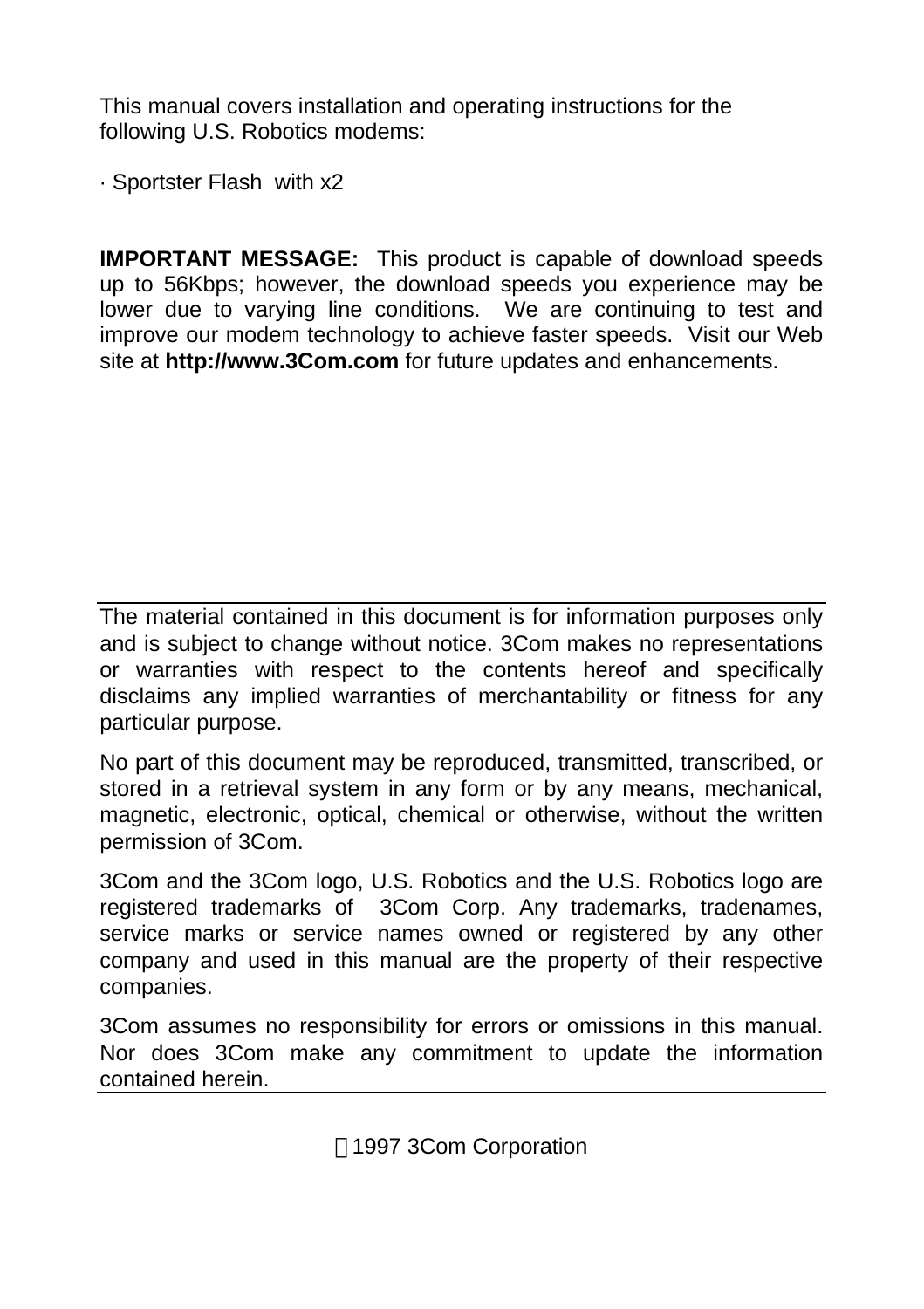# **Table of Contents**

| 3COM/U.S. ROBOTICS : THE INTELLIGENT CHOICE IN |  |
|------------------------------------------------|--|
|                                                |  |
|                                                |  |
|                                                |  |
|                                                |  |
|                                                |  |
| HOW TO TELL IF X2 IS ENABLED IN YOUR MODEM  16 |  |
|                                                |  |
|                                                |  |
|                                                |  |
|                                                |  |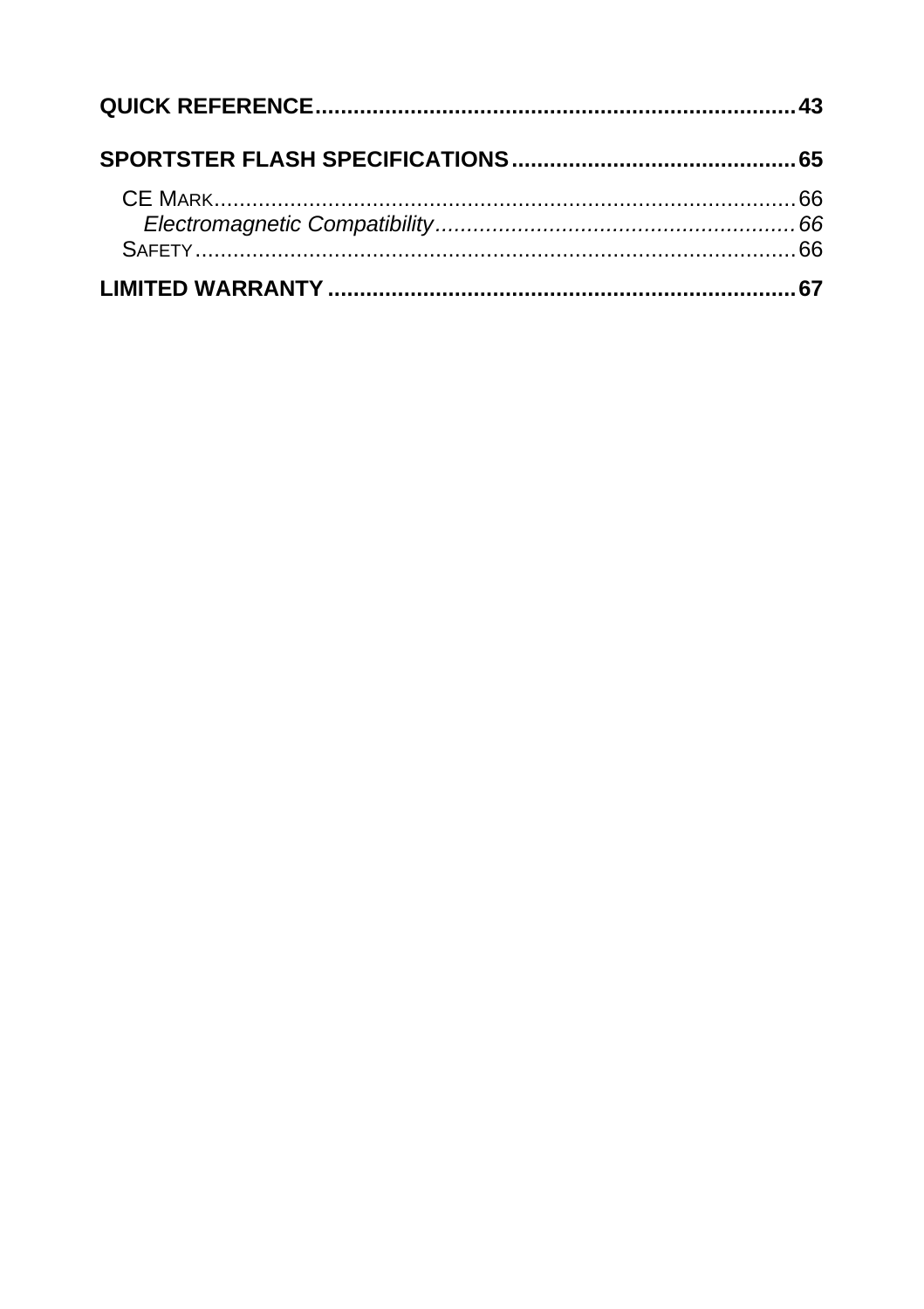# **3Com/U.S. Robotics : The Intelligent Choice in Information Access™**

<span id="page-4-0"></span>**Ongratulations!** You have just purchased the Sportster Flash modem. Since 1976, 3Com/U.S. Robotics has grown to become a key manufacturer and developer of information access technology. 3Com/U.S. Robotics advanced technology allows you to use your faxmodem to open up a new world of information access. Now you can take advantage of the highest transfer rates available today with our new x2<sup>™</sup> technology! C

As an innovator in the data communications field, 3Com/U.S. Robotics has a history of bringing the latest technology to market at an affordable price.

3Com/U.S. Robotics owns the core technology, known as the data pump, that works in its access products. This allows 3Com/U.S. Robotics to bring new technologies and features to market faster and at a lower cost, while passing the savings on to you.

Be sure to read the following section to learn more about the latest 3Com/U.S. Robotics breakthrough, x2 technology. Your new 56K Professional Message Modem takes advantage of this technology to make connecting over analog lines faster than ever before.

For more information on 3Com/U.S. Robotics, visit the 3Com/U.S. Robotics World Wide Web Home Page at: **http://www.3com.com**.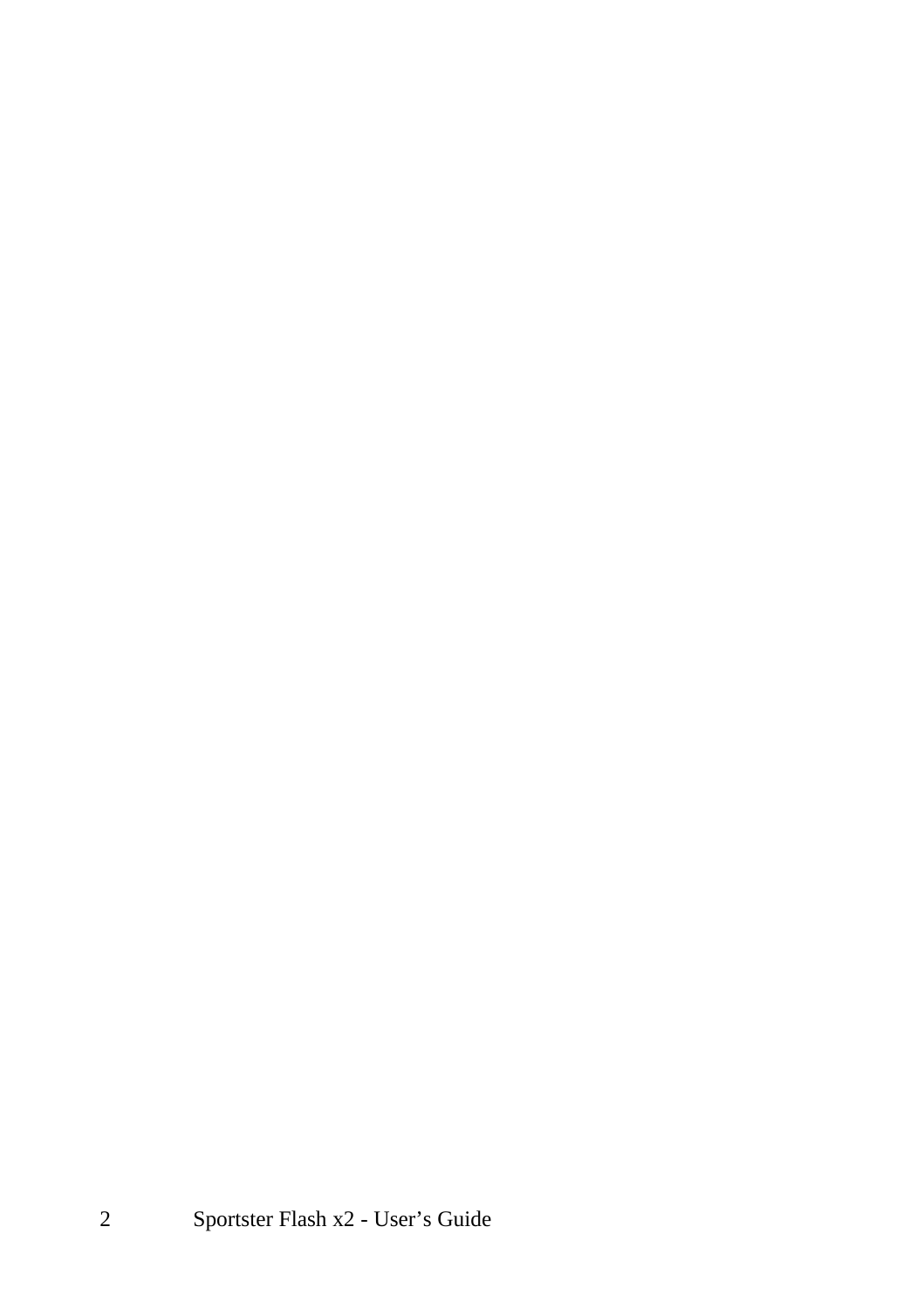# <span id="page-6-0"></span>Welcome to **x2<sup>TM</sup>** Information **Access**



## *The latest breakthrough in online communications*

Until now, 33.6Kbps was thought to be the practical limit for speed over standard phone lines. Now, x2 shatters that barrier, to bring you download speeds of up to 56Kbps. However, the download speeds you experience may be lower due to varying line conditions. This modem is software upgradeable, allowing easy upgrades to new features and enhancements as they become available.

### *An integrated end-to-end solution from the leader*

3Com is well positioned to bring you x2 technology. Our U.S. Robotics modems are the world's number one seller, and our Total Control™ and Courier<sup>™</sup> product lines are favored by many Internet service providers. This widespread acceptance allows 3Com to offer x2 technology to virtually anyone.

### *Taking advantage of the modern telephone network*

x2 technology uses the increasingly digital telephone network to bring you faster downloads, by eliminating the analog-to-digital conversion in the downstream path.

x2 takes advantage of the typical network configuration found when an analog subscriber connects to a digitally connected server. Since x2 bypasses the analog-to-digital conversion in the downstream path, it can use nearly all of the available 64K network bandwidth. (Upstream data, typically less speed sensitive, travels at the standard V.34 rate.)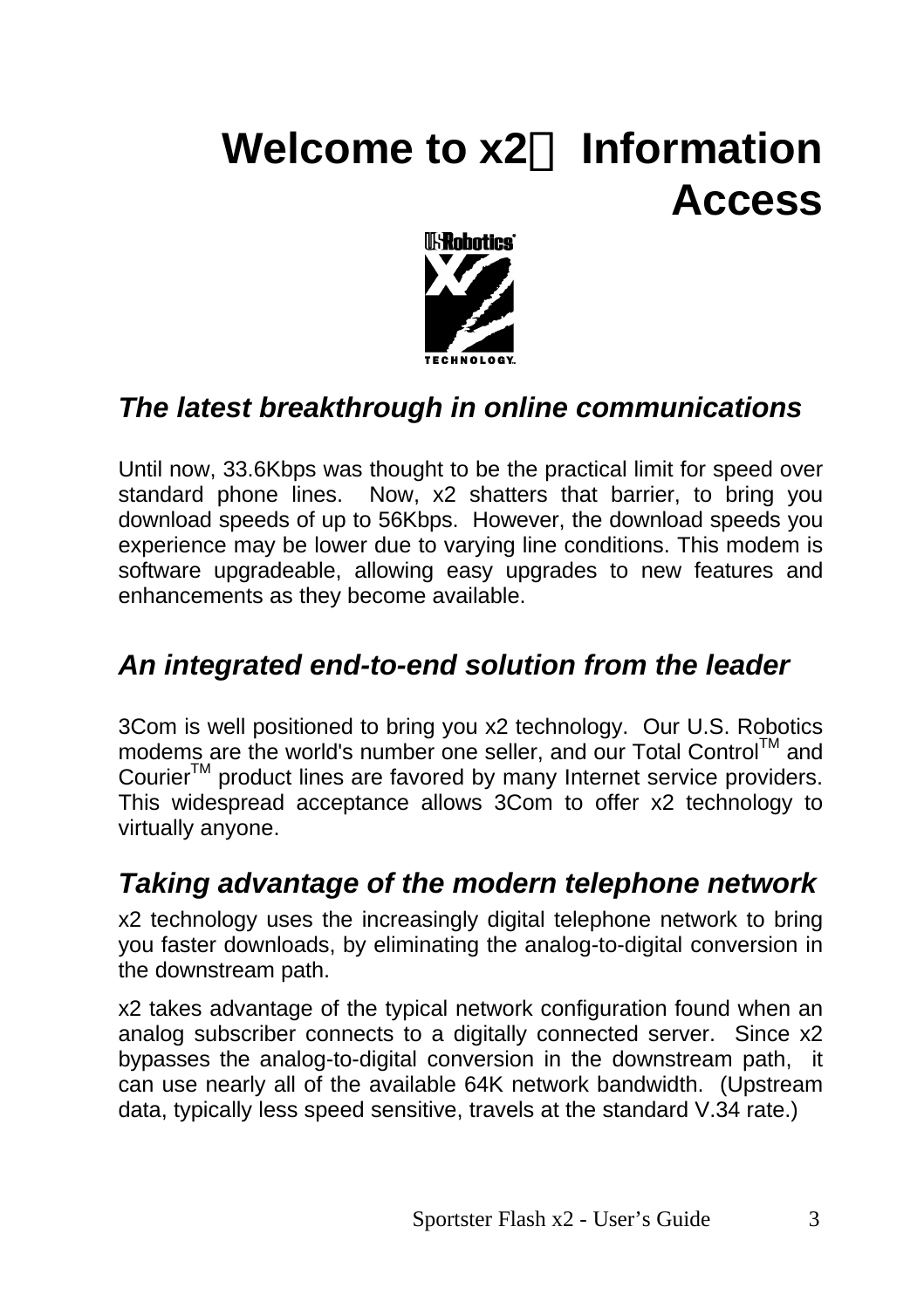The result is a completely new kind of transmission technique. Based on "encoding" rather than "modulation," it can give you download speeds that you never thought possible. What's more, with standard V.42*bis* compression, x2 can download at speeds up to a blistering 115.2Kbps.

## *The new standard for online speed*

3Com has already submitted x2 to the ITU-T standards committee for acceptance as the next online standard.

For more information on U.S. Robotics x2 technology, see our World Wide Web page at **http://.3com.com**.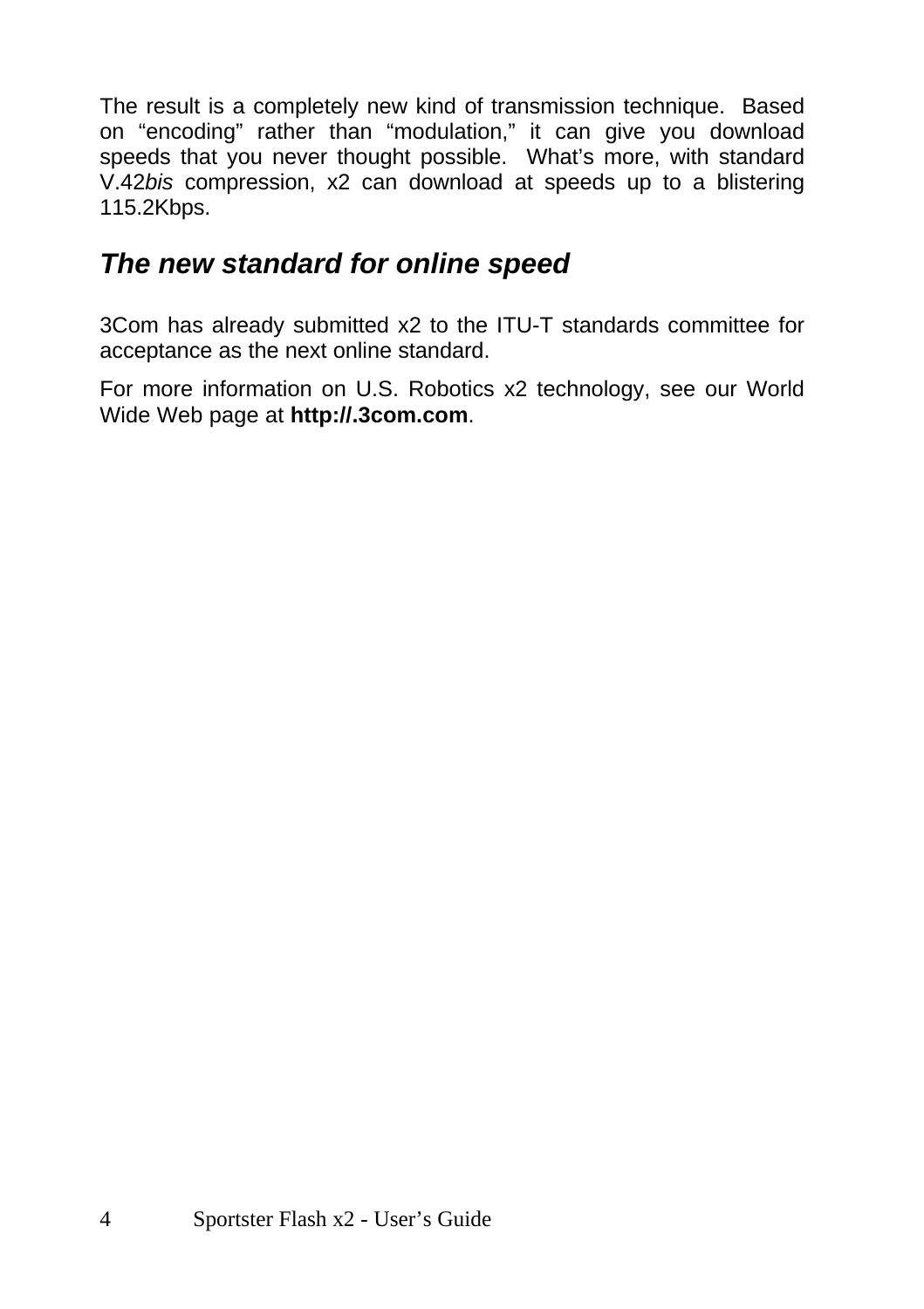# **Features**

#### <span id="page-8-0"></span>**Data Communications**

Your modem offers a range of internationally accepted standard modulation methods and protocols. It utilises hardware-based V.42/MNP 2-4 error control and V.42 bis/ MNP 5 data compression.

Your modem will transmit at speeds up to 33,600 bps with throughput to 115,200 bps. Also, it is universally compatible with the following standards: V.34, V.32 bis, V.32, V.22 bis, Bell 212A/V.22, V.23, V.21 modems.

#### **Fax Capability**

You can use your modem with Class 1 or Class 2.0 fax software to exchange faxes with Group 3 fax machines world-wide at speeds up to 14.400 bps.

#### **Flash ROM Upgradable**

Sportster Flash supports software download through flash memory. You can download upgrades to obtain quickly and easily the latest features.

#### **Speakerphone\***

You can use your new Sportster as a full-duplex speakerphone without the echoing sound of some speakerphones. The full-duplex feature allows you to speak at the same time as someone on the other end without losing any sound quality. This affords you all the convenience of a speakerphone without the extra hardware and leads for the home or office.

The external modems have built-in microphones.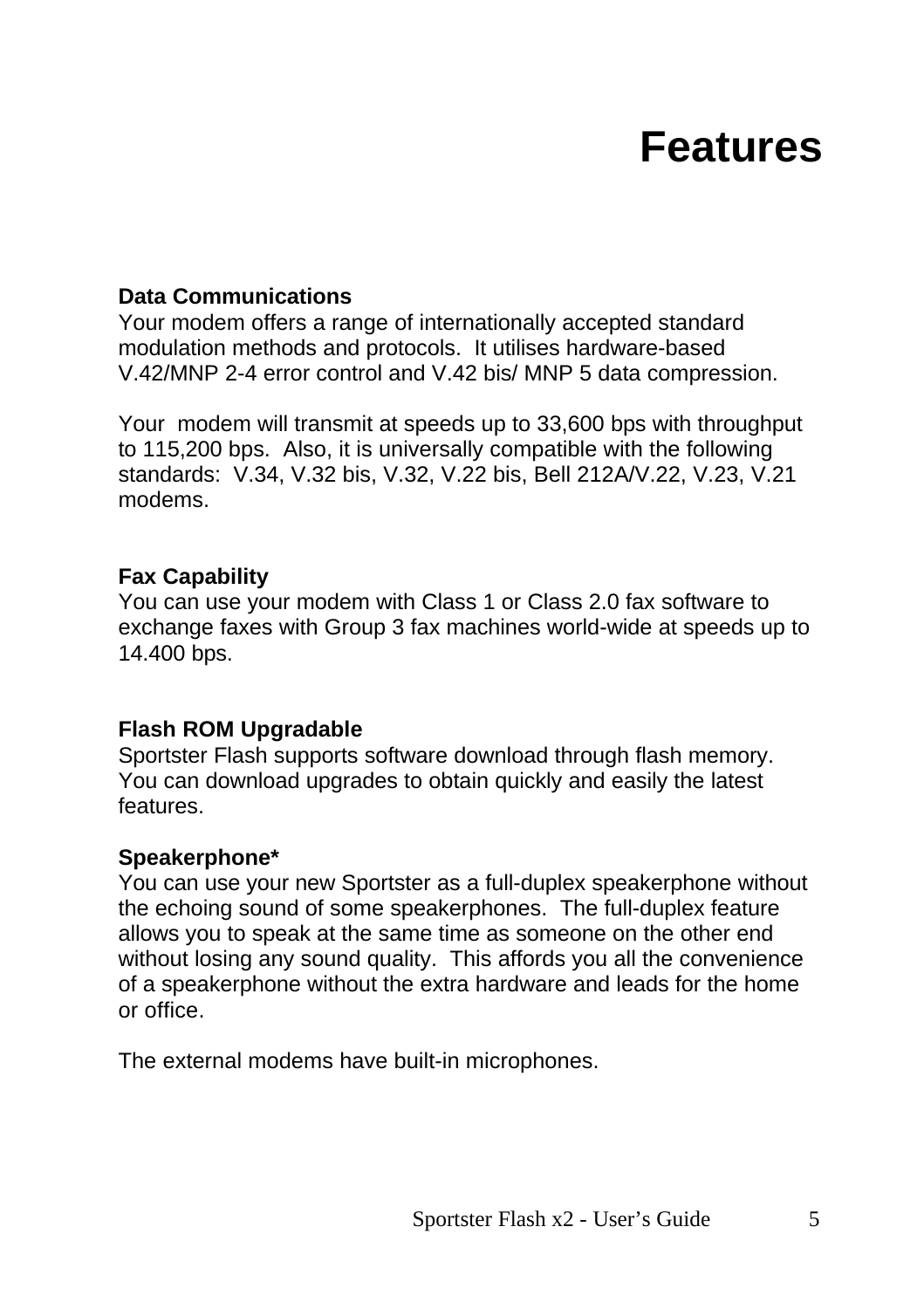#### **Personal Voice Mail\***

With Personal Voice Mail, your modem is a full-featured messaging system offering business-quality voice mail features in the convenience of your home or office.

Using this feature, you can send voice greetings and record voice messages like a standard answering machine with several "voice mailboxes" on one system. You can even access your voice messages remotely. Your modem will auto-detect incoming fax, voice, and data calls and provides fax-on-demand services you can tailor to your needs.

**\* A headset, external powered speakers or soundcard is required to utilise all voice features including hands-free speakerphone.**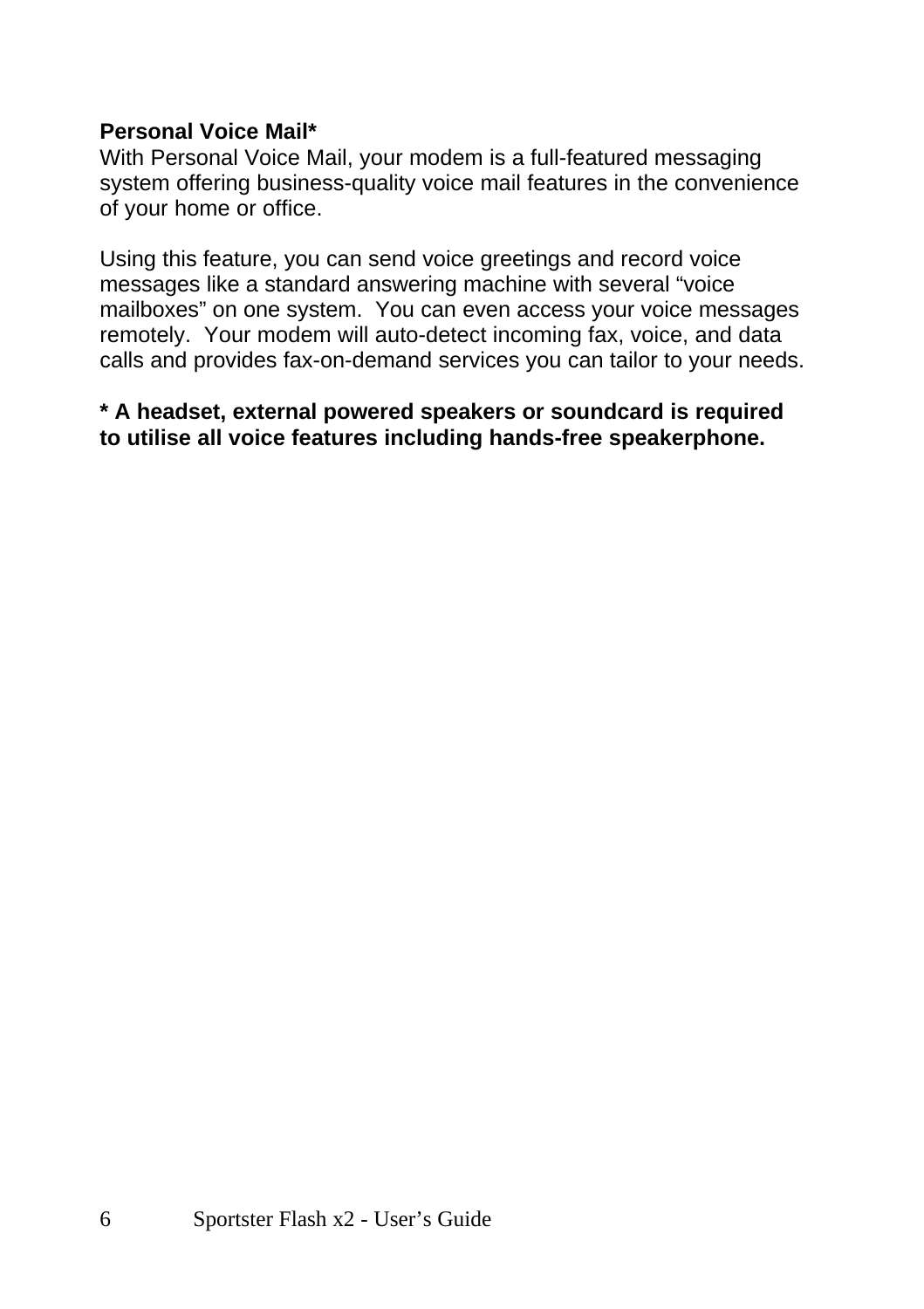# <span id="page-10-0"></span>**External Modem Installation**

#### **Getting Started**

This chapter will walk you through the installation of your external modem with your personal computer.

#### **Before getting started, make sure that you have the following items:**

- · Modem
- · Serial Cable
- · Data/Fax/Voice software and User Guide
- · RJ11 telephone lead & Tail lead adaptor
- · Power Adaptor
- · PSTN (Standard) Telephone Socket
- · This Guide

There are two parts to installation: software and hardware. Software allows you to communicate with your modem so that you can send and receive data and faxes, as well as activate voice features. Software installation is discussed in your communications software user guide. Hardware is the modem itself, which will be connected to your computer by the serial cable.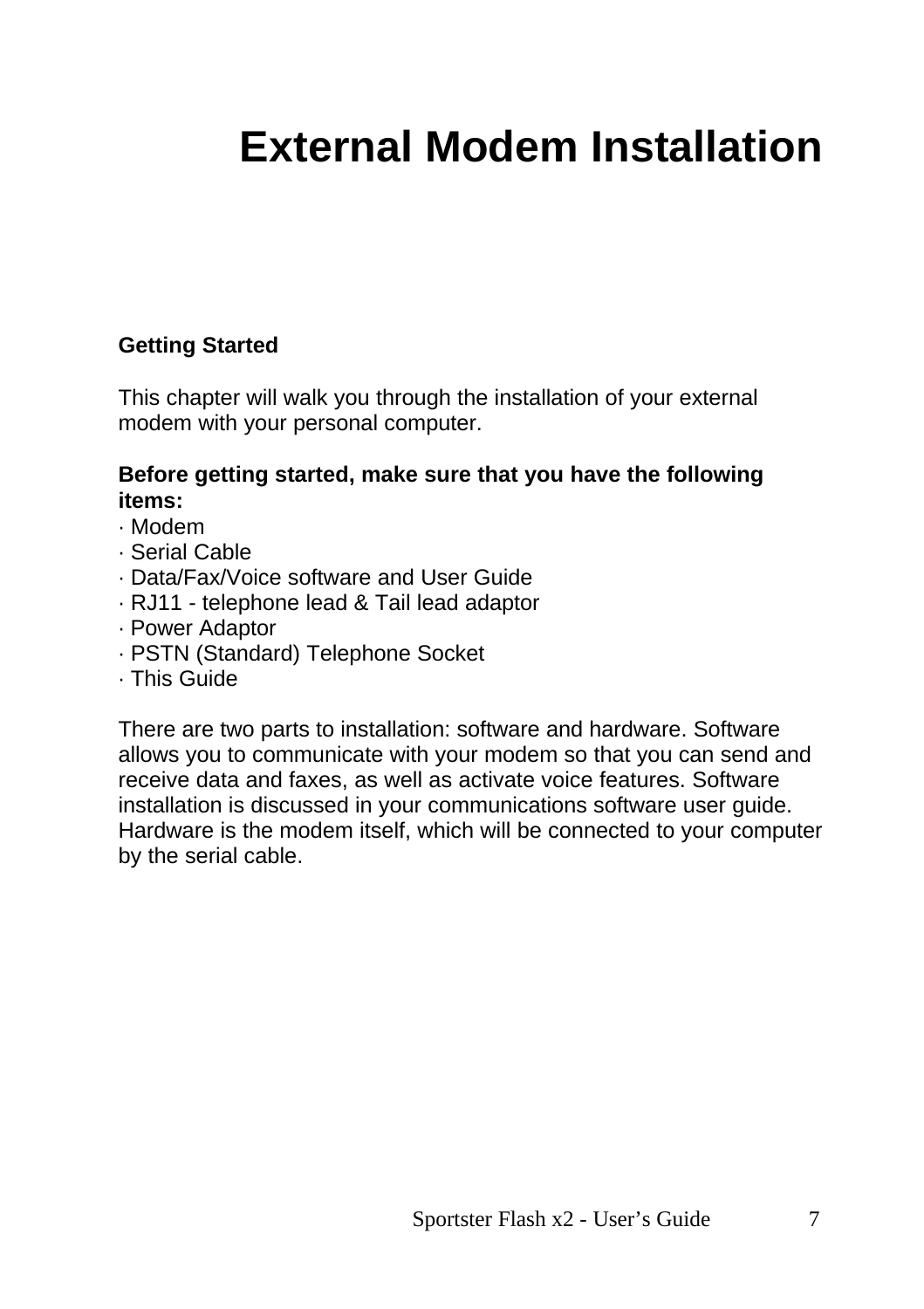#### **Hardware Installation Steps**

Before you begin the modem installation, turn off your computer and any attached devices, such as a printer. Follow these steps to install your modem. Refer to the drawing below of the back panel.

- 1. Connect the serial cable to the modem and to the computer. When looking for your serial port label on the back of your computer, select COM, MODEM, RS-232, or SERIAL. Do **NOT** select AUX, GAME, LPT, or PARALLEL. *Note which serial port you selected.* This information will be necessary when installing your communications software.
- 2. Plug the power adaptor into the power socket and into a standard wall outlet.
- 3. Plug one end of the phone lead into the telephone socket (labelled with a wall plug icon on the bottom of the case) and the other end into a phone wall socket.
- 4. If you wish to use your modem and phone through the same phone wall socket, plug your phone's lead into the modem's other socket (labelled with a phone icon on the bottom of the case), using the supplied Tail lead adaptor.
- 5. An external powered speaker must be connected for speakerphone use. For more information, see the next page and consult your software manual.

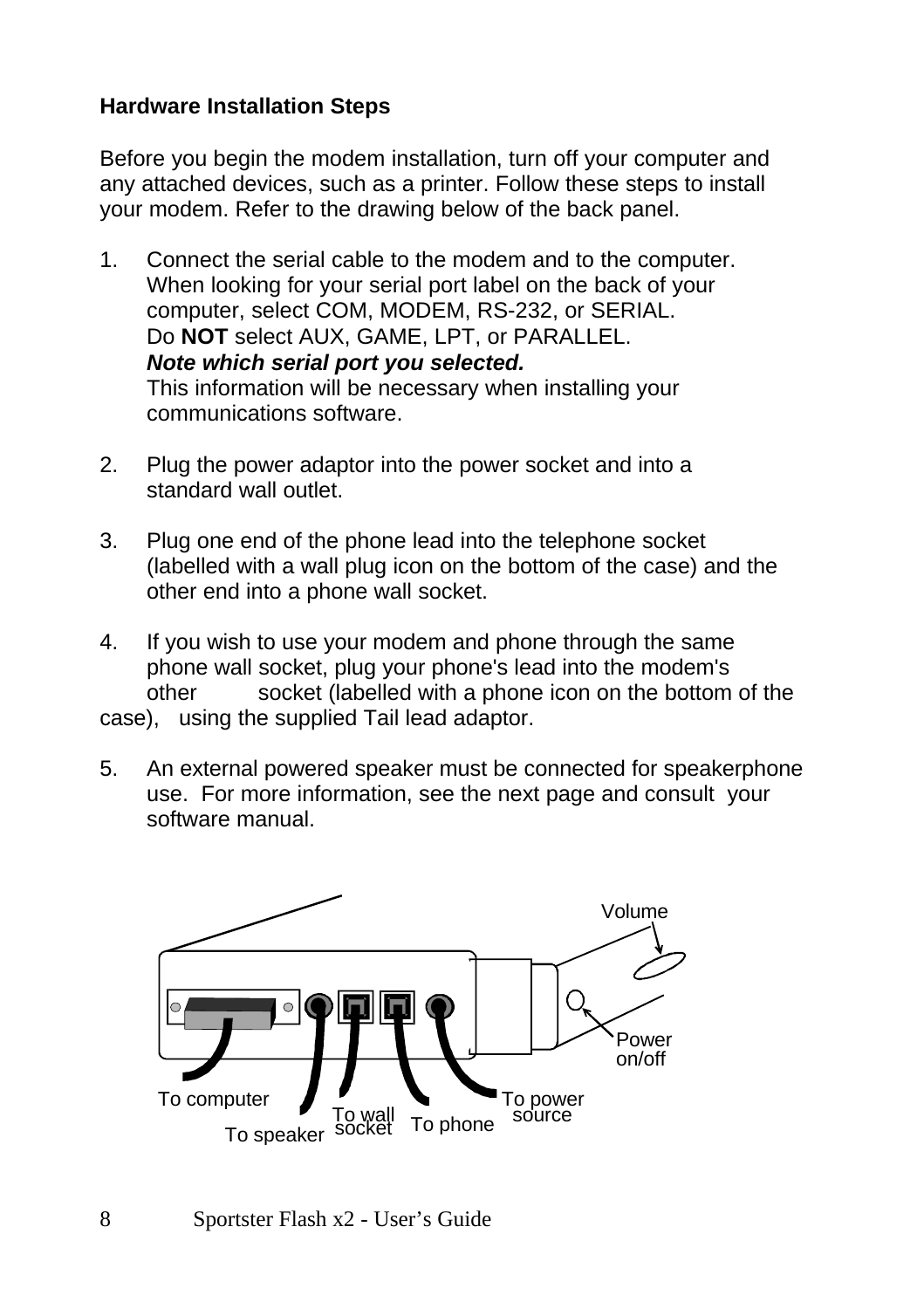#### **Speaker Attachment**

An external powered speaker or headset can be connected to the 3.5 mm speaker socket located on the back of your Sportster. This accessory is required when using the speakerphone and voice mail facilities.

#### **Microphone**

The microphone that is built into your modem is located on the front panel.

#### **Installing your Software**

- 1. Insert the software diskette included with your modem or another modem software disk. If using other software, consult its own manual for installation procedures.
- 2. From Program Manager, choose File. Then choose Run and type a:\install and press <Enter>.
- 3. Once the software is installed, enter the software group and click on the application icon.

You have successfully finished installing your modem and software.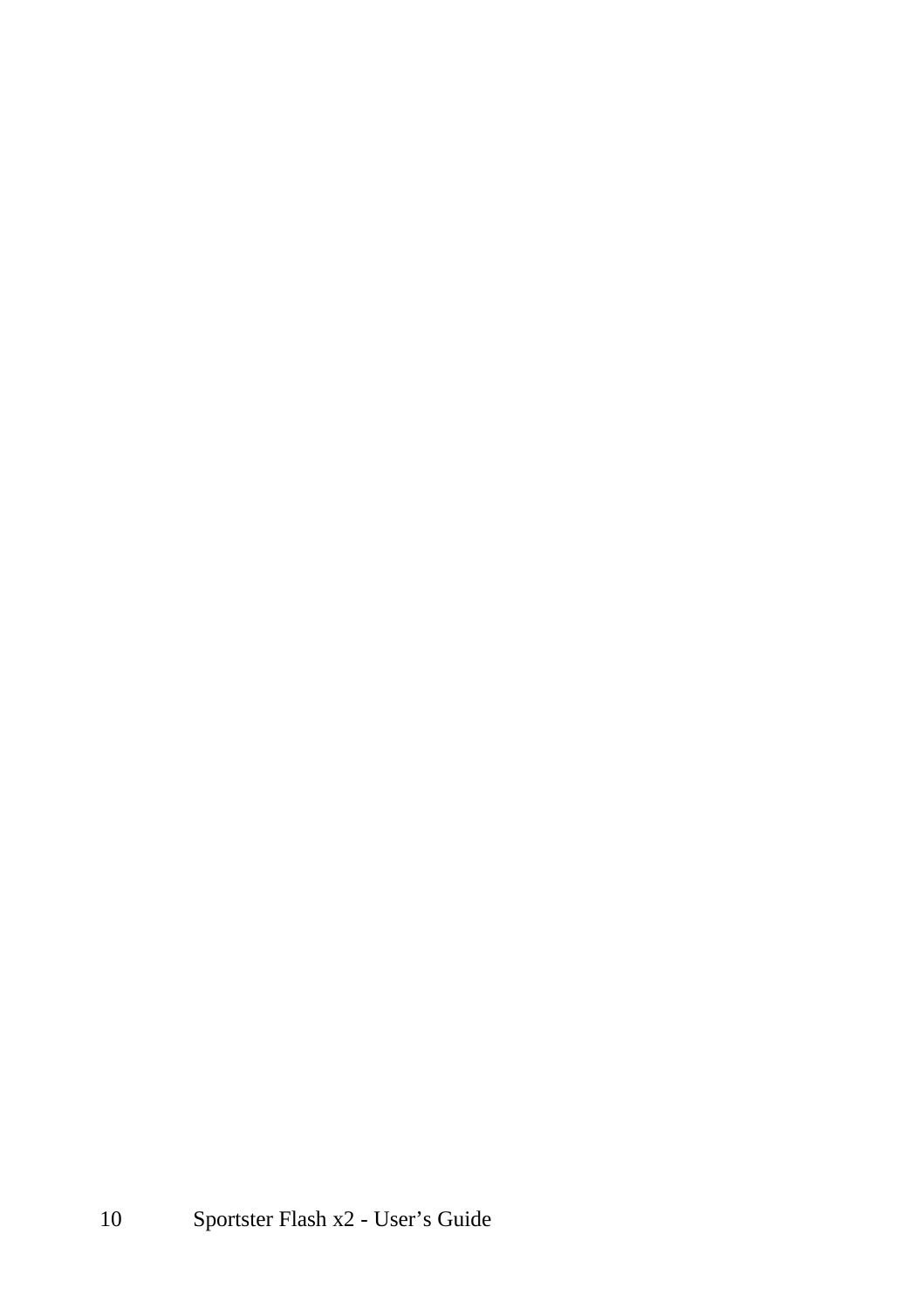# <span id="page-14-0"></span>**Communications Software**

Note: If you are using the communications software included with your modem, you can disregard this chapter. However, if you are using your own communications software, please refer to the software's manual and this chapter.

Communications software allows you to change settings and issue commands to your modem.

The software included with your modem is pre-configured for optimal performance with the Sportster. Refer to the software manual for any additional information. Be sure to install software after the modem is installed.

#### **Configuring Your Modem**

Some programs allow you to select your modem type from a menu. Select the appropriate U.S. Robotics Sportster High Speed modem. If yours is not present, try a Courier Dual Standard, V.32 bis, V.FC, or V. 34.

Other programs require you to enter an initialisation string in the software Modem Set-up screen. If this is the case, enter the following string to initialise your modem with the optimal settings for your PC:

#### **AT&F1<Enter>.**

These settings include: hardware flow control, a fixed serial port rate, and full result codes.

If you must use software flow control, enter the following string:

#### **AT&F2<Enter>**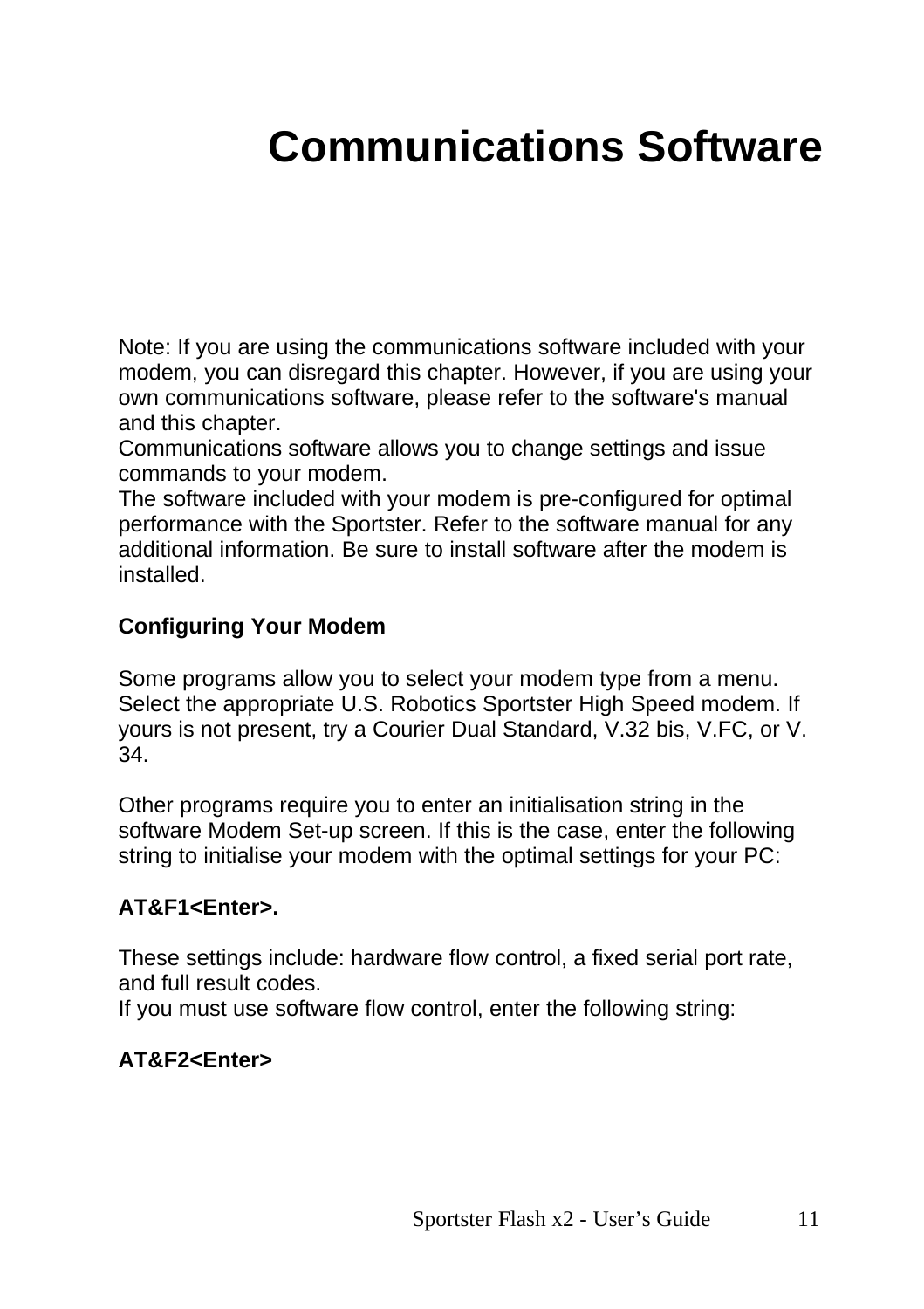#### **Configuring Your Software**

- 1. Turn on your computer and modem
- 2. Install your communications software (refer to the software's documentation).
- 3. From DOS, change to your Windows directory and type **MSD**.

Type C for COM Ports. Find the line UART Chip Used and match it with the COM Port column to which you attached your modem to determine the UART type (usually 8250, 16450, or 16550). Remember your UART type for step 5.

- 4. Start your communications software program.
- 5. Set the software's serial port (baud) rate based on your UART type. Also, fix or lock the serial port rate (if referred to as autobaud, select OFF).

| UART  | <b>Serial Rate</b>  |
|-------|---------------------|
| 16550 | 115.2K or 57.6K bps |
| 16450 | 38.4K bps           |
| 8250  | 19.2K bps           |

- 6. Specify the serial (COM) port used by the modem in your communications software if working in DOS. Check the serial port to which your modem is connected.
- 7. Specify your modem's flow control setting: RTS/CTS for hardware flow control (highly recommended) or XON/XO FF for software flow control. You should disable the flow control method you are not using.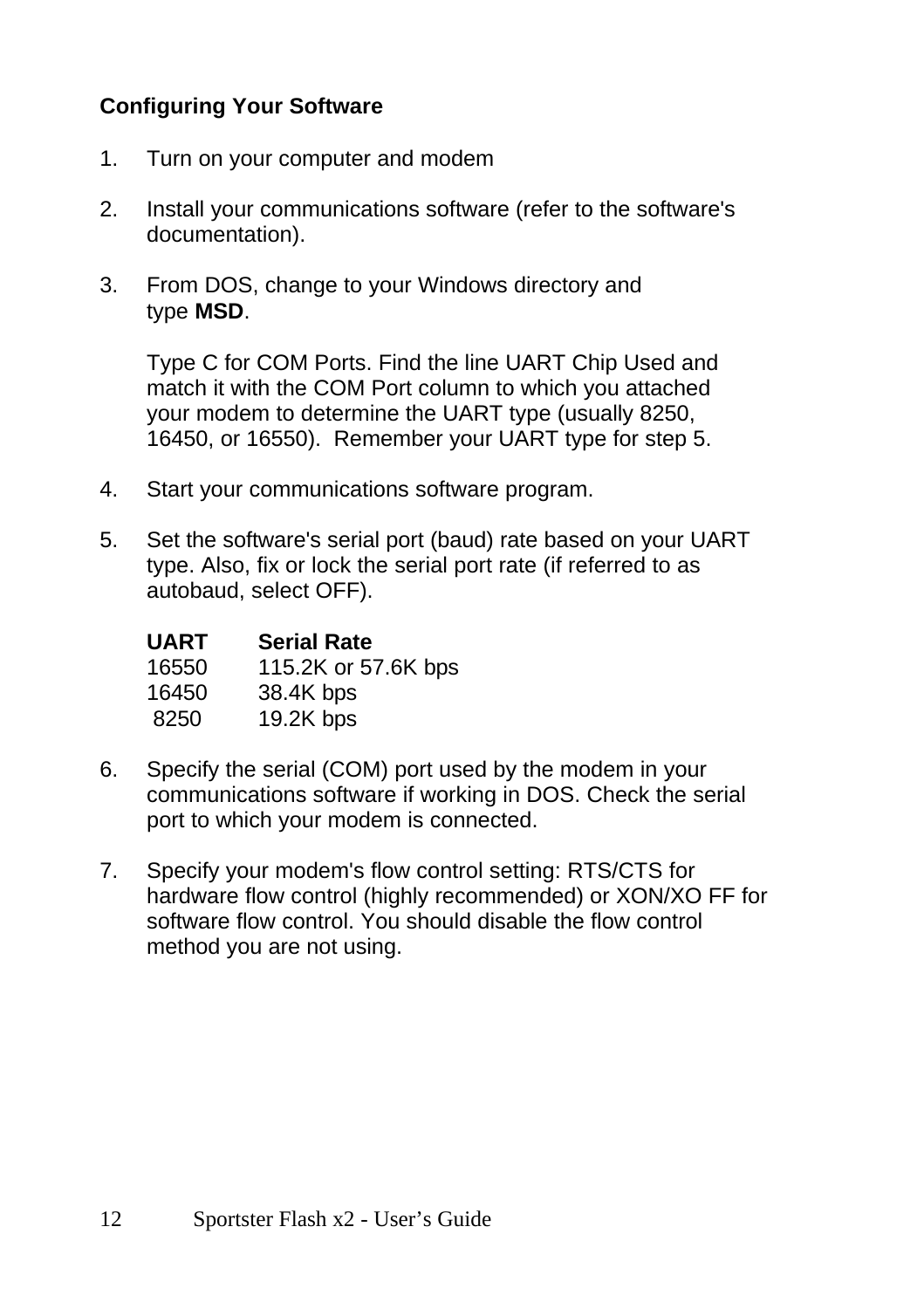#### **Testing Your Installation**

- 1. To test your modem and software installation, perform the software function that puts your computer in Terminal mode. In Terminal mode, a cursor appears on your screen, allowing you to send commands directly to the modem.
- 2. To determine if your computer and modem are communicating properly, type the following command: **AT E1 Q V1<Enter>**
	- · If the COM port and IRQ settings are correct on your modem and in your software, the modem responds: **OK**
	- · If the characters you type do not appear, no **OK** appears, or double characters appear, see the Troubleshooting section in this guide.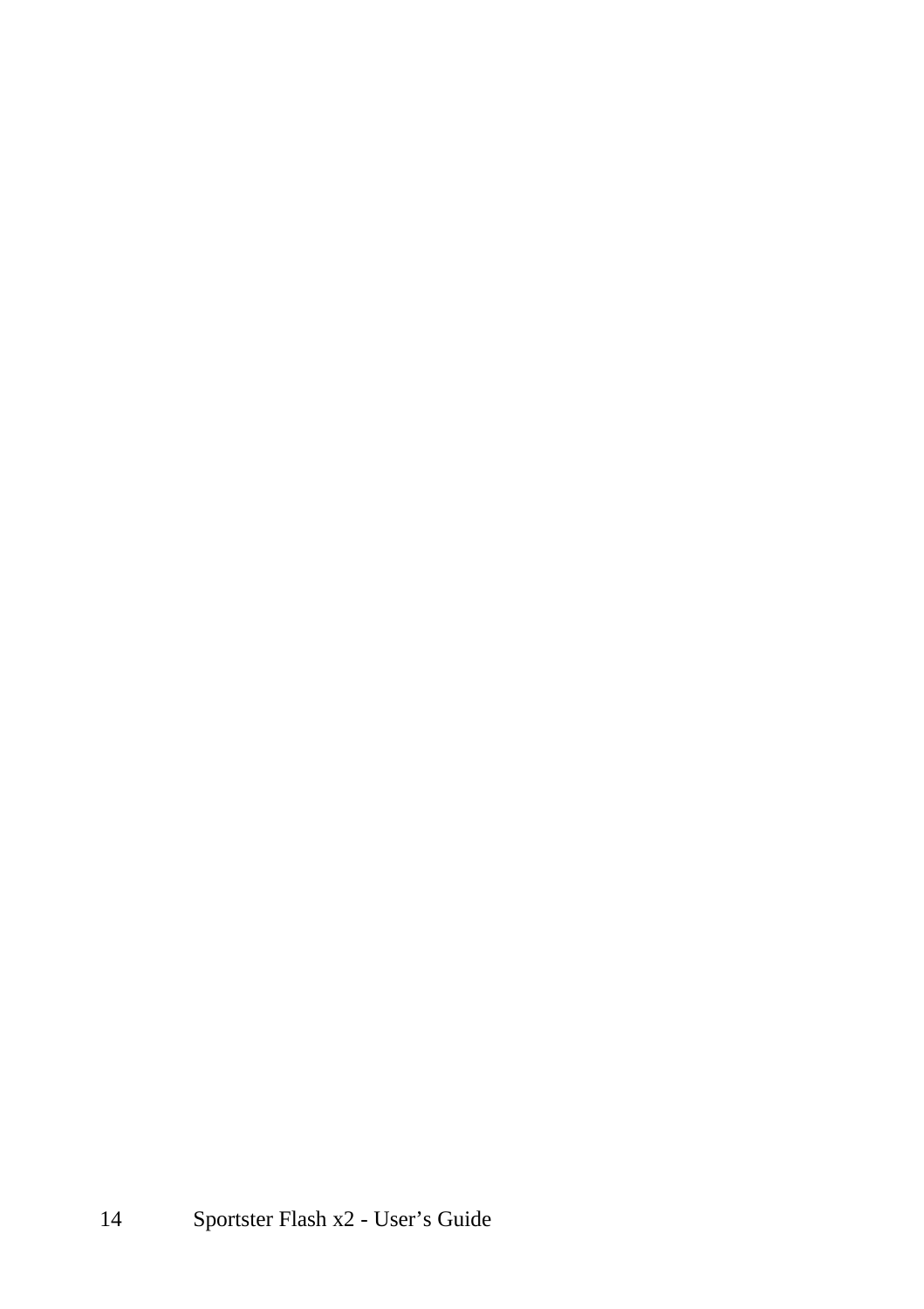# **Sportster Flash and x2**

<span id="page-18-0"></span>*Congratulations on your purchase of x2 56K technology! x2 is a revolutionary new technology that allows your modem to use normal analogue phone lines to enable download speeds up to 56kbps.*

#### *Information about x2*

For more information about x2, visit the 3Com, U.S. Robotics brand x2 Web Site at http://www.3Com.com.

# **Enhanced x2 Features**

Your Sportster modem with x2 has new result codes and the following new features. Refer to later sections for more information.

| To do this                                         | Use this command |
|----------------------------------------------------|------------------|
| Detemine if x2 is enabled in your modem            | ATI7             |
| Disable or enable x2                               | ATS32.5=1 or 0   |
| Limit the upper speed limit of an x2<br>connection | AT&N             |
| Limit the lower speed limit of an x2<br>connection | AT&U             |

**Note:** New x2 features should be transparent to most users. If you are an advanced user, see "Controlling x2" and "Controlling Link Speeds with &N and &U" for detailed information regarding these new features.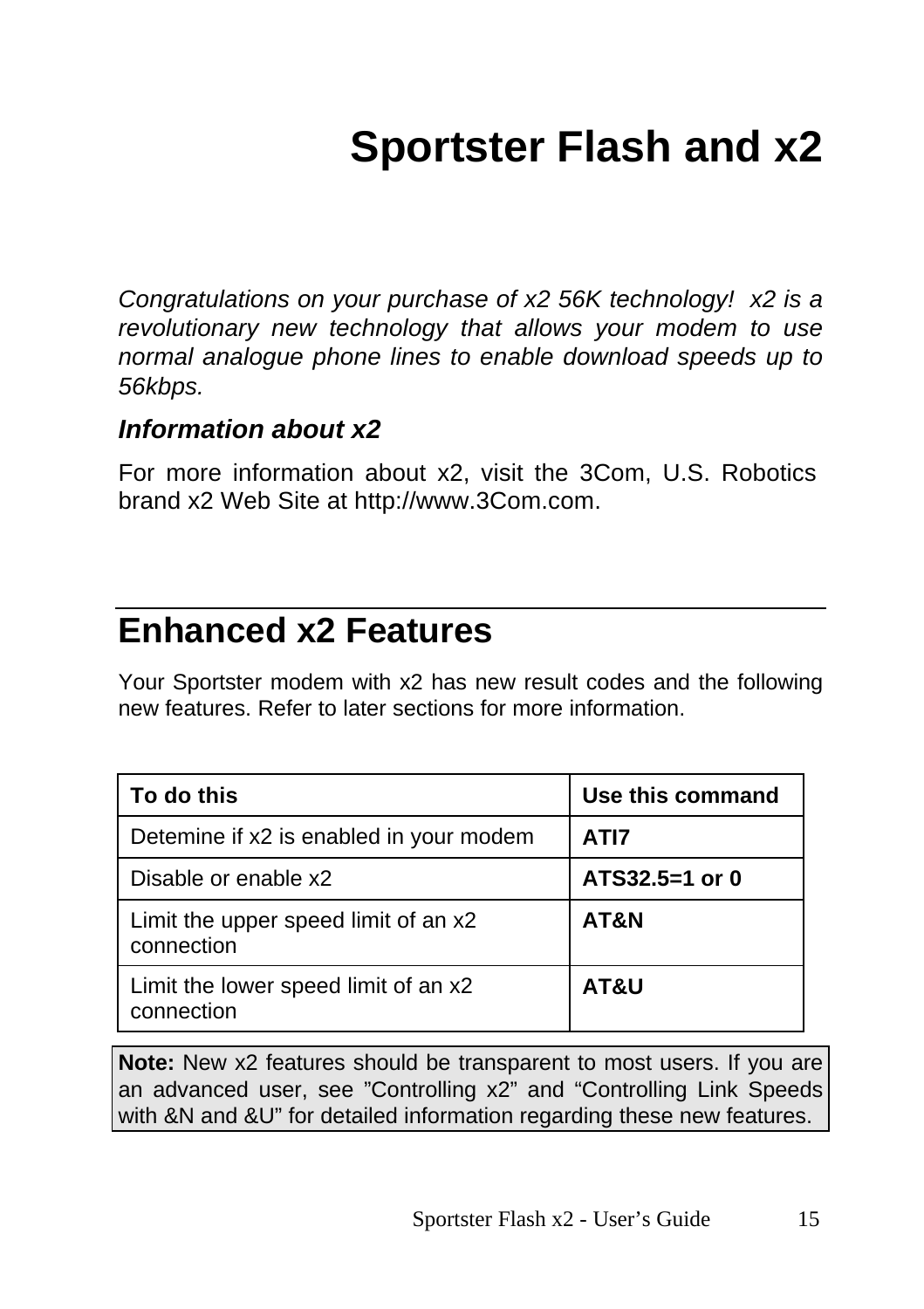# <span id="page-19-0"></span>**How to Tell if x2 is Enabled in Your Modem**

If you are not sure whether x2 is enabled in your Sportster modem, use the **ATI7** command to display product configuration information. If x2 is enabled on your Sportster modem, the following information displays:

| IUSRobotics        | Sportster Configuration Profile |
|--------------------|---------------------------------|
| Product type       | (Country) External              |
| <b>Options</b>     | V32bis, V.34+, x2               |
| <b>Fax Options</b> | Class 1/Class 2.0               |
| <b>Clock Freq</b>  | 92.0Mhz                         |
| Eprom              | 256k                            |
| Ram                | 64k                             |
| <b>FLASH</b> date  | 6/30/97                         |
| l FLASH rev        | 10.1.68                         |
| Serial Number      | XXXXXXXXXXXXXXXX                |
| ιoκ                |                                 |

**Note:** Dates, serial numbers, and revision numbers may vary. The most important line is the "Options" line, which lists support for x2.

# **How x2 Works**

Г

U.S. Robotics brand x2 technology enables analogue modems to receive data at up to 56 kbps over the standard analogue, public switched telephone network (PSTN). x2 overcomes the limitations imposed on standard, analogue modems by exploiting the digital connections that most Internet and online service providers have at their end to connect to the PSTN.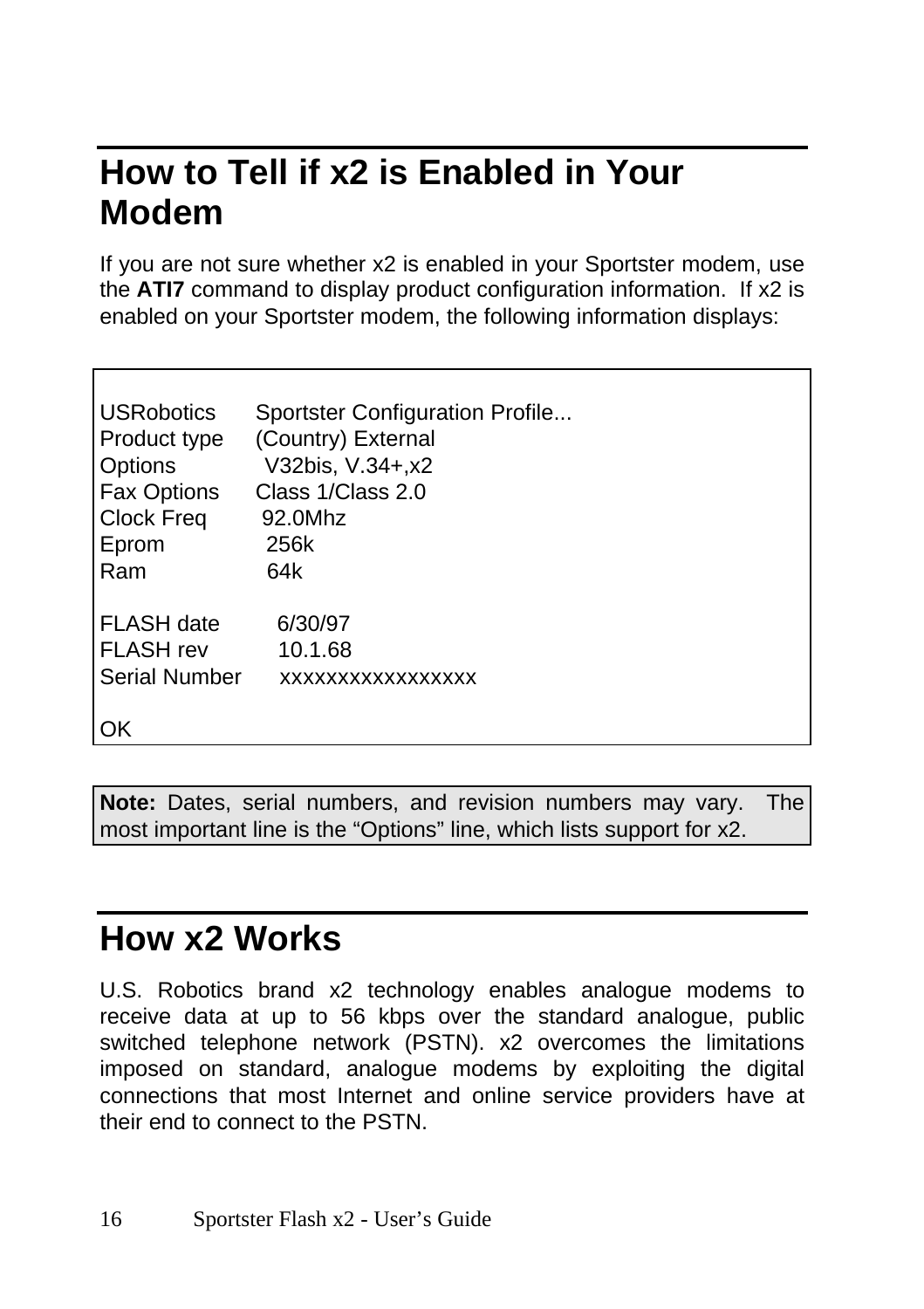## <span id="page-20-0"></span>**The Shift from Analogue to Digital Circuits**

When the first telephone networks were established, they were completely analogue. Over time, telephone companies began replacing portions of their analogue networks with digital circuits, which provided a higher telephone signal quality at a more economical price.

Today, the PSTN is almost entirely digital. Typically, the only portion of the telephone network that remains analogue is the line that connects your home to the telephone company's local exchange. The rest of the telephone network is digital.

### **Client and Server Modems**

x2 will not require changes to your wiring and equipment that's already in place. All that is required to use x2 is a software upgrade.

## *Client Modems*

x2 client modems can receive data at speeds up to 56kbps<sup>\*</sup> and send data at V.34 speeds up to 33,600bps. The following products are examples of U.S. Robotics brand Client Modems:

- Courier™ V.Everything™ with x2
- Sportster<sup>®</sup> with x2
- Analogue Modem Pools or NETServer with x2

## *Server Modems*

The digital x2 modems that x2 client modems connect to are called x2 server modems. Server modems can send data to x2 client modems at speeds up to 56kbps. A server must have a "digital" interface to the PSTN. This digital interface can be in the form of a "trunk-side" T1, Primary Rate Interface (PRI) , or Basic Rate Interface (BRI). The following products are examples of server x2 modems:

- Courier I-modem with x2 (in Server Mode)
- Quad Modem 5.0/5.1 (in Server Mode)

-

<sup>\*</sup> Pending line conditions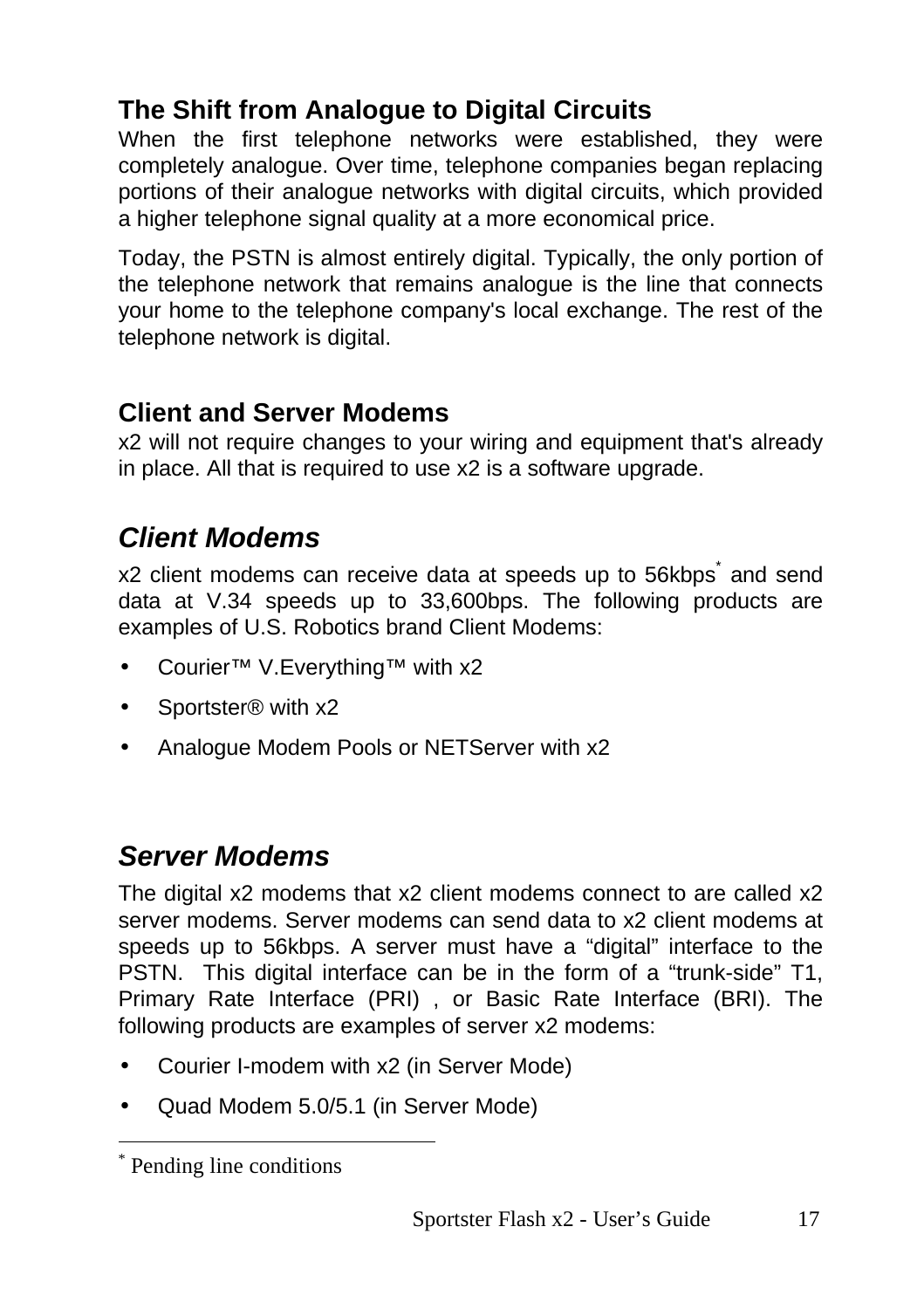<span id="page-21-0"></span>• MP I-modem or NETServer I-modem with x2

### **Making x2 Work**

To use x2, the x2 client modem must connect to an x2 server modem. If clients attempt to connect to ISPs that do not use x2, the client modem will negotiate the next available modulation. For example, an x2 client modem calling into an ISP that only supports V.34, will negotiate the highest V.34 connection rate. The maximum V.34 connection speed is 33.6kbps.

When an x2 client modem connects to an x2 server modem, the path through the telephone network between the modems is subject to the following conditions for an x2 connection to be made.

# *A Digital Connection At One End*

ISPs or online services must have a digital connection to the PSTN. Most major online services have digital connections to the PSTN.

# *Only One Digital-to-Analogue Conversion*

There can be only one digital-to-analogue conversion in the telephone network between the x2 server modem and the x2 client modem.

# **Controlling x2**

Use the following S58 settings to control x2:

| ∣ To do this        | Use this command |  |  |
|---------------------|------------------|--|--|
| Disable x2          | $S32.5=1$        |  |  |
| Enable x2 (default) | $S32.5=0$        |  |  |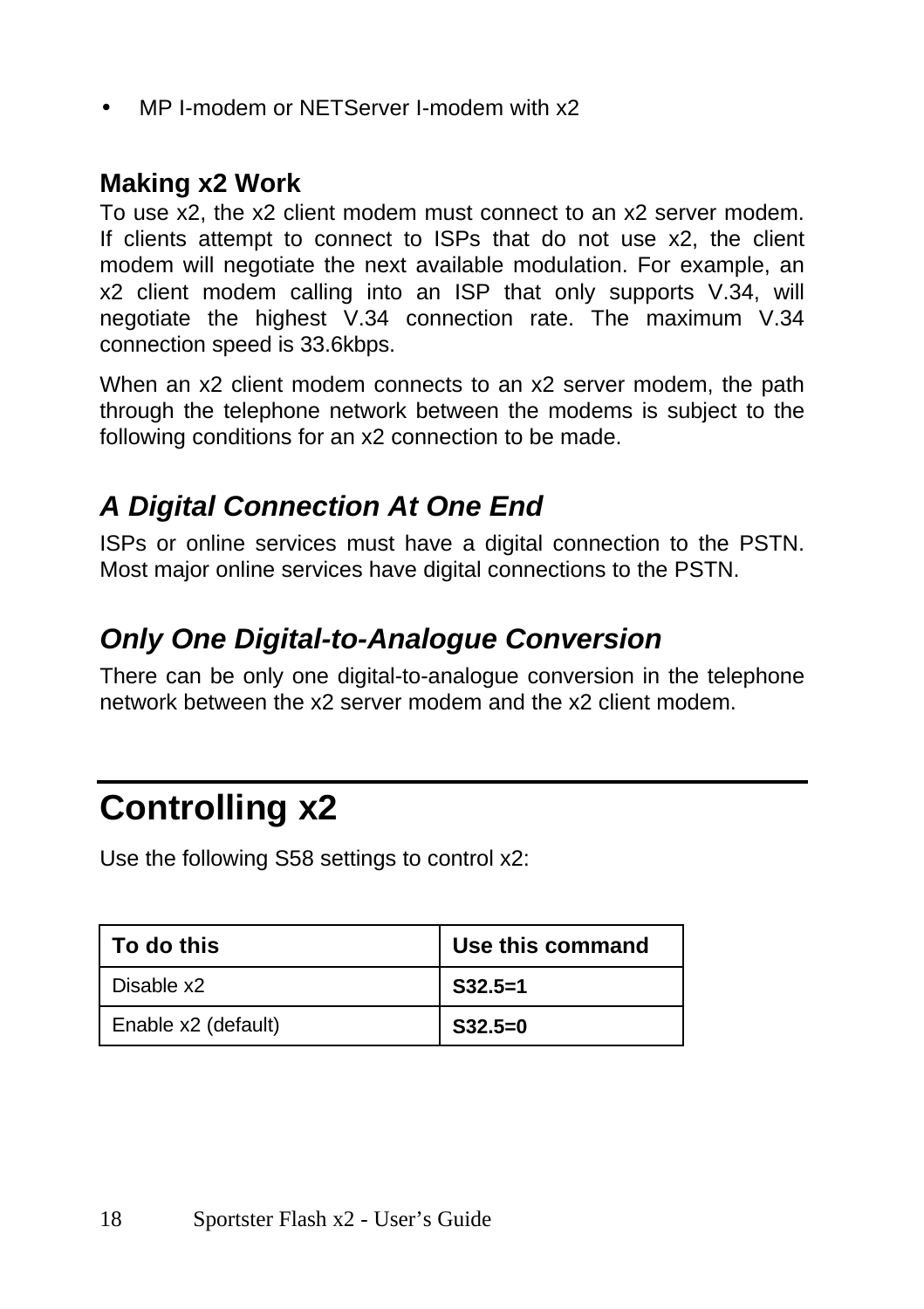# <span id="page-22-0"></span>**Controlling Link Speeds with &N and &U**

You can use the &N and &U commands to control link speeds. Sportster modems without x2 can still use the &N and &U commands, but can only control link speeds up to 33.6kbps.

## **Controlling Link Speeds**

You can use the &N and &U commands to control the link speeds of your Sportster with x2. Use the following table to determine how to use &N and &U commands:

| To limit the                     | Use       |
|----------------------------------|-----------|
| Highest possible connect speed   | &N        |
| Lowest possible connect speed    | &U        |
| Range of possible connect speeds | &N and &U |

**Note:** The default values for &N and &U are 0. If you change these values, you will limit the speeds at which you can connect. 3Com recommends that you do not alter these values.

## **Limiting the Highest Possible Connect Speed**

The &N command allows you to limit the highest possible connect speed. If a remote modem attempts to connect to your Sportster with x2 at a speed higher than &N, your Courier with x2 will not allow it to connect.

| To limit the                      | Use this command | Where x is           |
|-----------------------------------|------------------|----------------------|
| Highest possible<br>connect speed | $AT&N=x$         | A value from 0 to 31 |

**Note:** See table 12.4 for a list of connect speed values.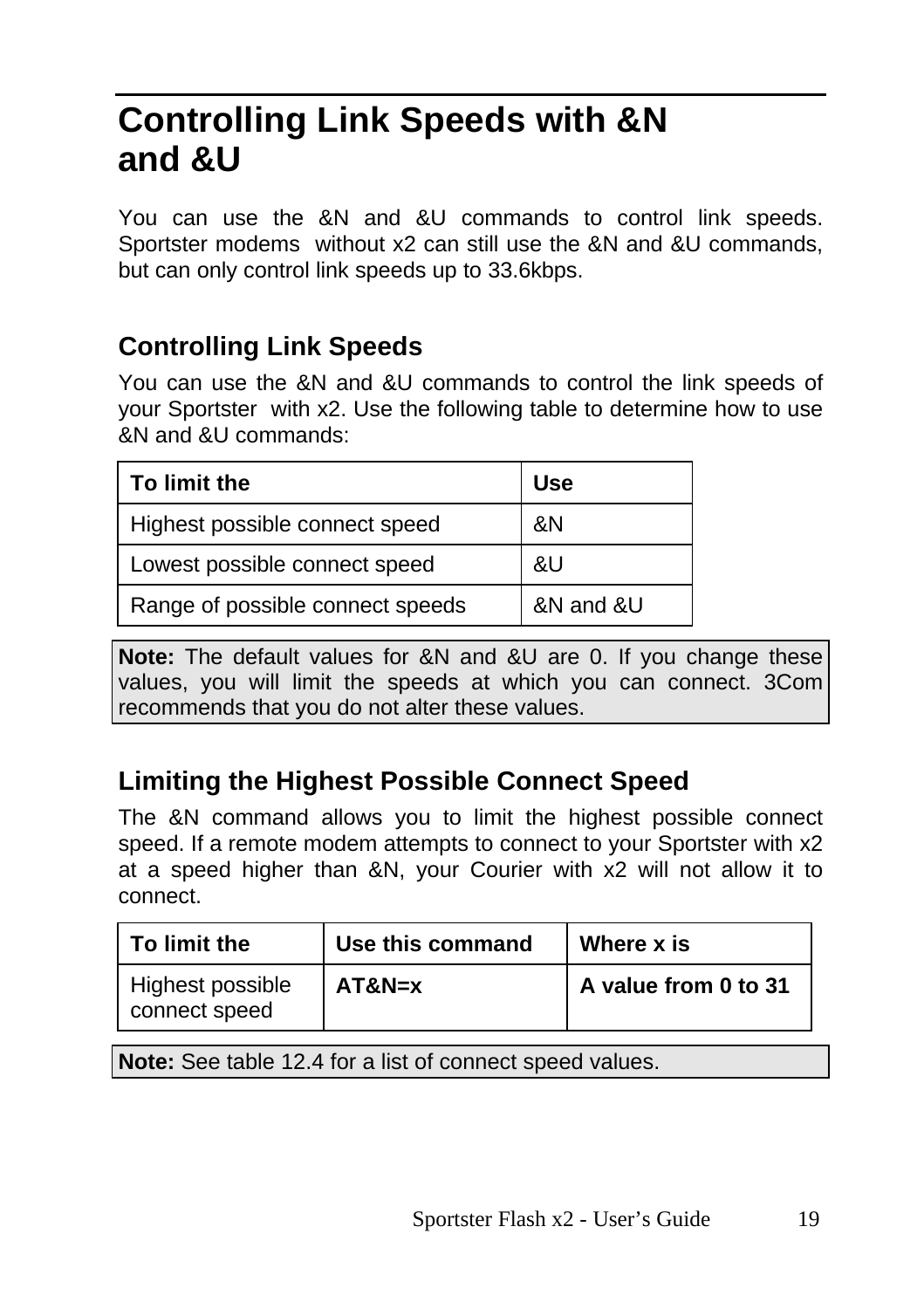## <span id="page-23-0"></span>**Limiting the Lowest Possible Connect Speed**

The &U command allows you to limit the lowest possible connect speed. If a remote modem attempts to connect to your Courier with x2 at a speed lower than &U, your Sportster with x2 will not allow it to connect.

| To limit the                     | Use this command | Where x is           |
|----------------------------------|------------------|----------------------|
| Lowest possible<br>connect speed | $AT&U=x$         | A value from 0 to 31 |

**Note:** See table 12.4 for a list of connect speed values.

### **Limiting a Range of Possible Connect Speeds**

By setting &N and &U values, you can limit the range of speeds at which your Sportster with x2 connects. If a remote modem does not connect to your Sportster with x2 at a range between the speeds designated by the &N and &U commands, your Sportster with x2 will not allow it to connect.

**Note:** The link speed associated with the &U argument cannot be greater than the link speed associated with &N argument.

Use the following table to understand the relationship between &U and &N commands:

| lf &U                   | And &N                                         | Then your modem                                                       |
|-------------------------|------------------------------------------------|-----------------------------------------------------------------------|
| Equals<br>zero          | Equals zero                                    | Connects at the highest possible<br>speed.                            |
|                         | Is greater than<br>zero                        | Connects at the &N speed only.                                        |
| Is greater<br>than zero | Is greater than<br>zero and greater<br>than &U | Connects at the highest possible<br>speed in the range from &U to &N. |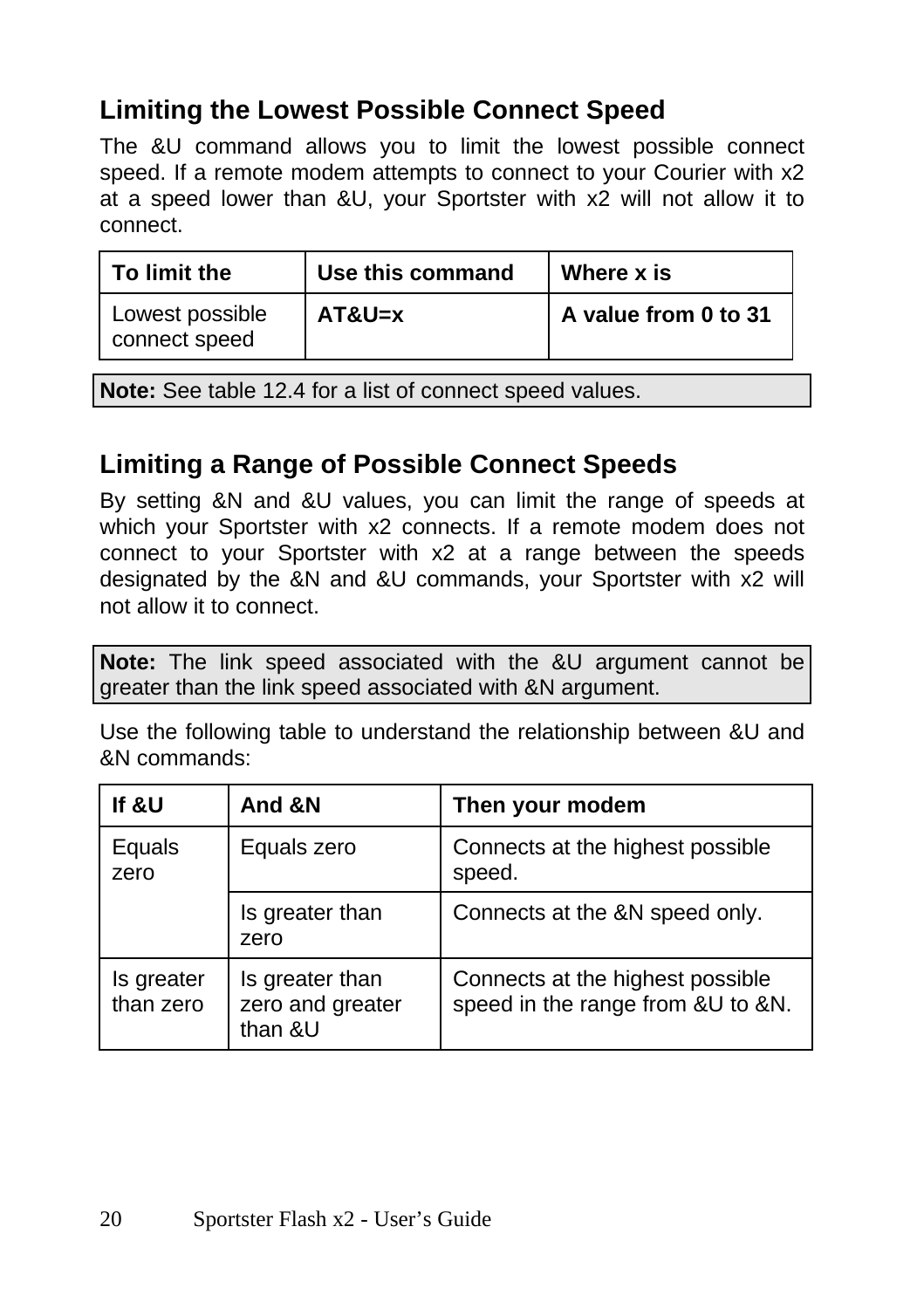# <span id="page-24-0"></span>**&N and &U Command Values**

Use the following table for a complete list of &N and &U link speeds and their associated indexes:

| <b>Link</b><br>Speed | <b>Index</b>   | Link<br>Speed | <b>Index</b> | Link<br><b>Speed</b> | <b>Index</b> |
|----------------------|----------------|---------------|--------------|----------------------|--------------|
| Highest              | $\Omega$       | 21600         | 11           | 45333                | 22           |
| 300                  | 1              | 24000         | 12           | 46666                | 23           |
| 1200                 | $\overline{2}$ | 26400         | 13           | 48000                | 24           |
| 2400                 | 3              | 28800         | 14           | 49333                | 25           |
| 4800                 | 4              | 31200         | 15           | 50666                | 26           |
| 7200                 | 5              | 33600         | 16           | 52000                | 27           |
| 9600                 | 6              | 33333         | 17           | 53333                | 28           |
| 12000                | 7              | 37333         | 18           | 54666                | 29           |
| 14400                | 8              | 41333         | 19           | 56000                | 30           |
| 16800                | 9              | 42666         | 20           | 57333                | 31           |
| 19200                | 10             | 44000         | 21           |                      |              |

**Note:** For x2-mode links, &N and &U are used to constrain the speed of the higher speed direction of the link.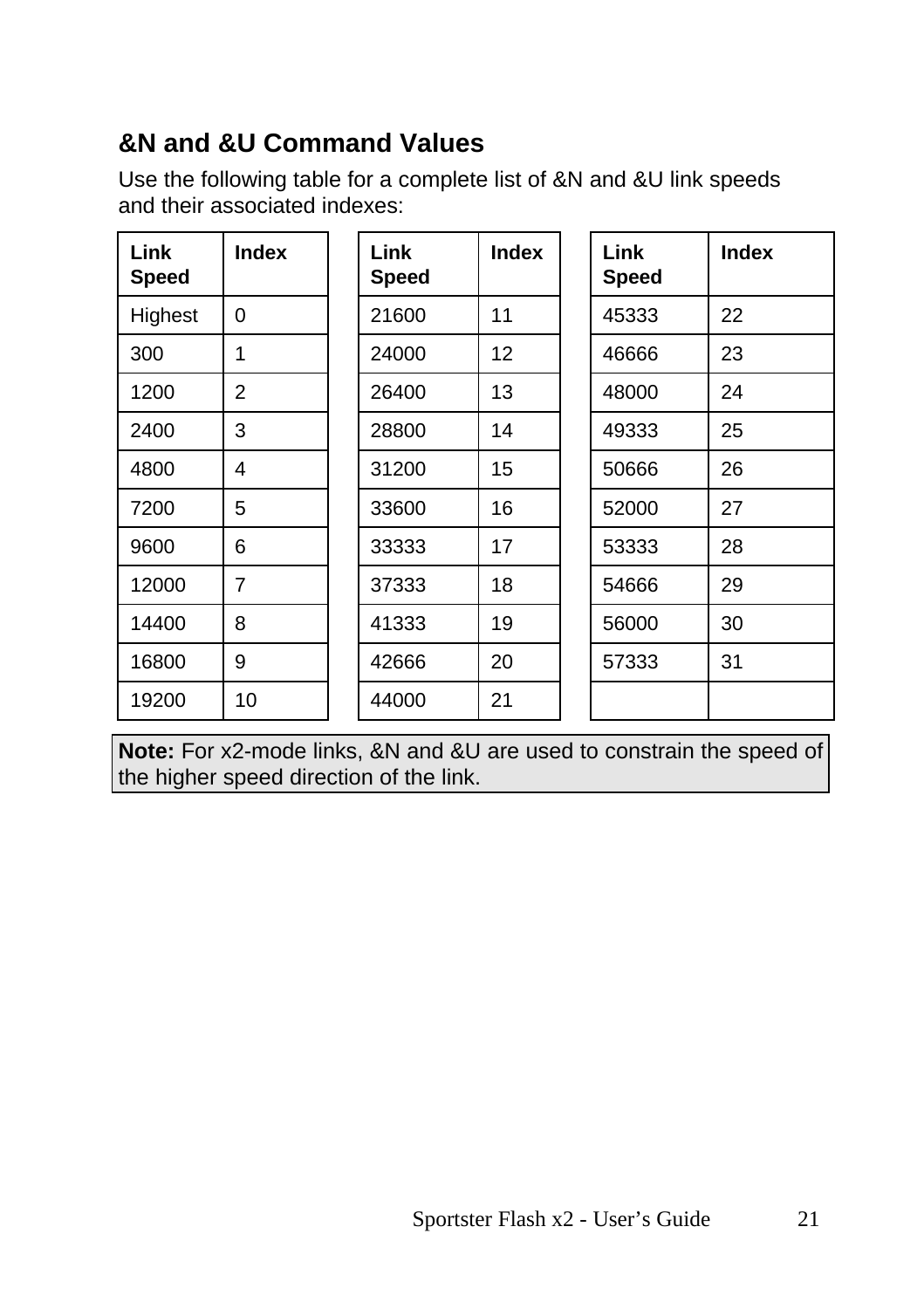# <span id="page-25-0"></span>**Troubleshooting x2 Client Connections**

Use the chart below to understand issues affecting your Sportster modem and how to fix them:

| <b>Step</b> | This may be the issue                                                                               | Do this                                                                                                                                                                  |                                                                             |  |
|-------------|-----------------------------------------------------------------------------------------------------|--------------------------------------------------------------------------------------------------------------------------------------------------------------------------|-----------------------------------------------------------------------------|--|
| 1           | x2 may not be enabled<br>on your Sportster.                                                         | See the section "How to Tell if x2 is<br>Enabled" (Use the ATI7 command)                                                                                                 |                                                                             |  |
| $\mathbf 2$ | x2 protocol issues                                                                                  | Use the ATI11 command and check the<br>"x2 status" field for more information.                                                                                           |                                                                             |  |
|             |                                                                                                     | If this message<br>appears                                                                                                                                               | You cannot use x2<br>because                                                |  |
|             |                                                                                                     | "Multiple<br>CODECS in<br>channel"                                                                                                                                       | There are multiple<br>analogue-to-digital<br>conversions on the<br>channel. |  |
|             |                                                                                                     | "Remote<br>modem is not<br>x2"                                                                                                                                           | The remote modem<br>does not support x2.                                    |  |
|             |                                                                                                     | "Channel is x2-<br>capable but<br>feature is not<br>installed"                                                                                                           | The modem has not<br>been upgraded to x2.                                   |  |
| 3           | Your Sportster may be<br>connected to the public<br>network via a PBX or                            | for information about obtaining pure<br>analogue service.                                                                                                                | Contact your telephone equipment vendor                                     |  |
|             | other telephone<br>equipment with<br>analogue-to-digital and<br>digital-to-analogue<br>conversions. | Due to extra analogue-to-digital<br>conversions performed by some PBX's<br>and other telephone equipment, x2 client<br>modems may not be able to make x2<br>connections. |                                                                             |  |
| 4           | There is another issue.                                                                             | Do the following:                                                                                                                                                        |                                                                             |  |
|             |                                                                                                     | Visit the 3Com, U.S. Robotics brand<br>x2 Web Site at http://www.3Com.com                                                                                                |                                                                             |  |
|             |                                                                                                     | <b>Contact 3Com Technical Support</b>                                                                                                                                    |                                                                             |  |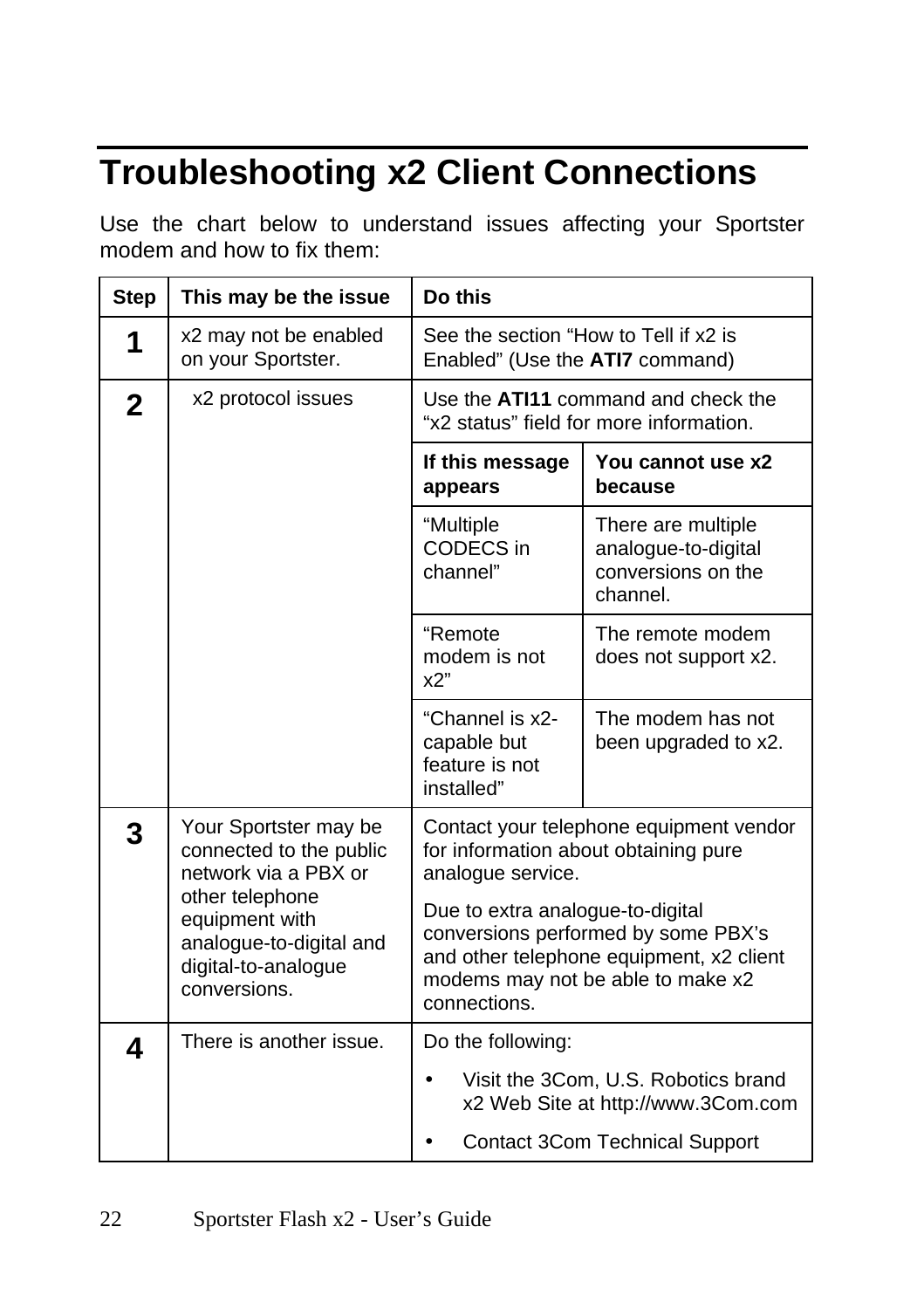# <span id="page-26-0"></span> **New x2 Result Codes**

Use the following table for a list of all result codes, including new x2 result codes:

| <b>Numeric</b> | Alphanumeric            |
|----------------|-------------------------|
| 180            | CONNECT 33333           |
| 181            | CONNECT 33333/ARQ       |
| 182            | CONNECT 33333/x2        |
| 183            | CONNECT 33333/ARQ/x2    |
| 184            | CONNECT 37333           |
| 185            | CONNECT 37333/ARQ       |
| 186            | <b>CONNECT 37333/x2</b> |
| 187            | CONNECT 37333/ARQ/x2    |
| 188            | CONNECT 41333           |
| 189            | CONNECT 41333/ARQ       |
| 190            | <b>CONNECT 41333/x2</b> |
| 191            | CONNECT 41333/ARQ/x2    |
| 192            | CONNECT 42666           |
| 193            | CONNECT 42666/ARQ       |
| 194            | CONNECT 42666/x2        |
| 195            | CONNECT 42666/ARQ/x2    |
| 196            | CONNECT 44000           |
| 197            | CONNECT 44000/ARQ       |
| 198            | <b>CONNECT 44000/x2</b> |
| 199            | CONNECT 44000/ARQ/x2    |
| 200            | CONNECT 45333           |
| 201            | CONNECT 45333/ARQ       |
| 202            | <b>CONNECT 45333/x2</b> |
| 203            | CONNECT 45333/ARQ/x2    |
| 204            | CONNECT 46666           |
| 205            | CONNECT 46666/ARQ       |
| 206            | <b>CONNECT 46666/x2</b> |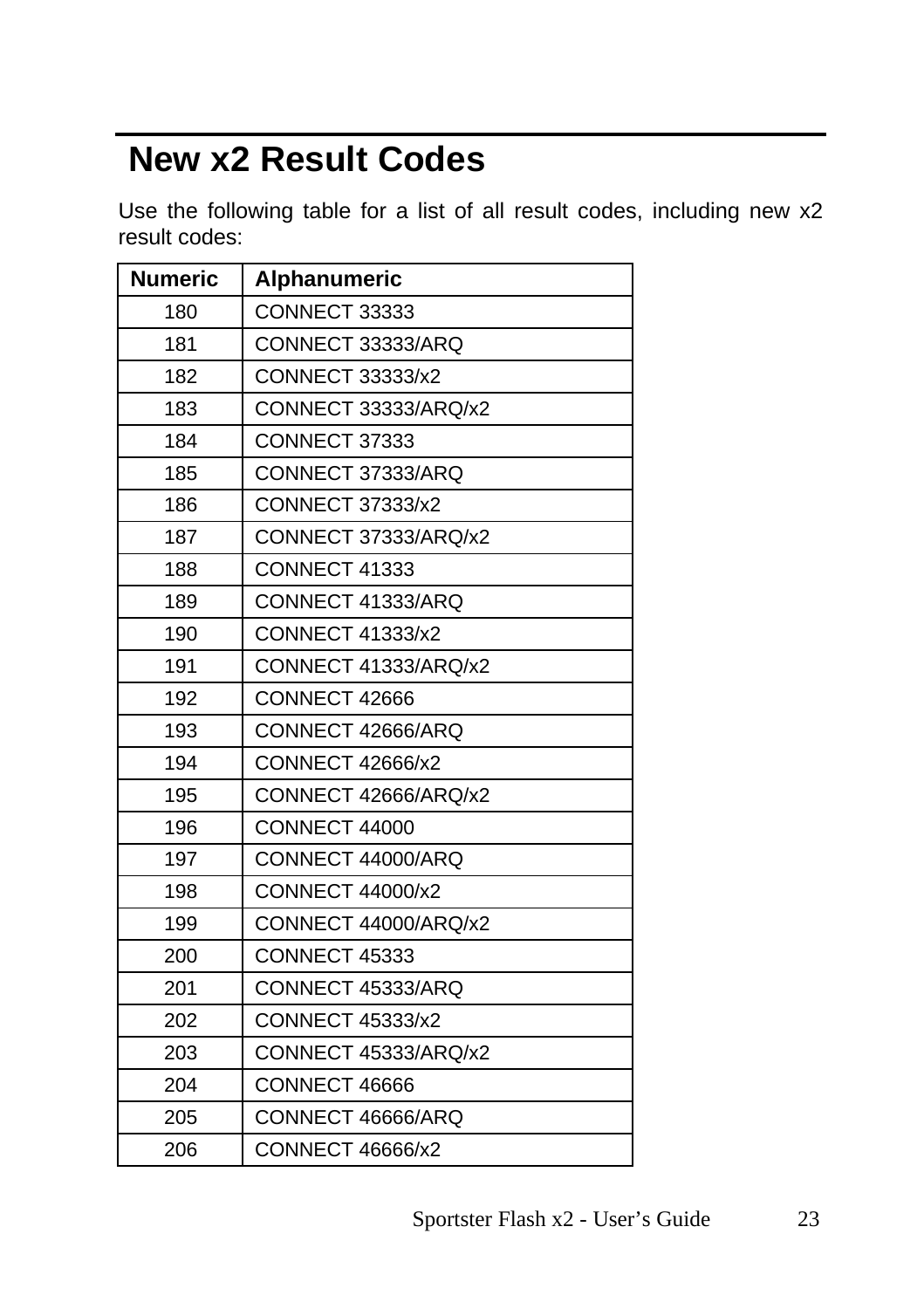# <span id="page-27-0"></span>**New x2 Result Codes (Continued)**

| <b>Numeric</b> | Alphanumeric            |
|----------------|-------------------------|
| 207            | CONNECT 46666/ARQ/x2    |
| 208            | CONNECT 48000           |
| 209            | CONNECT 48000/ARQ       |
| 210            | <b>CONNECT 48000/x2</b> |
| 211            | CONNECT 48000/ARQ/x2    |
| 212            | <b>CONNECT 49333</b>    |
| 213            | CONNECT 49333/ARQ       |
| 214            | <b>CONNECT 49333/x2</b> |
| 215            | CONNECT 49333/ARQ/x2    |
| 216            | <b>CONNECT 50666</b>    |
| 217            | CONNECT 50666/ARQ       |
| 218            | <b>CONNECT 50666/x2</b> |
| 219            | CONNECT 50666/ARQ/x2    |
| 220            | <b>CONNECT 52000</b>    |
| 221            | CONNECT 52000/ARQ       |
| 222            | <b>CONNECT 52000/x2</b> |
| 223            | CONNECT 52000/ARQ/x2    |
| 224            | <b>CONNECT 53333</b>    |
| 225            | CONNECT 53333/ARQ       |
| 226            | CONNECT 53333/x2        |
| 227            | CONNECT 53333/ARQ/x2    |
| 228            | CONNECT 54666           |
| 229            | CONNECT 54666/ARQ       |
| 230            | <b>CONNECT 54666/x2</b> |
| 231            | CONNECT 54666/ARQ/x2    |
| 232            | CONNECT 56000           |
| 233            | CONNECT 56000/ARQ       |
| 234            | CONNECT 56000/x2        |
| 235            | CONNECT 56000/ARQ/x2    |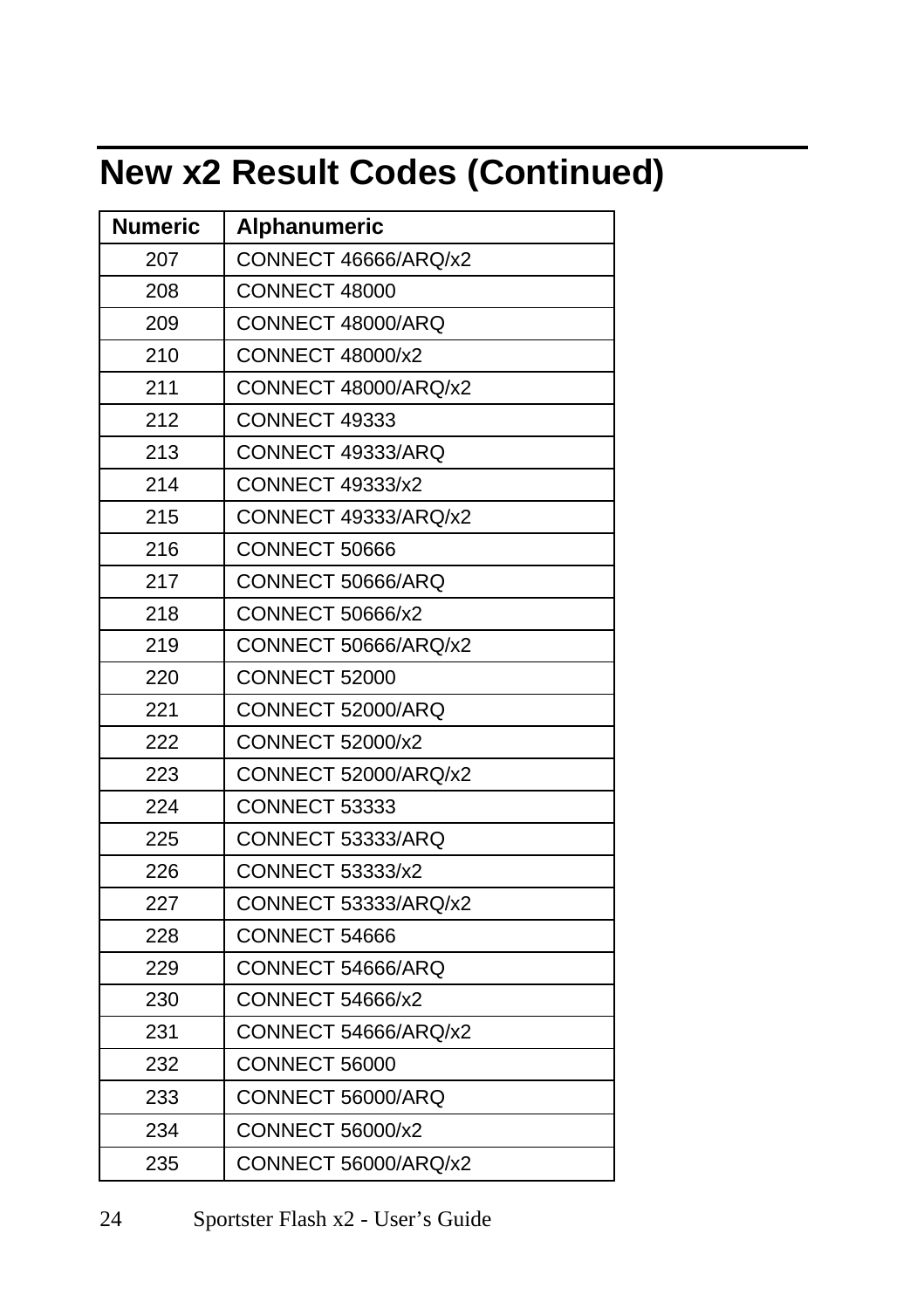# **Troubleshooting**

### <span id="page-28-0"></span>*Before the modems connect…*

#### **If your modem doesn't respond to any AT commands,**

- Make sure the modem is on.
- Make sure you selected the correct COM port and IRQ in your communications software, and/or in your Windows Control Panel.
- Make sure the computer is in Terminal mode.
- Type in all upper (AT) or lower (at) case.
- There may be a COM port/IRQ conflict. Try alternative IRQ/ COM port settings.

#### **If your modem displays double characters on your monitor,**

Both your modem's and software's local echoes are on and need to be turned off by typing the command **ATE0<Enter>.**

#### **If your modem doesn't go off hook to dial a number or doesn't answer the phone,**

- Make sure the phone lead is connected to the socket on the modem labelled TELCO and to a phone wall socket.
- Review your software manual to see what DTR operations are required.
- Make sure that your software has auto answer enabled.

#### **If both modems exchange carrier signals but fail to establish a communications link,**

- Place the call again. The telephone company routes all calls, even local calls, differently each time you call.
- Call a different modem to see if the problem persists.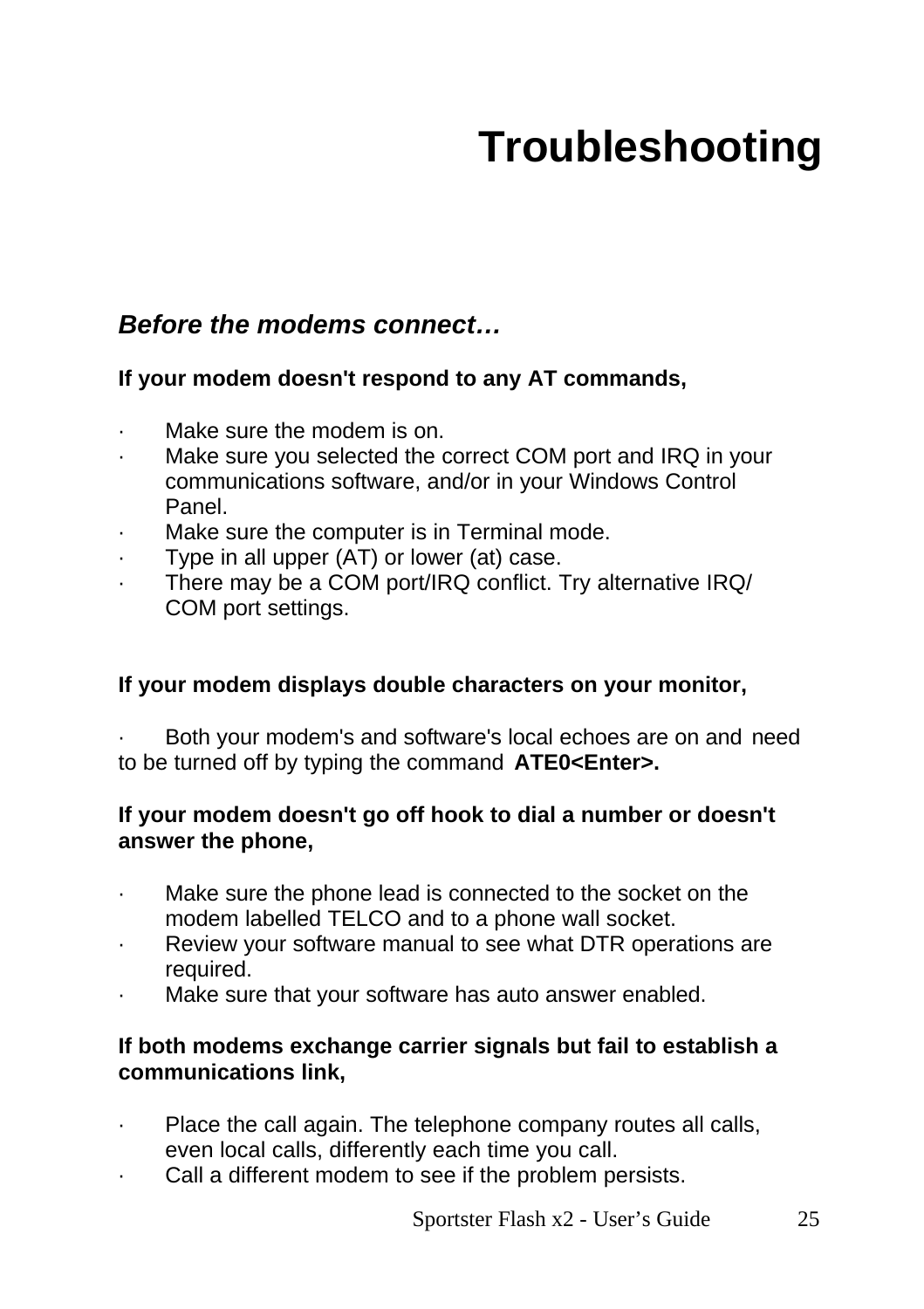The problem may be with the modem you first tried to call.

#### **If your modem doesn't connect at 2400 bps with a 2400 bps modem,**

- The remote modem might be an older 2400 bps modem that does not support error control. Disable error control with the following command: **AT&M0<Enter>**
- · Try connecting with the remote modem again.
- When the call is finished, remember to reset the modem: **ATZ<Enter>**

### *During data transfer…*

#### **If your screen displays random or garbage characters,**

- Set your software to the same word length, parity, and Stop bits as the remote modem.
- Make sure that your software and modem are set to the same flow control setting and to either a fixed or variable serial port rate.
- Type the following command to load the template that enables hardware flow control as well as other optimal settings. **AT&F1<Enter>**
- Disable any Terminate and Stay Resident (TSR) programs running in the background.

#### **If your communications software is reporting many Cyclic Redundancy Check (CRC) errors and low Characters Per Second (CPS),**

- You might have a bad phone line. Place the call again. The phone company routes calls differently each time you call.
- Type the following command to load the template that enables hardware flow control as well as other optimal settings: **AT&F1<Enter>**
- Lower the serial port rate in your communications software to 38,400 bps or 19,200 bps.
- · Try a different file transfer protocol (do not use Xmodem if other protocols are available). Disable any Terminate and Stay Resident (TSR) programs running in the background.
- 26 Sportster Flash x2 User's Guide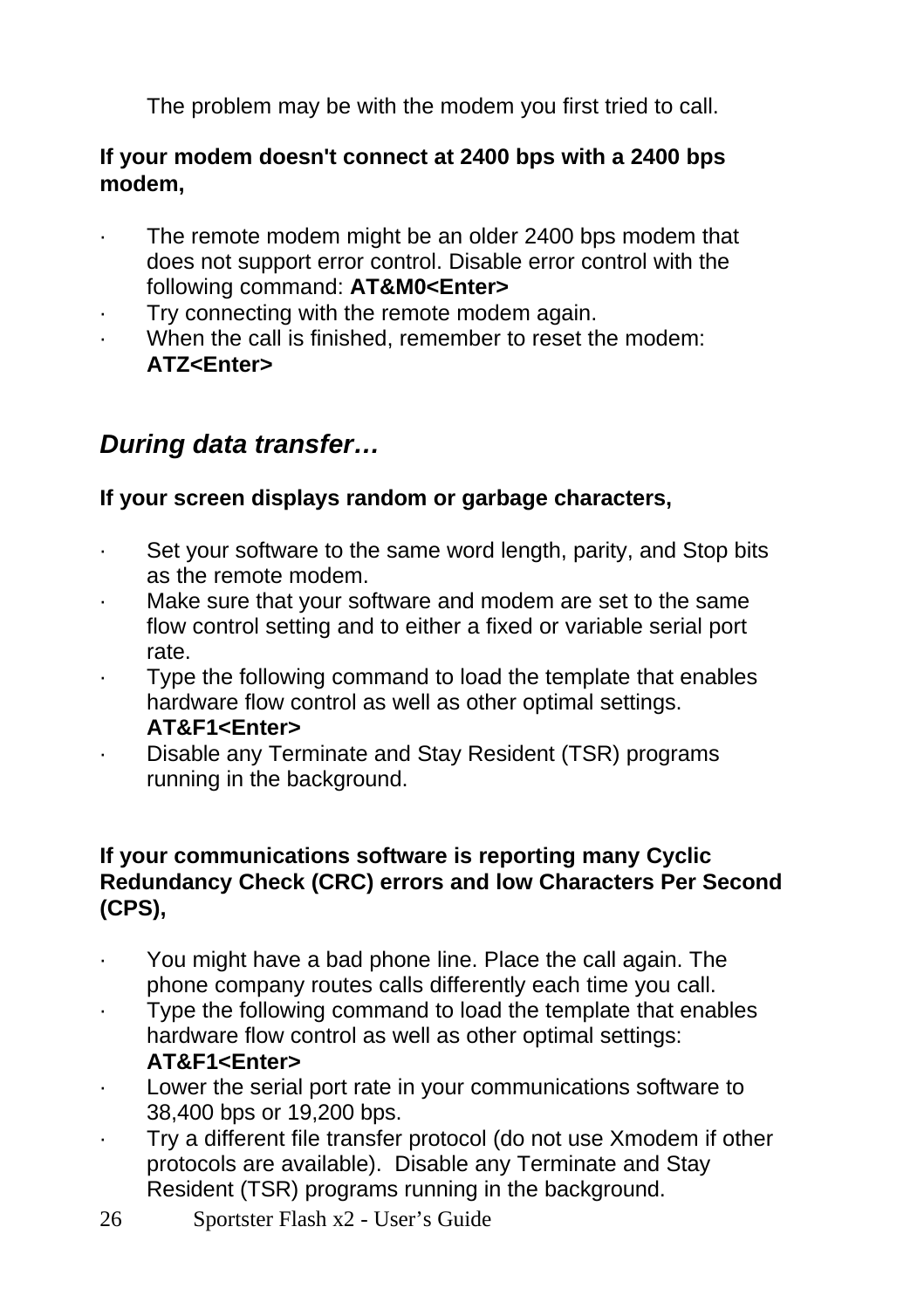#### **If errors are occurring in your V.17 fax transmissions,**

- · Enter the following initialisation string in your software modem set-up screen: **AT&H3&I2&R2S7=60**
- · Disable any Terminate and Stay Resident (TSR) programs that are running in the background.
- If your problems occur when you send faxes from Windows and your computer has a 16550 UART, load the comdriver that came

with your fax software. (This may require re-installing the software.)

#### **If you are running DOS 6.0, run the following DOS program before you run your fax software.**

- Type VER at the DOS prompt to determine your version of DOS.
- Run the program MEMMAKER.EXE from the DOS directory prompt. This program loads all of your Terminate and Stay Resident (TSR) programs in the most efficient order.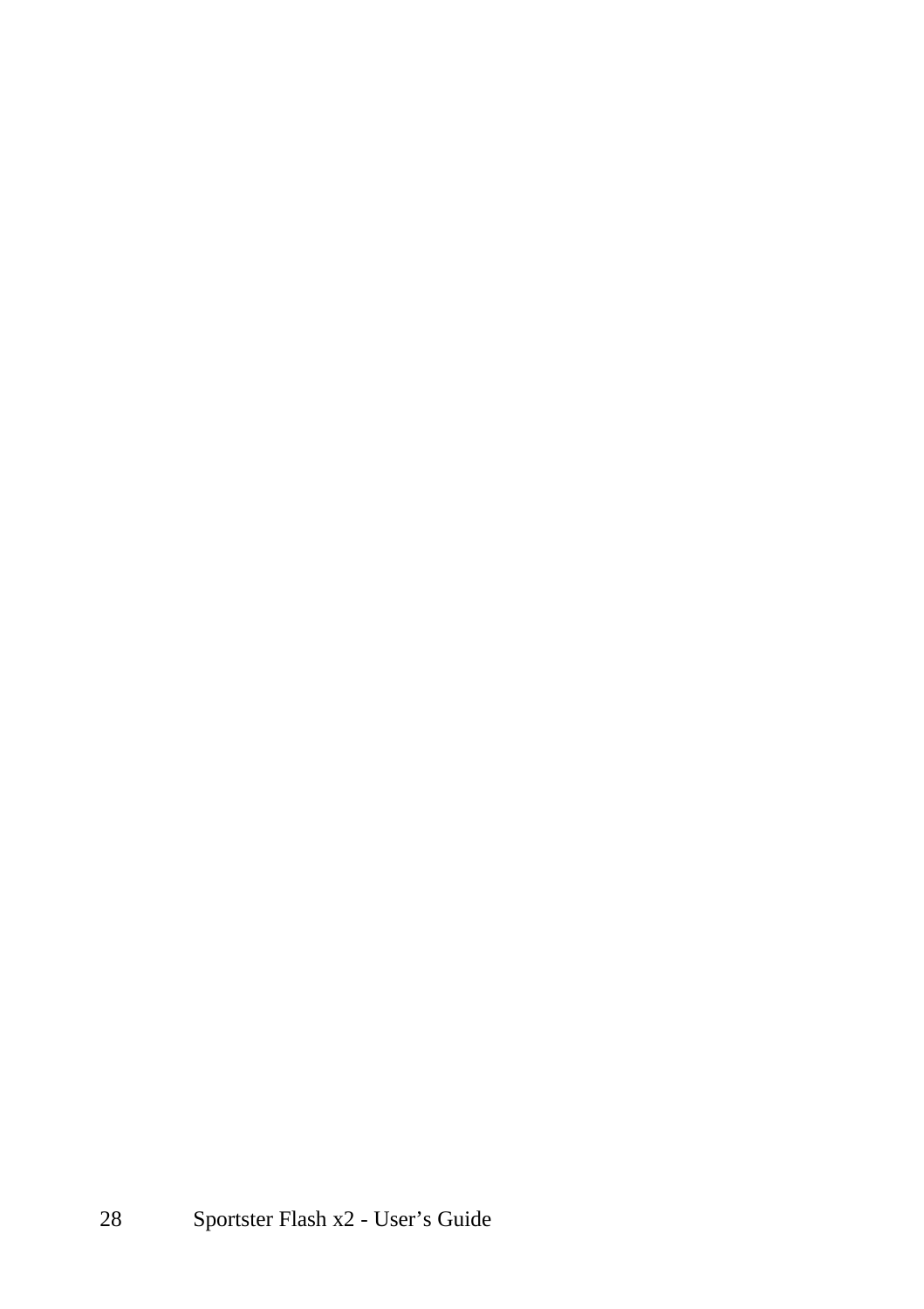# <span id="page-32-0"></span>**U.S. Robotics On-line Resources**

## *Connecting to the U.S. Robotics BBS*

To connect to the U.S. Robotics Bulletin Board System (BBS), dial 33320910308 If this is your first time connecting to our BBS, you will be asked to enter your name and a password and to fill out a questionnaire.

## *Internet FTP*

The Internet FTP provides a free library containing the same files as the BBS site. To access the FTP site type **ftp.usr.com.**

## *Internet on Demand*

The Internet on Demand (IOD) provides automatic technical support through a library containing product information, quick reference cards, and installation help. To obtain an index of available documents, send a blank e-mail to euro**support@usr.com**. To have a document emailed to you, place the document's number in the subject field.

## *World Wide Web*

The U.S. Robotics Home Page contains the same information as the Internet on Demand listing, as well as information about U.S. Robotics. To log on to the Web, type **http://www.3Com.com**.

## *CompuServe*

Access the same information as the Internet FTP site through CompuServe.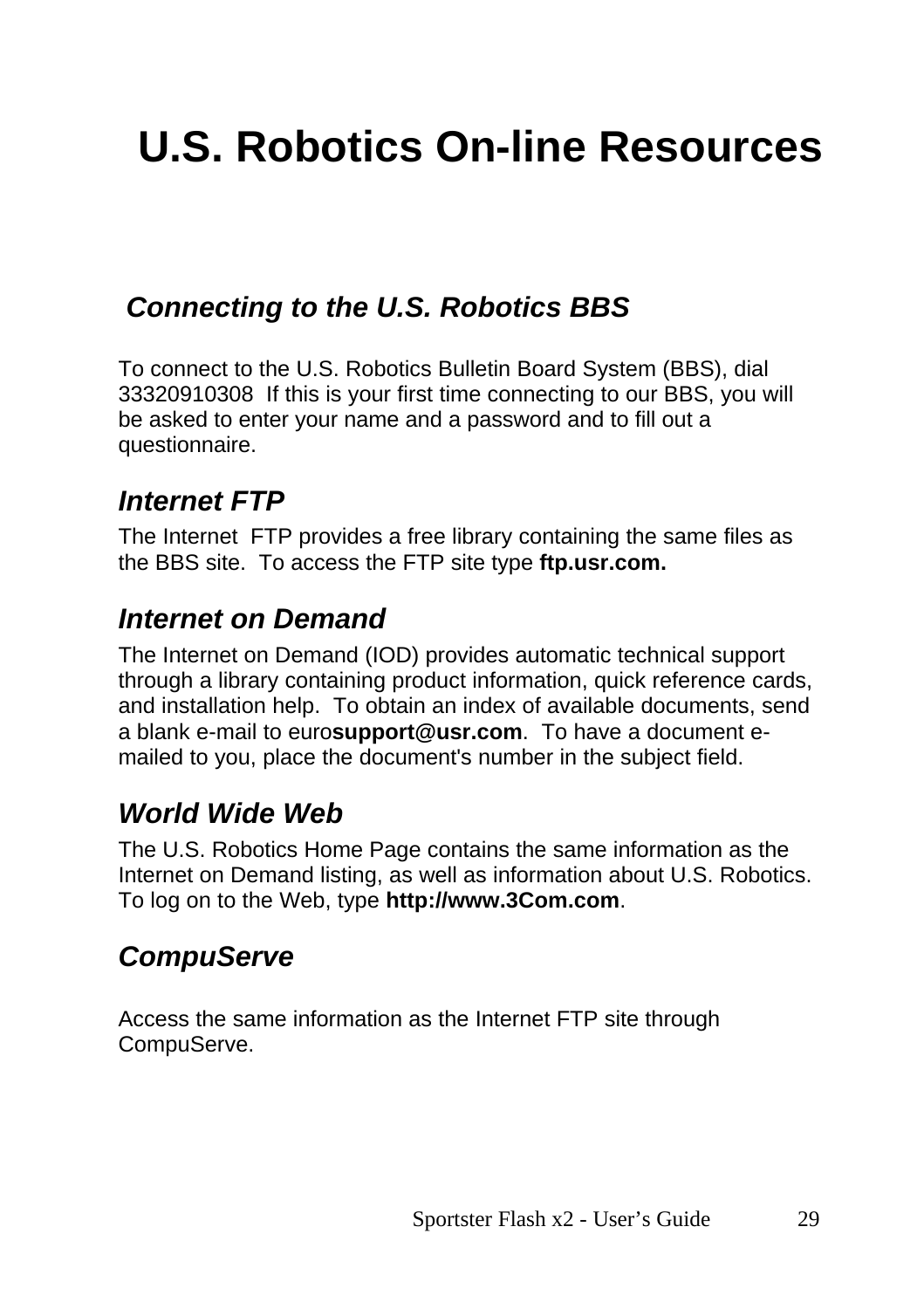# <span id="page-33-0"></span>*America Online*

Connect to the U.S. Robotics Forum through America Online. Go to the *Keyword* field and type **USROBOTICS** to connect to the various U.S. Robotics resources, such as libraries, message boards, online customer support, and product announcements.

# *Fax and Technical Support Hotline*

Technical questions about U.S. Robotics modems can also be answered via fax or by technical support representatives.

Hotline: +33 (0) 3 20 19 24 24 Fax: +33 (0) 3 20 19 24 34

# **Are You Still Having Problems?**

- Re-read this manual, especially the Remarks on Using the Modem section.
- Contact your reseller who will be able to provide you with the necessary assistance. This is much more efficient and less costly than sending the modem back to us for a problem that is possibly only a simple matter of adjusting the settings.
- If your reseller can't help you, contact U.S. Robotics Customer Support. When you call, specify your modem serial number (found on the outside of the box), the software being used, and if possible, the contents of your ATI7 screen.

Hotline: +33 (0) 3 20 19 24 24 Fax: +33 (0) 3 20 19 24 34 USR BBS: +33 (0) 3 20 91 03 08 CompuServe: GO USROBOTICS Internet: eurosupport@usr.com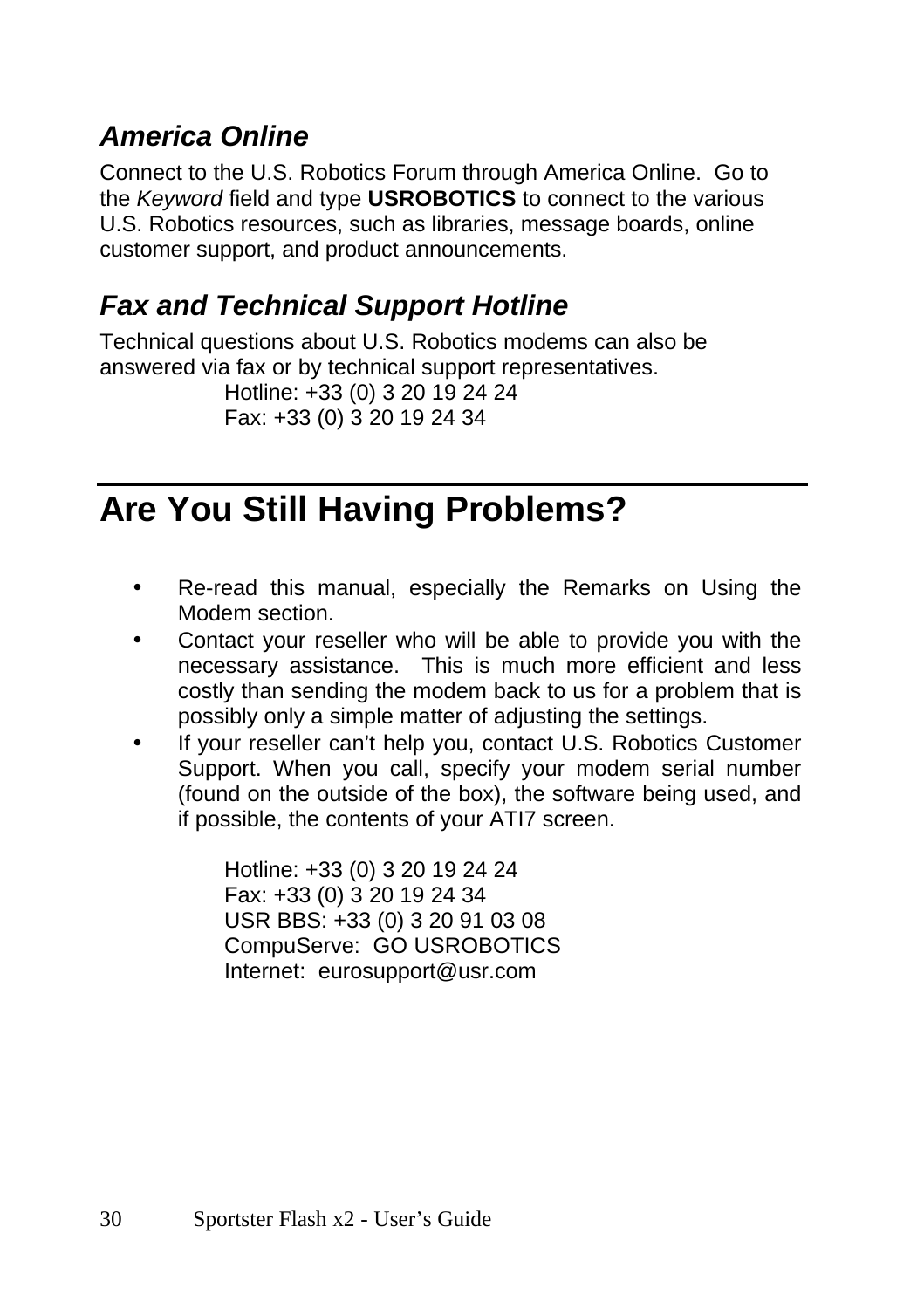# <span id="page-34-0"></span>**If You Must Return the Modem to Us**

• Contact U.S. Robotics Customer Support to obtain a Return Materials Authorisation (RMA) number. You must have an RMA number before returning the modem to us. Phone : +33 (0) 3 20 87 04 97

Fax : +33 (0) 3 20 87 06 94

- Ship the unit, postage paid, in a strong box made of corrugated cardboard with plenty of packing material (preferably the original container.)
- Include your RMA number, name and address on the shipping label as well as inside the package.
- Ship to the following address:
	- **U.S. Robotics Logistics sarl** European Repair Center RMA# Rue Jules Verne Centre de Gros N°2 F-59818 Lesquin Cedex France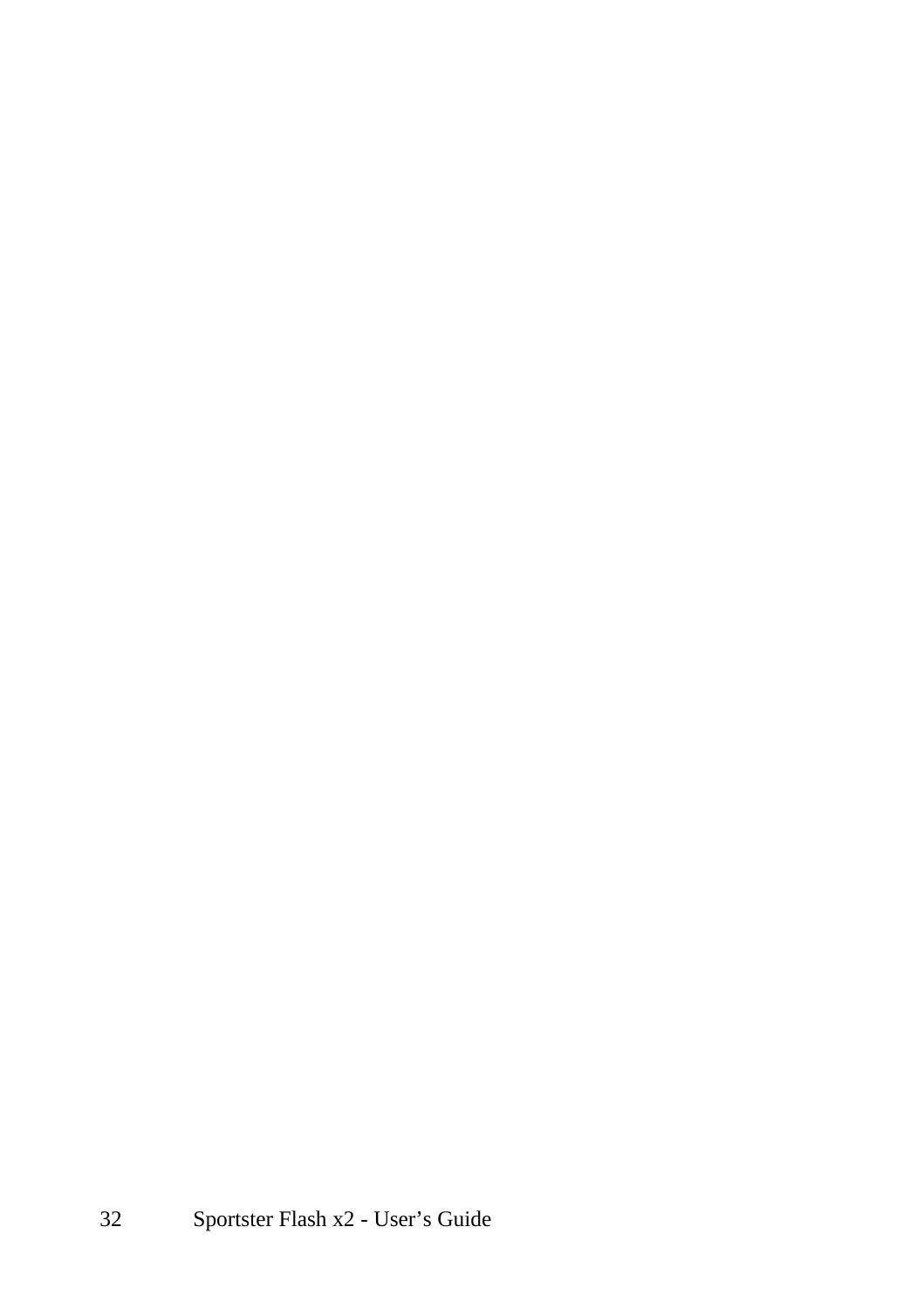# **Glossary**

<span id="page-36-0"></span>Cross references are printed in boldface. Cross references with items in the Command Summary chapter are printed in italics.

#### *Analogue Loopback*

A modem self-test in which data from the keyboard or an internal test pattern is sent to the modem's transmitter, modulated into **analogue** form, looped back to the receiver, and demodulated into **digital** form.

#### *Analogue Signals*

A variety of signals and wavelengths that can be transmitted over communications lines such as the sound of a voice over the phone line. Contrast with **digital signals**.

#### *Answer Mode*

The mode used by your modem when answering an incoming call from an originating modem. The transmit/receive frequencies are the reverse of the originating modem, which is in **Originate mode**.

#### *Application*

A computer program designed to perform a specific function, such as a word processor or a spreadsheet.

#### *ARQ*

Automatic Repeat reQuest. A general term for a function that automatically allows your modem to detect flawed data and retransmit it. See **MNP** and **V.42**.

#### *ASCII*

American Standard Code for Information Interchange. A 7bit binary code (0's, 1's) used to represent letters, numbers, and special characters such as \$, !, and /.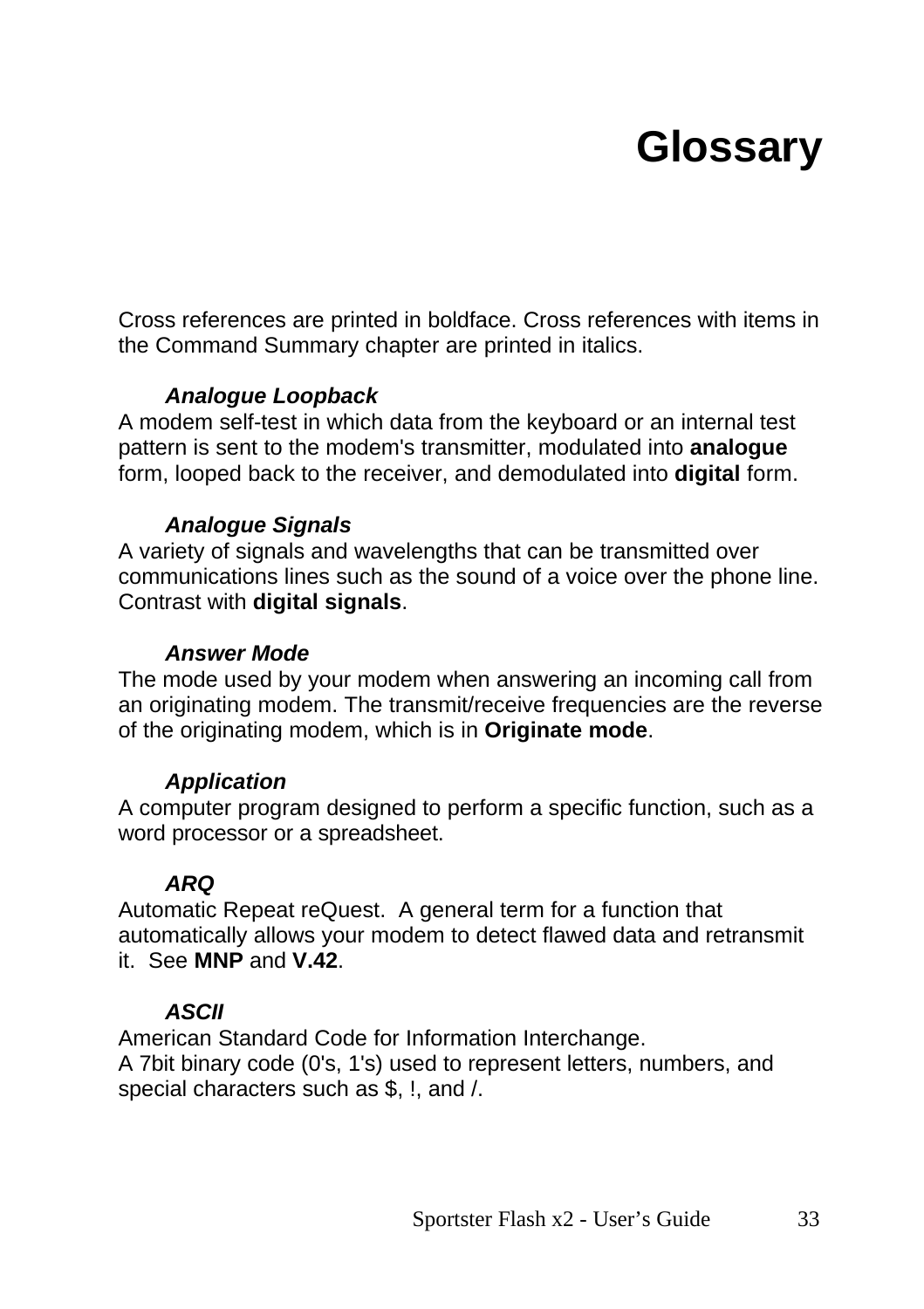#### *Asynchronous Transmission*

Data transmission in which the length of time between transmitted characters may vary. Because the time lapses between transmitted characters are not uniform, the receiving modem must be signalled as to when the data bits of a character begin and when they end. The addition of **Start** and **Stop bits** to each character serves this purpose.

#### *Auto Answer*

Sets the modem to pick up the phone line when it detects a certain number of rings. See S-register (S0) in Technical Quick Reference.

#### *Auto Dial*

A process where your modem dials a call for you. The dialling process is initiated by sending an ATDT (dial tone) or ATDP (dial pulse) command followed by the telephone number to dial. Auto Dial is used to dial voice numbers. See command Dn.

#### *Baud Rate*

A term used to measure the speed of an analogue transmission from one point to another. Although not technically accurate, baud rate is commonly used to mean **bit rate.**

#### *Binary Digit*

A 0 or 1, reflecting the use of the binary numbering system (only two digits). Used because the computer recognises either of two states, OFF or ON. Shortened form of binary digit is **bit.**

#### *Bit Rate*

Also referred to as transmission rate. The number of **binary digits**, or bits, transmitted per second (**bps**). Communications channels using telephone channel modems are established at set bit rates, commonly 300, 1200, 2400, 4800, 9600, 14,400 and higher.

#### *Bits Per Second (BPS)*

The bits **(binary digits)** per second rate. Thousands of bits per second are expressed as kilobits per second or kbps.

#### *Buffer*

A memory area used as temporary storage during input and output operations. An example is the modem's command buffer.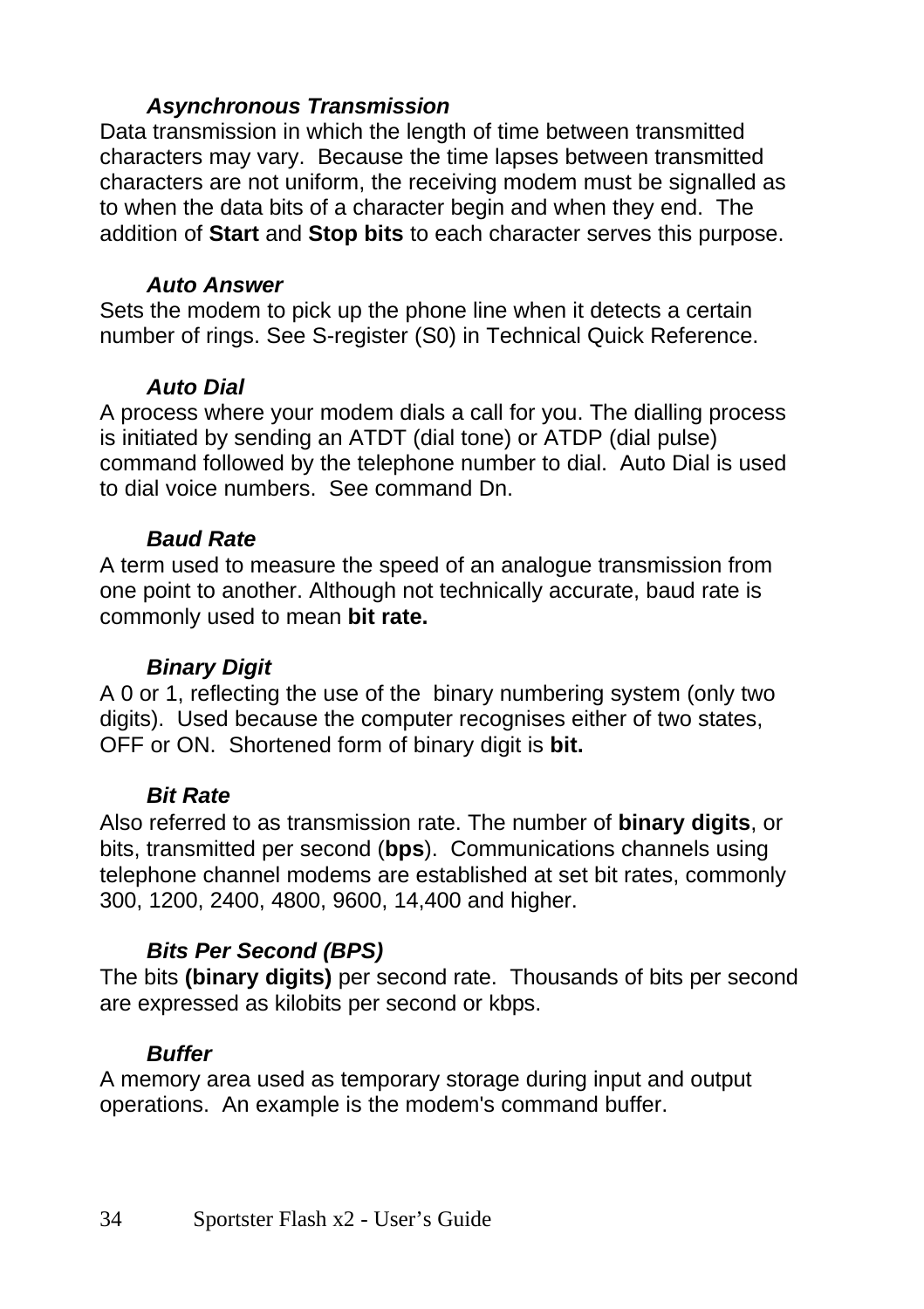#### *Byte*

A group of **binary digits** stored and operated upon as a unit. A byte may have a coded value equal to a character in the **ASCII** code (letters, numbers) or have some other value meaningful to the computer. In user documentation, the term usually refers to 8-bit units or characters. 1 kilobyte (Kbyte) is equal to 1,024 bytes or characters; 640 Kbytes indicates 655,360 bytes or characters.

#### *Carrier*

A tone signifying a connection the modem can alter to communicate data across telephone lines.

#### *Character*

 A representation, coded in binary digits, of a letter, number, or other symbol.

#### *Characters Per Second (CPS)*

A data transfer rate generally estimated from the **bit rate** and the **character** length. For example, at 2400 bps,

8-bit characters with **Start** and **Stop bits** (for a total of ten bits per character) will be transmitted at a rate of approximately 240 characters per second (cps). Some protocols, such as error-control protocols, employ advanced techniques such as longer transmission **frames** and **data compression** to increase cps.

#### *Class 1 and 2.0*

International standards used between facsimile application programs and facsimile modems for sending and receiving faxes.

#### *Cyclic Redundancy Checking (CRC)*

An error-detection technique consisting of a cyclic algorithm performed on each block or **frame** of data by both sending and receiving modems. The sending modem inserts the results of its computation in each data block in the form of a CRC code. The receiving modem compares its results with the received CRC code and responds with either a positive or negative acknowledgement.

#### *Data Communications*

A type of communications in which computers are able to exchange data over an electronic medium.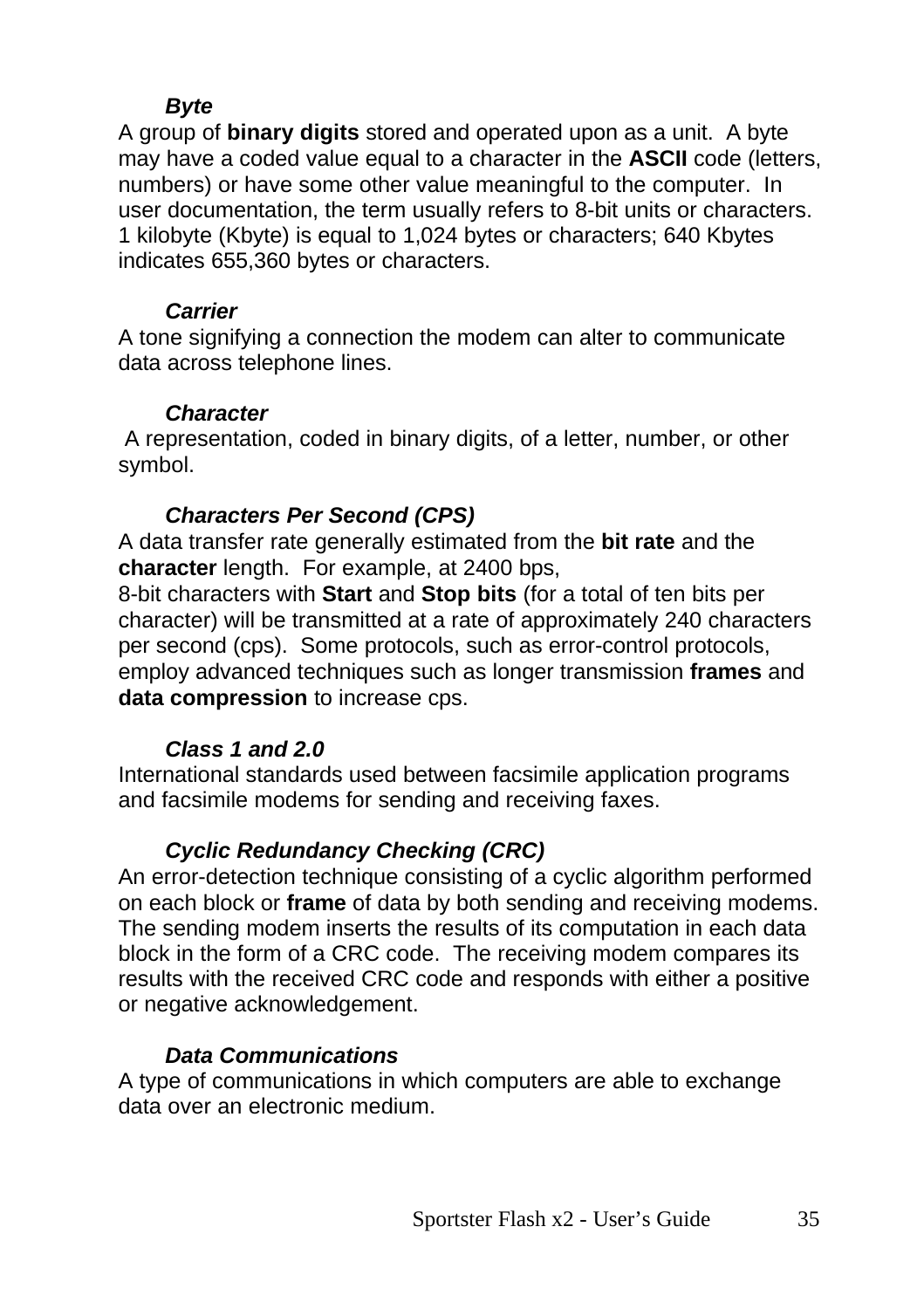#### *Data Compression Table*

A table containing values assigned for each character during a call under MNP5 data compression. Default values in the table are continually altered and built during each call: the longer the table, the more efficient **throughput** gained.

#### *Data Mode*

The mode in which the fax modem is capable of sending and receiving data files. A standard modem without fax capabilities is always in data mode.

#### *DCE*

Data Communications (or Circuit-Terminating) Equipment, such as dialup modems that establish and control the data link via the telephone network.

#### *Default*

Any setting assumed, at startup or reset, by the computer's software and attached devices, and operational until changed by the user or software.

#### *Detect Phase*

In the **ITU-T** V.42 error-control protocol, the first stage in establishing if both modems attempting to connect have V.42 capability.

#### *Dictionary*

The term used for compression codes built by the V.42 bis data compression algorithm.

#### *Digital Loopback*

A test that checks the modem's RS-232 interface and the cable that connects the terminal or computer and the modem. The modem receives data (in the form of **digital signals**) from the computer or terminal, and immediately returns the data to the screen for verification.

#### *Digital Signals*

Discrete, uniform signals. In this manual, the term refers to the **binary digits** 0 and 1. Contrast with **analogue** signals.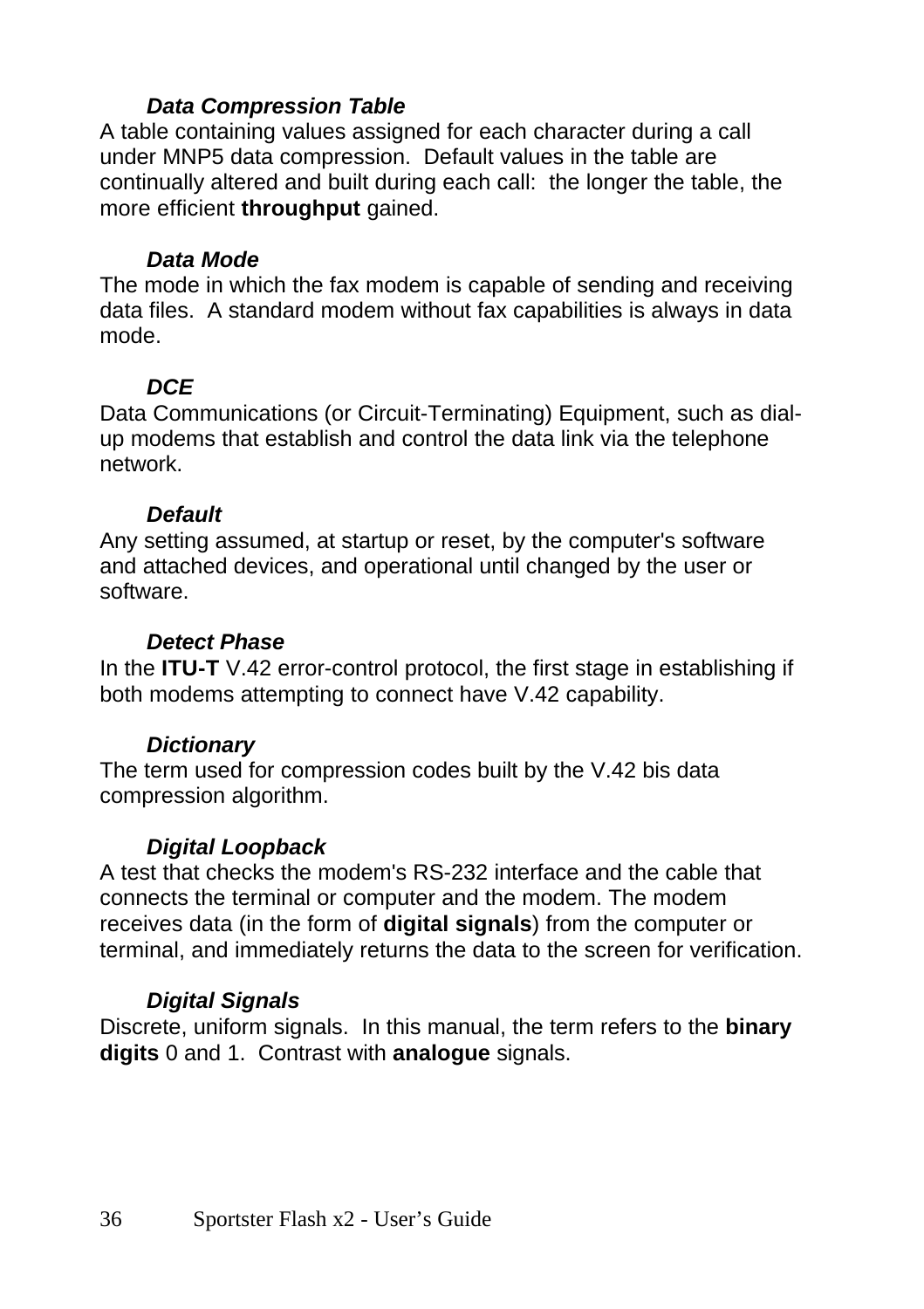#### *DTE*

Data Terminal (or Terminating) Equipment. A computer that generates or is the final destination of data.

#### *Duplex*

Indicates a communications channel capable of carrying signals in both directions. See **Half Duplex, Full Duplex.**

#### *EIA*

Electronic Industries Association, which defines electronic standards in the  $II.S.$ 

#### *Error Control*

Various techniques that check the reliability of characters (**parity**) or blocks of data. V.42 and MNP error-control protocols use error detection (CRC) and retransmission of flawed frames (ARQ).

#### *Facsimile*

A method for transmitting the image on a page from one point to another. Commonly referred to as fax.

#### *Fax Mode*

The mode in which the fax modem is capable of sending and receiving files in a facsimile format. See definitions for **V.17, V.27ter, V.29.**

#### *Flow Control*

A mechanism that compensates for differences in the flow of data input to and output from a modem or other device. See commands &Hn, &In, &Rn.

#### *Frame*

A data communications term for a block of data with header and trailer information attached. The added information usually includes a frame number, block size data, error-check codes, and Start/End indicators.

#### *Full Duplex*

Signal flow in both directions at the same time. In microcomputer communications, may refer to the suppression of the on-line Local Echo.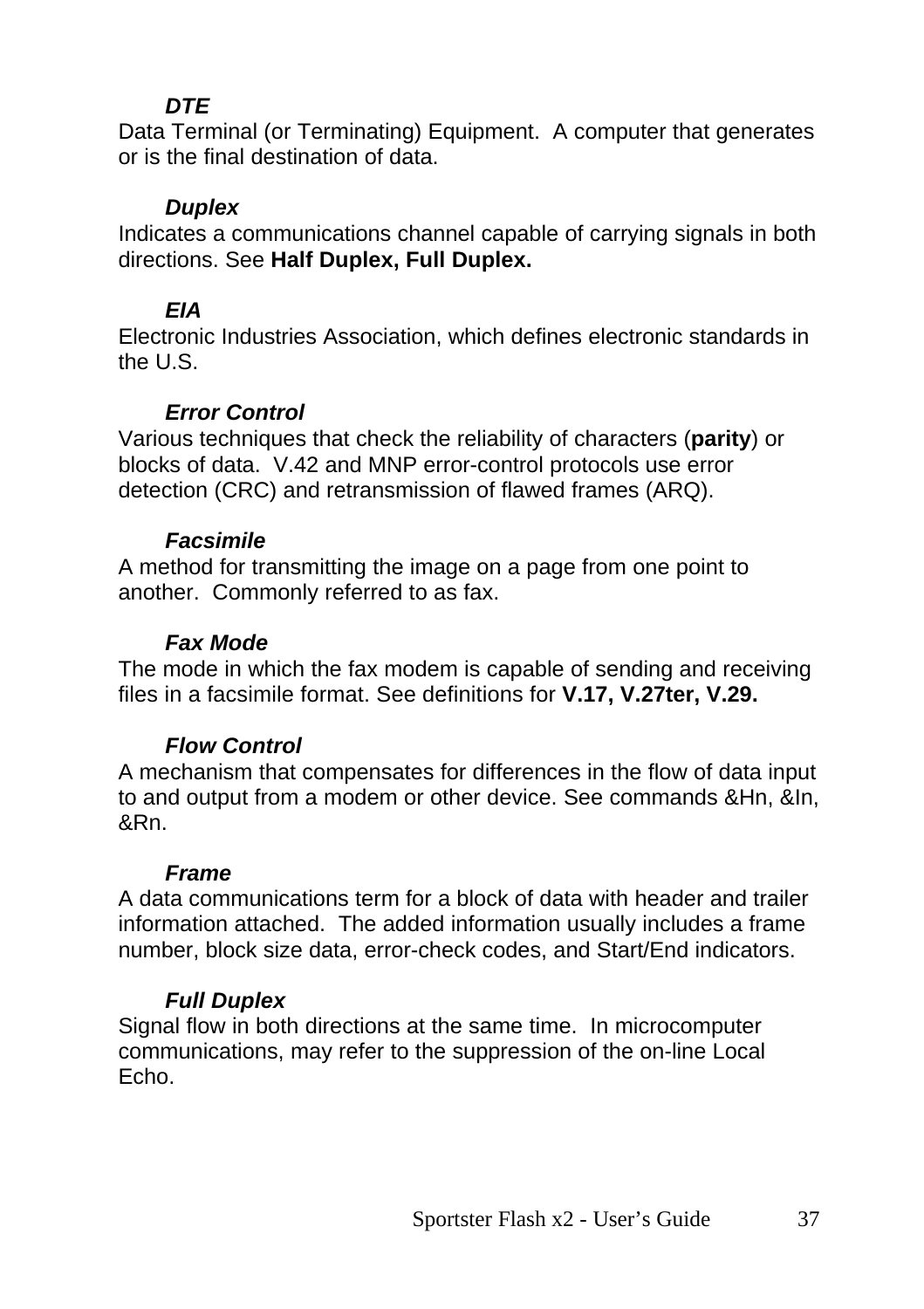#### *Half Duplex*

Signal flow in both directions, but only one way at a time. In microcomputer communications, may refer to activation of the on-line **Local Echo**, which causes the modem to send a copy of the transmitted data to the screen of the sending computer.

#### *Hz*

Hertz, a frequency measurement unit used internationally to indicate one cycle per second.

#### *ITU-T*

An international organisation that defines standards for telegraphic and telephone equipment. For example, the Bell 212A standard for 1200 bps communication in North America is observed internationally as **ITU-T** V.22. For 2400-bps communication, most U.S. manufacturers observe V.22 bis. The initials ITU-T represent the 'International Telecommunications Union - Telecommunications sector'.

#### *LAPM*

Link Access Procedure for Modems, an error-control **protocol** defined in **ITU-T** Recommendation V.42. Like the **MNP** protocols, LAPM uses cyclic redundancy checking (**CRC**) and retransmission of corrupted data (**ARQ**) to ensure data reliability.

#### *Local Echo*

A modem feature that enables the modem to display keyboard commands and transmitted data on the screen. See command Hn.

#### *MNP*

Microcom Networking Protocol, an error-control protocol developed by Microcom, Inc., and now in the public domain. There are several different **MNP** protocols, but the most commonly used one ensures error-free transmission through error detection (**CRC**) and retransmission of errored frames.

#### *Modem*

A device that transmits/receives computer data through a communications channel such as radio or telephone lines. It also changes signals received from the phone line back to digital signals before passing them to the receiving computer.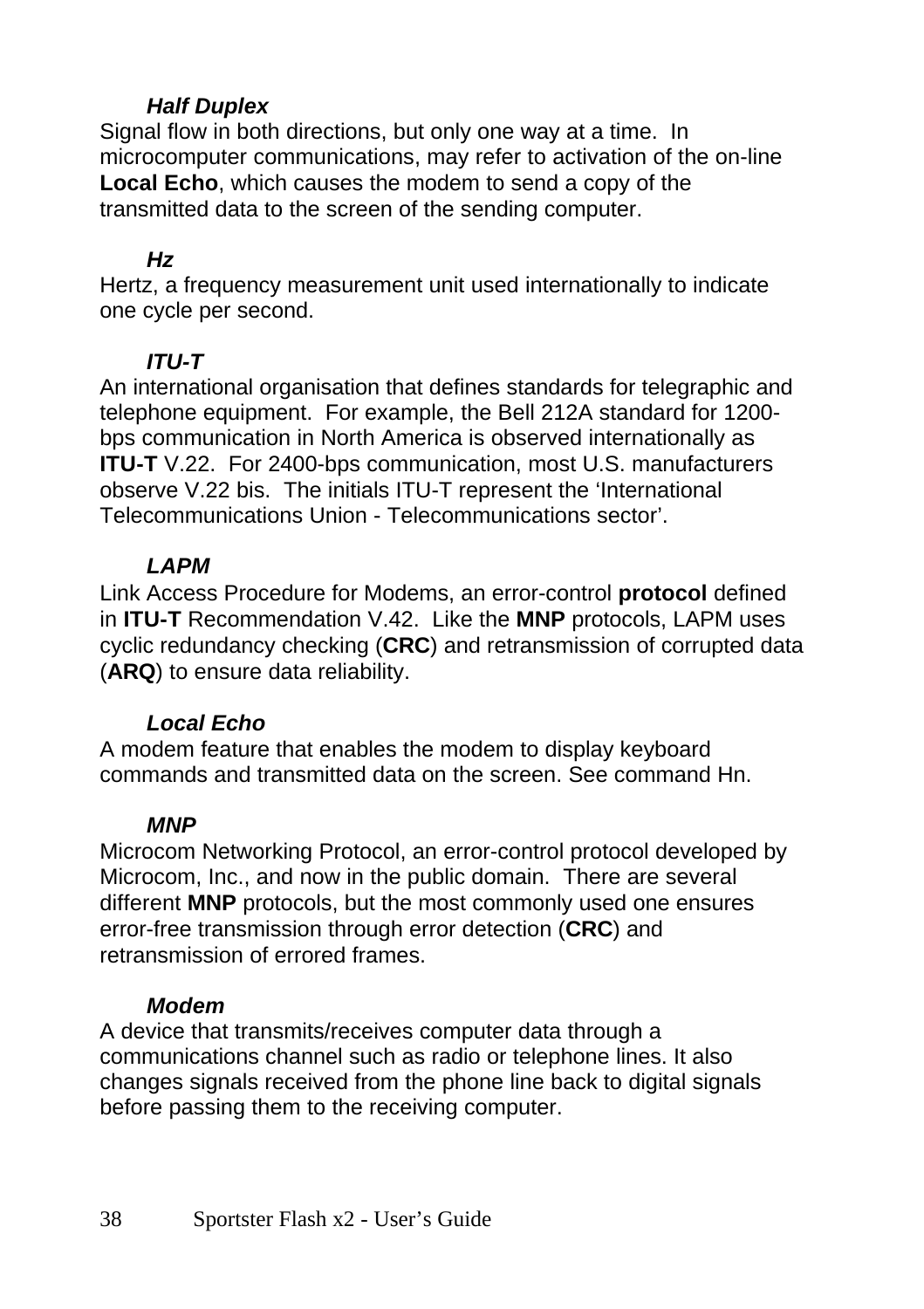#### *Non-volatile Memory (NVRAM)*

User-programmable random access memory whose data is retained when power is turned off. On the Sportster, it includes four stored phone numbers and the modem settings.

#### *OFF/ON Hook*

Modem operations that are the equivalent of manually lifting a phone receiver (taking it off-hook) and replacing it (going on-hook).

#### *On-line Fallback/Fall Forward*

A feature that allows high-speed, error-control modems to monitor line quality and fall back to the next lower speed in a defined range if line quality diminishes; as line conditions improve, the modems switch up to the next higher speed.

#### *Originate Mode*

The mode used by your modem when initiating an outgoing call to a destination modem. The transmit/receive frequencies are the reverse of the called modem, which is in **Answer mode.**

#### *Parity*

A simple error-detection method that checks the validity of a transmitted character. Character checking has been surpassed by more reliable and efficient forms of error checking, including **V.42 and MNP 2-4** protocols. Either the same type of parity must be used by two communicating computers, or both may omit parity.

#### *Protocol*

A system of rules and procedures governing communications between two or more devices. Protocols vary, but communicating devices must follow the same protocol in order to exchange data. The format of the data, readiness to receive or send, error detection and error correction are some of the operations that may be defined in protocols.

#### *RAM*

Random Access Memory. Memory that is available for use when the modem is turned on, but that clears of all information when the power is turned off. The modem's RAM holds the current operational settings, a flow control **buffer**, and a command buffer.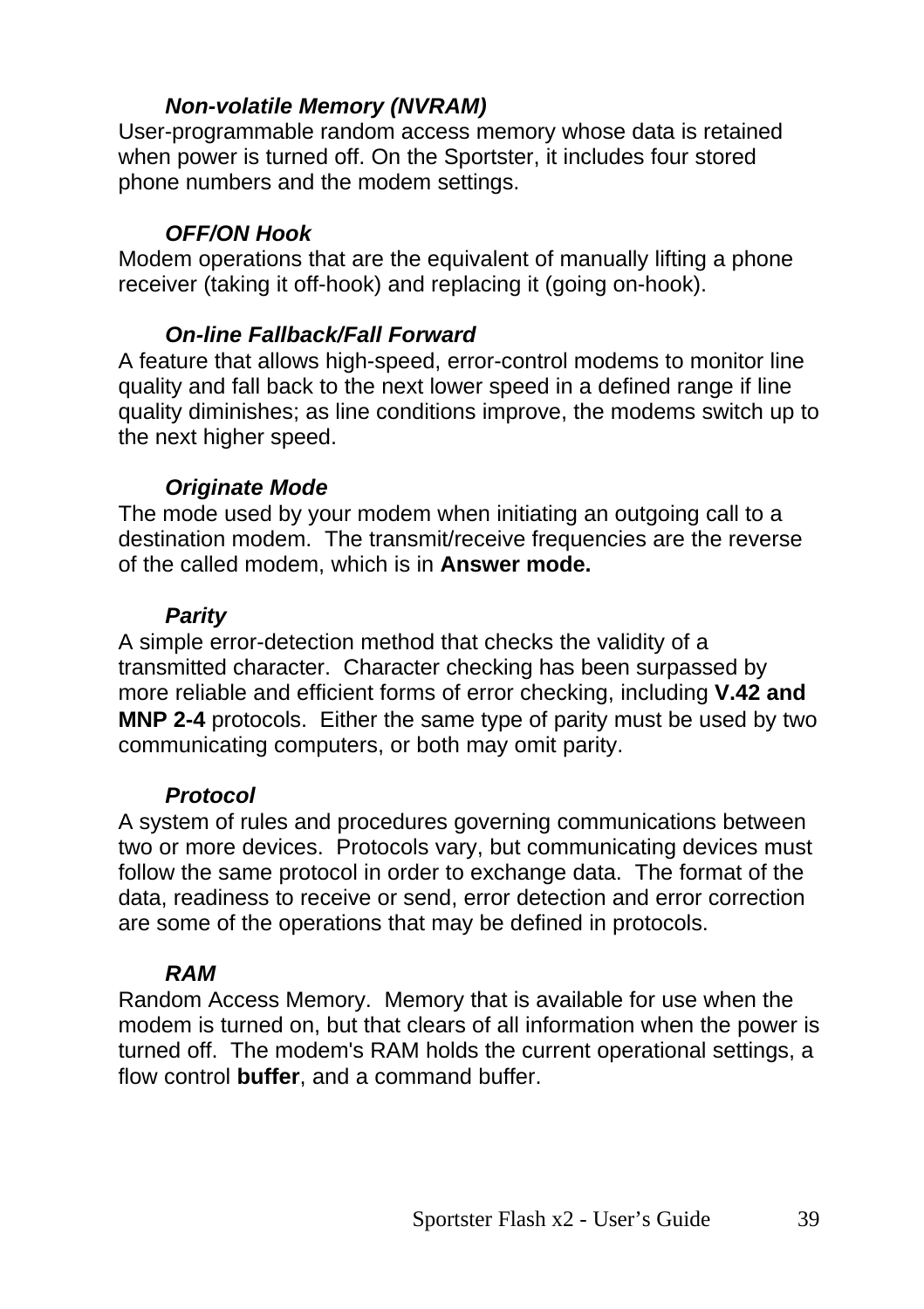#### *Remote Digital Loopback*

A test that checks the phone link and a remote modem's transmitter and receiver.

#### *Remote Echo*

A copy of the data received by the remote system, returned to the sending system, and displayed on the screen. Remote echoing is a function of the remote system.

#### *ROM*

Read Only Memory. Permanent memory, not user-programmable.

#### *Serial Transmission*

The consecutive flow of data in a single channel. Compare to parallel transmissions where data flows simultaneously in multiple channels.

#### *Start/Stop Bits*

The signalling bits attached to a character before the character is transmitted during **Asynchronous Transmission.**

#### *Terminal*

A device whose keyboard and display are used for sending and receiving data over a communications link. Differs from a microcomputer or a mainframe in that it has little or no internal processing capabilities.

#### *Terminal Mode*

Software mode that allows direct communication with the modem. Also known as command mode.

#### *Throughput*

The amount of actual user data transmitted per second without the overhead of protocol information such as Start and Stop bits or frame headers and trailers. Compare **characters per second.**

#### *V.8*

The ITU-T standard specification that covers the initial handshaking process.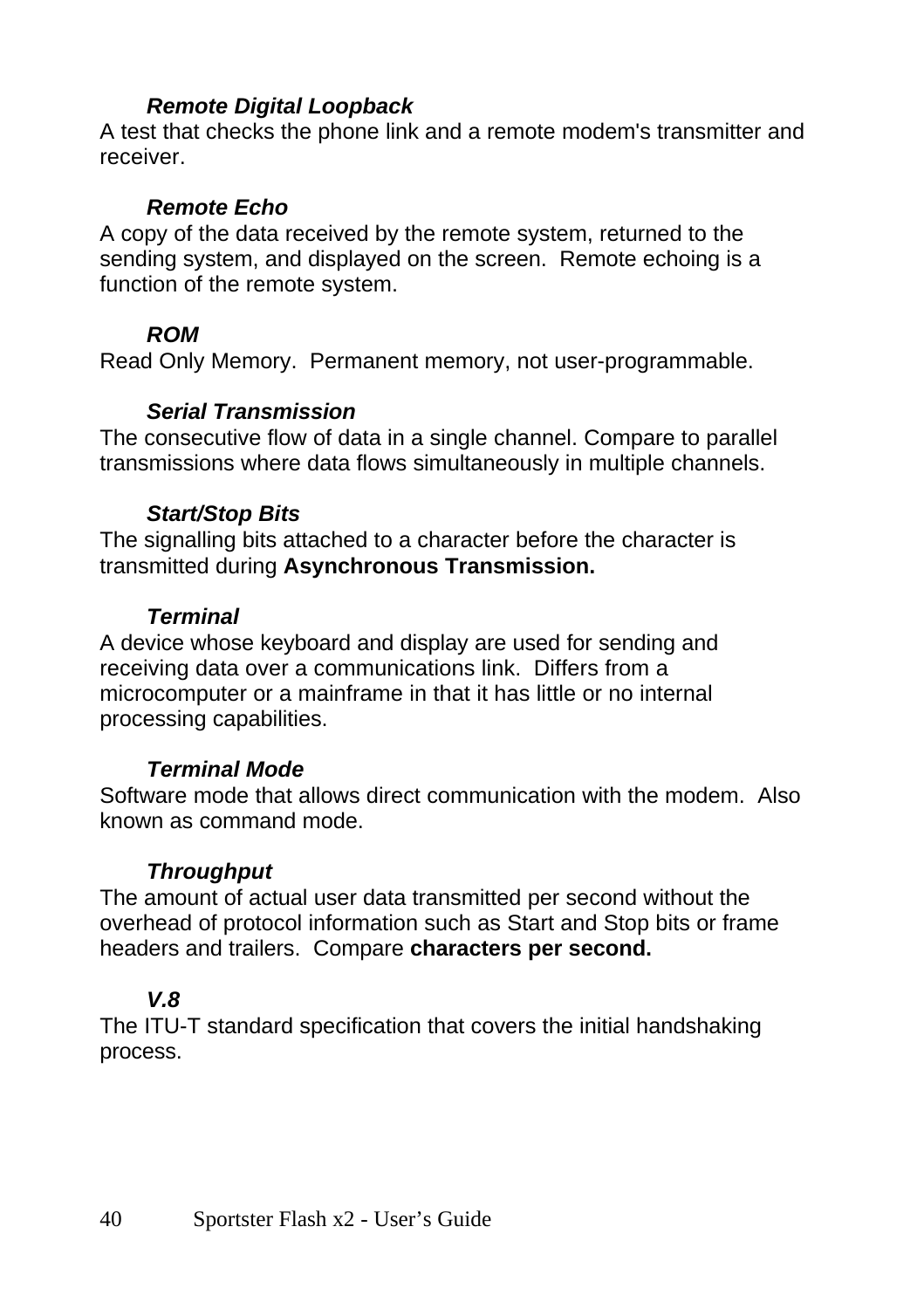#### *V.17 Fax*

A **ITU-T** standard for making facsimile connections at 14400 bps, 12000 bps, 9600 bps, 7200 bps.

#### *V.21*

A **ITU-T** standard for modems operating in asynchronous mode at speeds up to 300 bps, full-duplex, on public switched telephone networks.

### *V.22*

A **ITU-T** standard for modem communications at 1200 bps, compatible with the Bell 212A standard observed in the U.S. and Canada.

#### *V.22 bis*

A **ITU-T** standard for modem communications at 2400 bps. The standard includes an automatic link negotiation fallback to 1200 bps and compatibility with Bell 212A/V.22 modems.

#### *V.27*

A **ITU-T** standard for facsimile operations that specifies modulation at 4800 bps, with fallback to 2400 bps.

#### *V.29*

A **ITU-T** standard for facsimile operations that specifies modulation at 9600 bps, with fallback to 7200 bps.

#### *V.32*

A **ITU-T** standard for modem communications at 9600 bps and 4800 bps. V.32 modems fall back to 4800 bps when line quality is impaired.

#### *V.32 bis*

A **ITU-T** standard that extends the V.32 connection range: 4800, 7200, 9600, 12000, and 14400 bps. V.32 bis modems fall back to the next lower speed when line quality is impaired, fall back further as necessary, and also fall forward (switch back up) when line conditions improve.

### *V.34*

An **ITU-T** standard that currently allows data rates as high as 33,600 bps.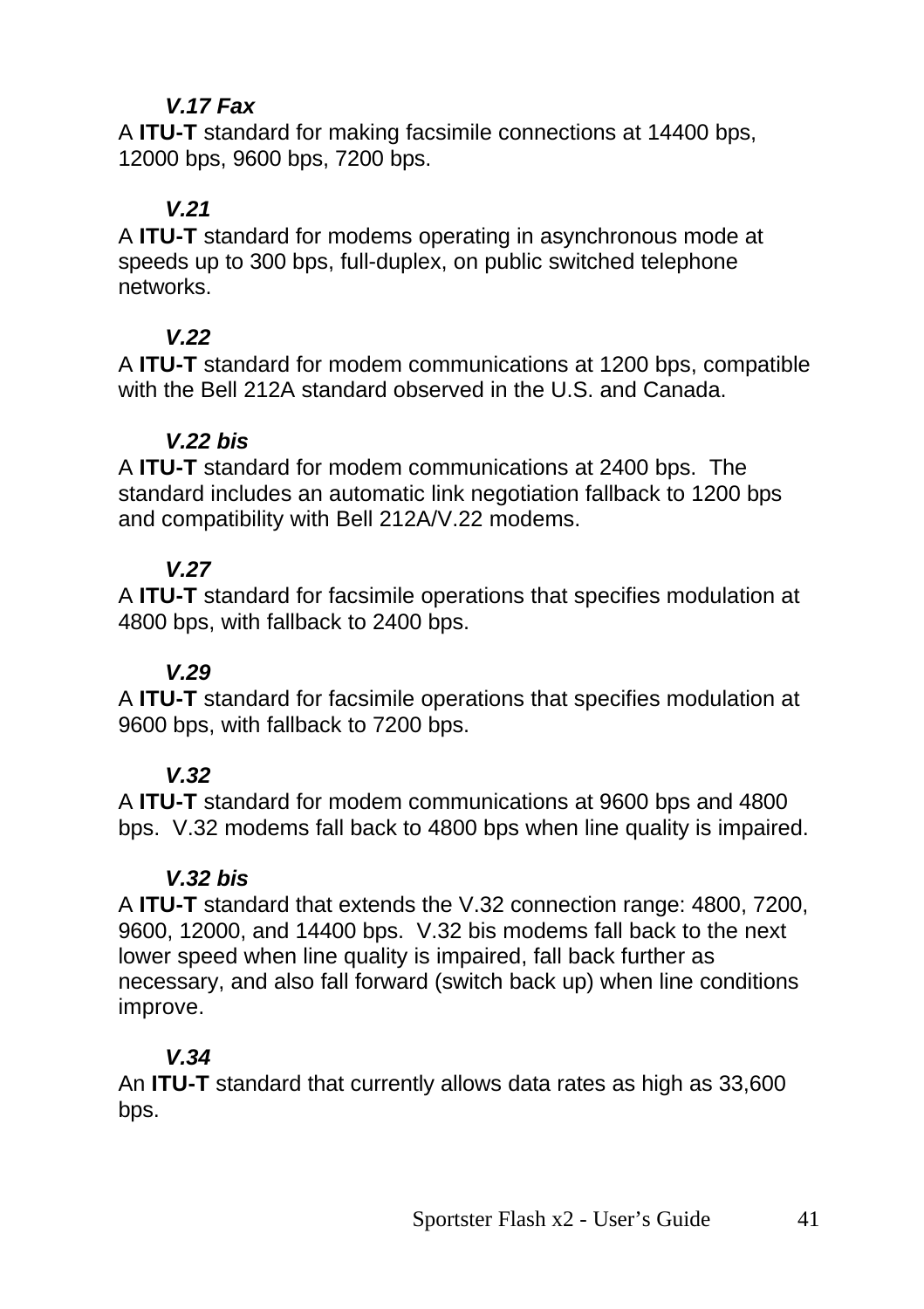#### *V.42*

A **ITU-T** standard for modem communications that defines a two-stage process of detection and negotiation for LAPM error control.

#### *V.42 bis*

An extension of **ITU-T** V.42 that defines a specific data compression scheme for use during V.42 connections.

#### *Xmodem*

The first of a family of error control software **protocols** used to transfer files between modems. These protocols are in the public domain and are available from many bulletin board services.

#### *XON/XOFF*

Standard **ASCII** control characters used to tell an intelligent device to stop/resume transmitting data.

#### *Ymodem*

An error-checking protocol that can send several files of data at a time in 1024-byte (1K) blocks. This protocol can use either checksums or CRC for error checking.

#### *Ymodem G*

Similar to Ymodem, except it includes no error checking, which makes it faster.

#### *Zmodem*

Similar to Xmodem and Ymodem, except it includes batch transfer, the ability to recover from a partially complete transfer, an autostart feature, and improved efficiency.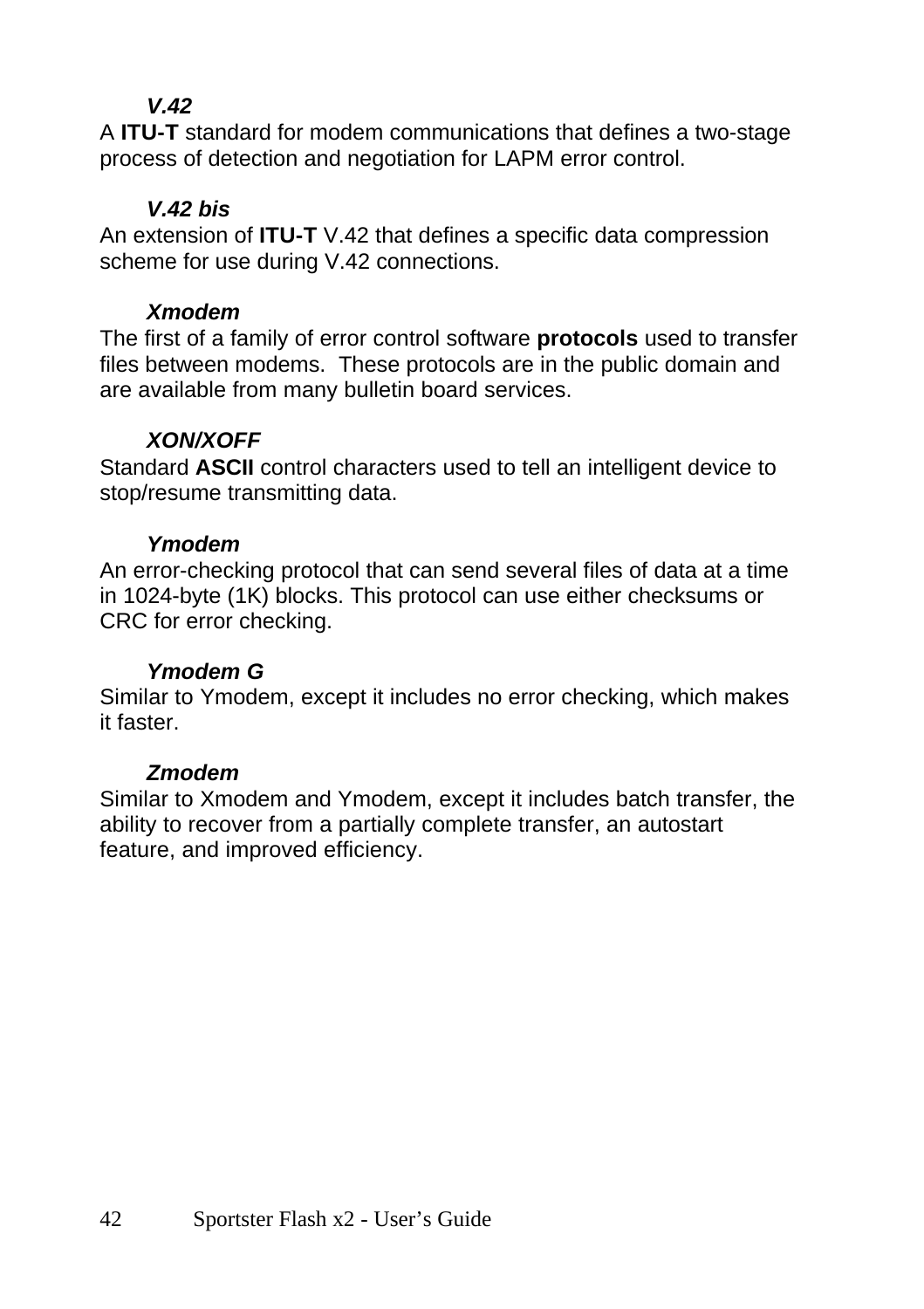# **Quick Reference**

#### <span id="page-46-0"></span>I**ntroduction**

The Quick Reference appendix includes information about the following:

- · Front Panel Lights
- · Command Summary
- · S-Registers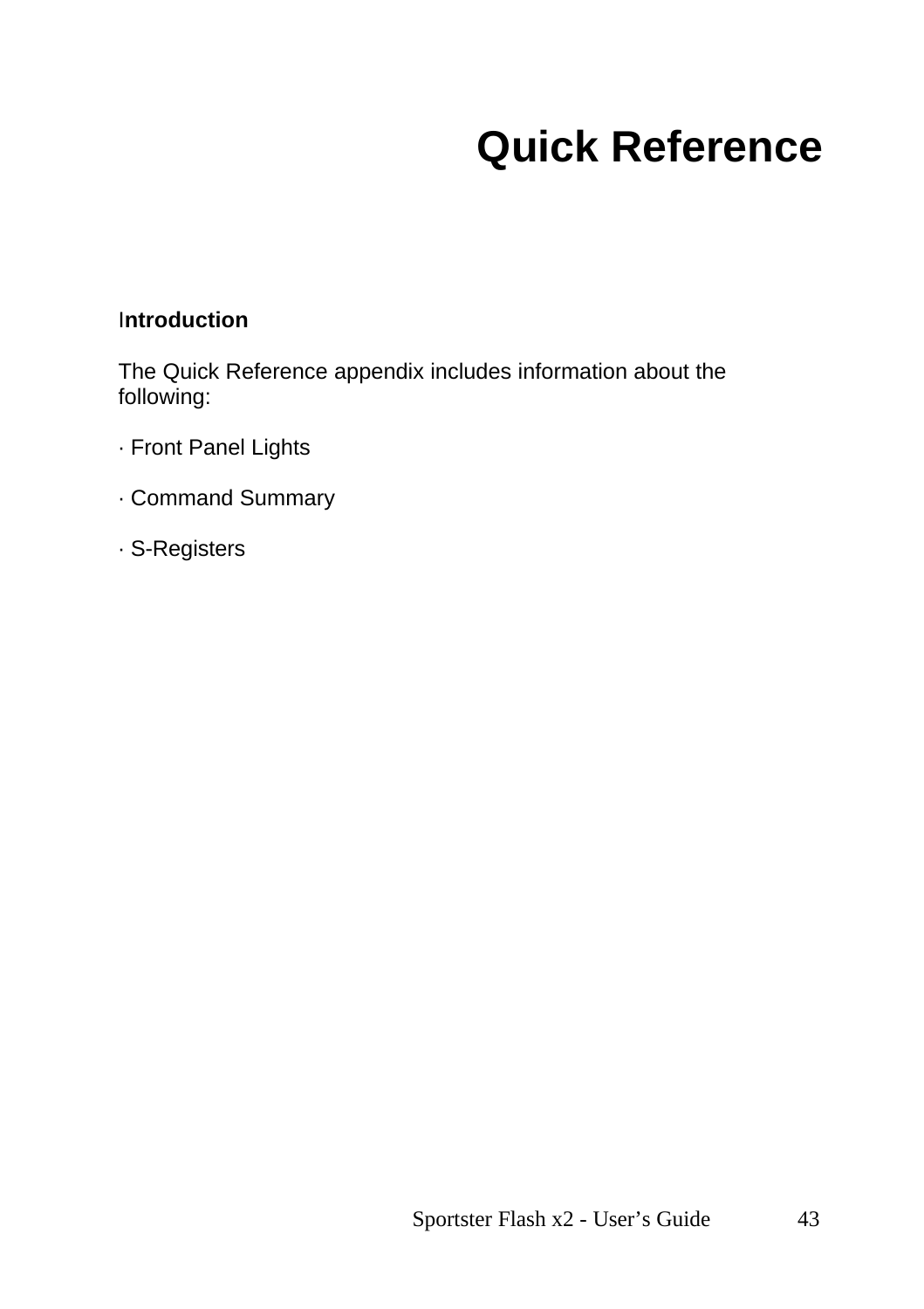# **Front Panel Lights**

| Symbol    | Meaning                | <b>Status</b>                                                                                                                                                                                          |
|-----------|------------------------|--------------------------------------------------------------------------------------------------------------------------------------------------------------------------------------------------------|
| AA        | Auto Answer/<br>Answer | Answer mode: ON when<br>register S0 is set to 1 or higher<br>(Auto Answer), and when<br>answering a call; OFF when modem<br>originates a call. Light flashes when<br>there is an incoming call.        |
| CD        | <b>Carrier Detect</b>  | ON if modem receives a valid data<br>signal (carrier) from a remote<br>modem, indicating that data<br>transmission is possible. Always ON<br>if CD override is ON (&C0).                               |
| <b>RD</b> | <b>Received Data</b>   | Flashes when modem sends result<br>codes or passes received data bits.                                                                                                                                 |
| SD        | Send Data              | Flashes when computer sends a<br>data bit.                                                                                                                                                             |
| TR        | Data Terminal          | ON if modem receives a DTR<br>Ready signal from computer.<br>Always ON (modem ignores DTR) if<br>the DTR override is ON (&D0).                                                                         |
| CS        | Clear to Send          | ON until modem lowers CTS when<br>Transmit Data hardware flow control<br>is enabled (&H1, &H3).                                                                                                        |
| ARQ/      | Error Control/         | Data Mode: Automatic Repeat<br>Request.                                                                                                                                                                |
| FAX       | <b>Fax Operations</b>  | ON if modem is set to &M4 or &M5<br>and successfully establishes an<br>error control connection. Flashes<br>when modem retransmits data to<br>remote modem. Fax Mode: Flashes<br>to indicate fax mode. |
| OН        | Off Hook               | ON when modem accesses the<br>phone line. OFF when modem is<br>On Hook.                                                                                                                                |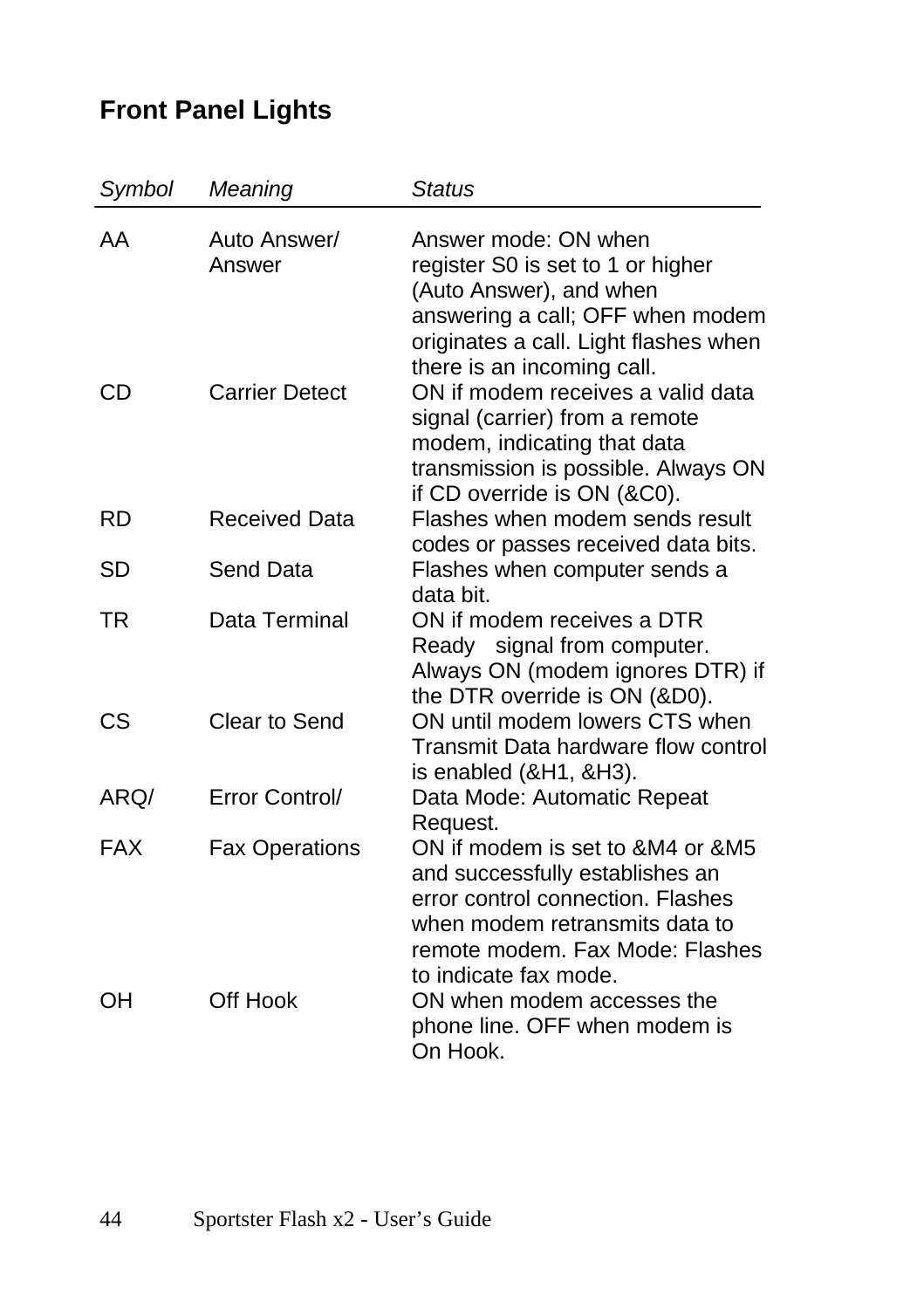## **Command Summary**

- Type commands in either upper or lower case, not a combination. Use the Backspace key to delete errors. (You cannot delete the original AT command since it is not stored in the modem buffer.)
- If a command has numeric options and you don't include a number, zero is assumed. For example, if you type ATB, the command ATB0 is assumed.
- · Every command but A/, +++ and A> must begin with the AT prefix and be entered by pressing a carriage return (Enter key).
- · The maximum command length is 60 characters. The modem doesn't count the AT prefix, carriage returns, or spaces.

**Note:** Defaults are marked with an asterisk (\*).

### **Command Set**

- \$ Displays a basic command list; on-line help.
- A Manual Answer: goes off hook in answer mode. Pressing any key aborts the operations.
- A/ Re-executes the last issued command. Used mainly to redial. This does not require the AT prefix or a Carriage Return.
- Any key Aborts off-hook dial/answer operation and hangs up.
- AT Required command prefix, except with A/ and +++. Use alone to test for OK result code.
- B*n* U.S./ITU-T answer sequence.
	- B0 ITU-T V.25 answer sequence
		- B1 U.S. answer tone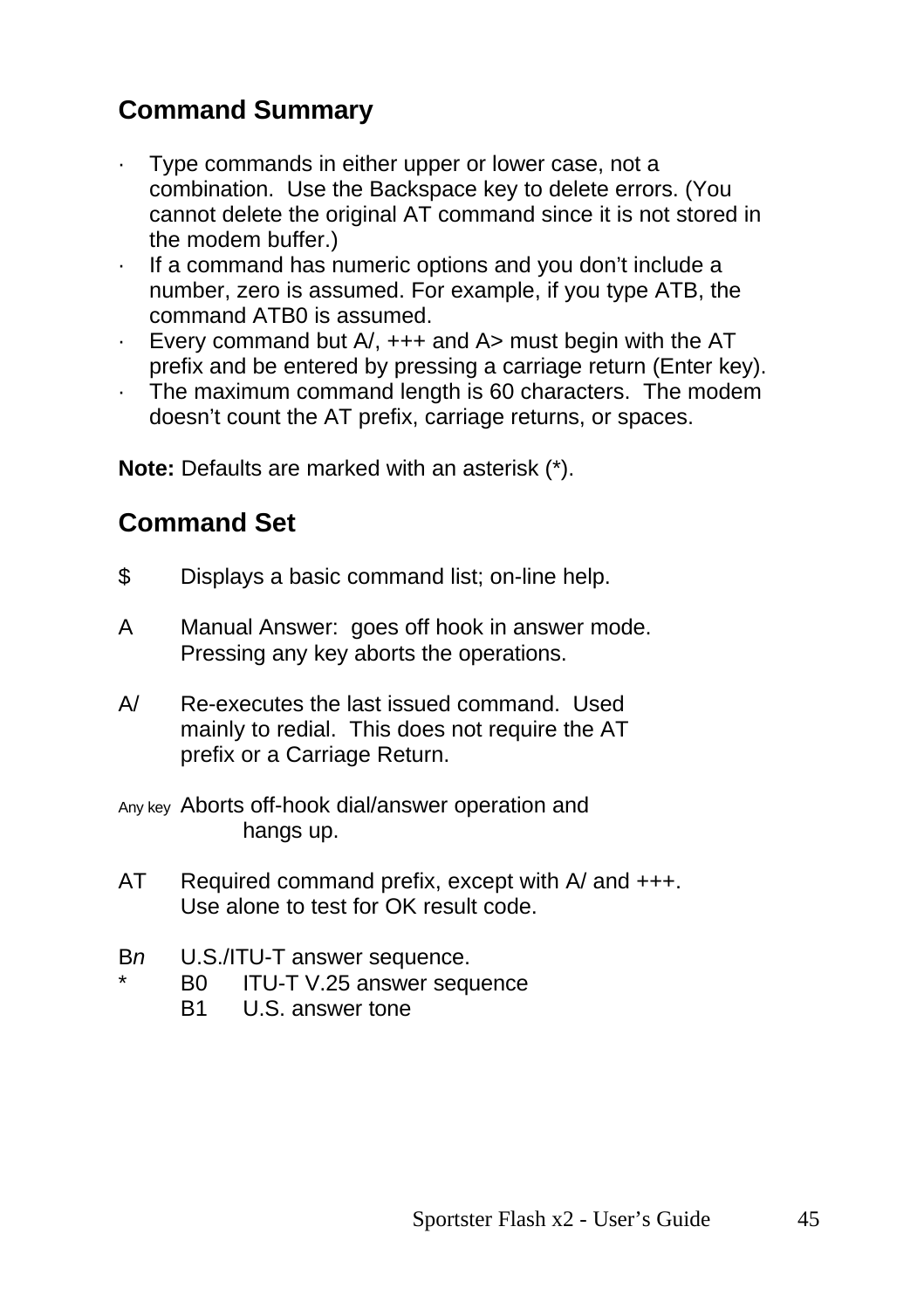- Dn Dials the specified phone number. Includes the following:
	- P Pulse (rotary) dial
	- T Tone dial
	- , (Comma) Two-second pause; linked to S8 register
	- ; (Semicolon) Return to Command mode after dialling
	- ! (Exclamation point) Flashes the switch hook
	- W Wait for second dial tone (X3 or higher); linked to S6 register
	- @ Dials, waits for quiet answer, and continues (X3 or higher)
	- R Originates call using answer (reverse) frequencies
	- #,\* Extended touch tone pad tones
- DL Dials the last-dialled number.
- DS*n* Dials the phone number string stored in NVRAM at position  $n (n = 0<sup>*</sup>3)$ . Phone numbers are stored with the &Zn=s command.
- D\$ Displays a list of Dial commands.
- E*n* Sets local echo.
	- E0 Echo OFF
- E1 Modem displays keyboard commands
- F*n* Sets online local echo of transmitted data ON/OFF.
	- F0 Local echo ON. Modem sends a copy of data it sends to the remote system to your screen.
- \* F1 Local echo OFF. Receiving system may send a remote echo of data it receives.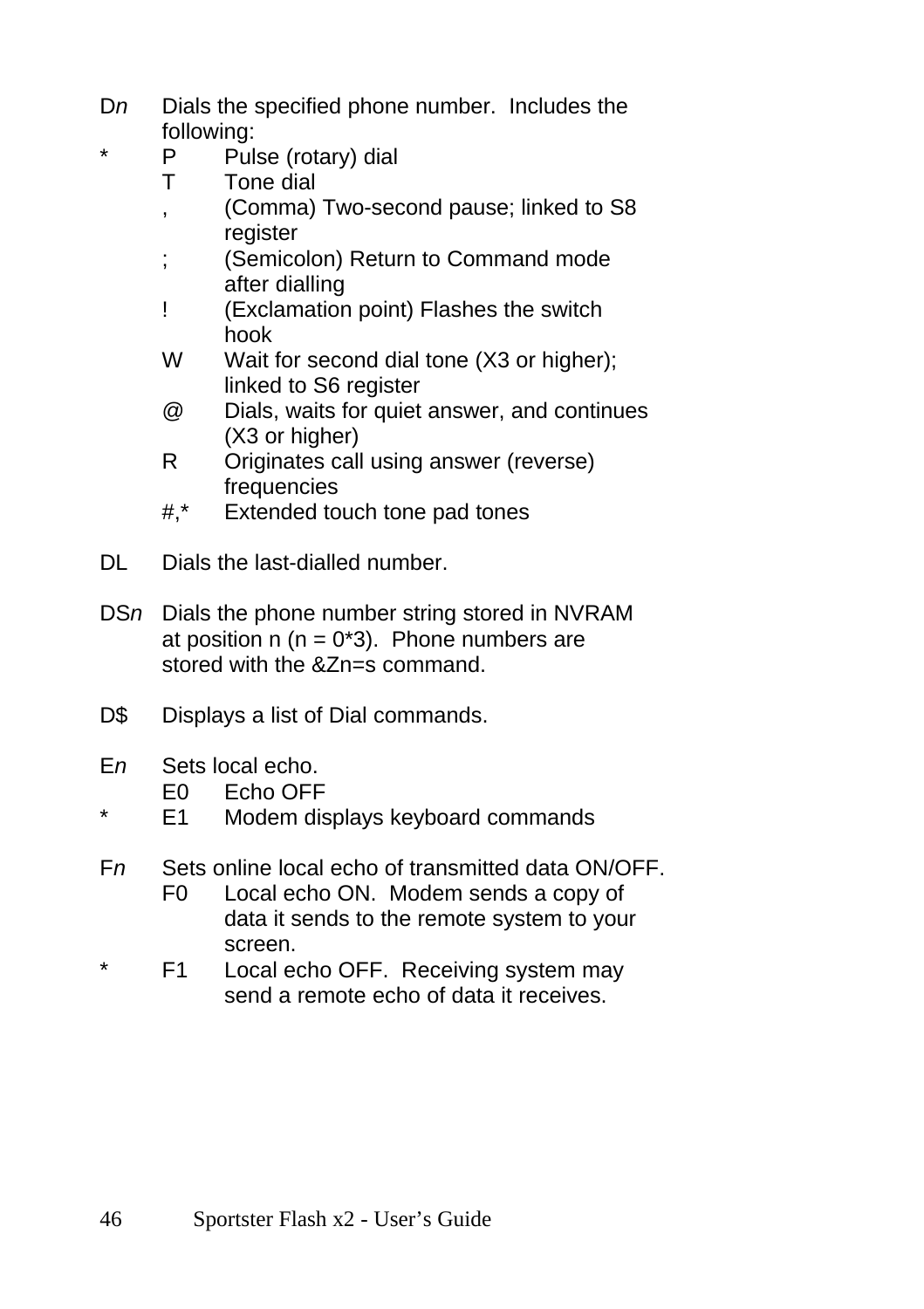- H*n* Controls ON/OFF hook.
	- H0 Hangs up (goes on hook)
	- H1 Goes off hook
- I*n* Displays the following information.
	- I0 Four-digit product code
	- I1 Results of ROM checksum
	- I2 Results of RAM self test
	- I3 Product type
	- I4 Current modem settings
	- I5 Nonvolatile memory (NVRAM) settings
	- I6 Link diagnostics
	- I7 Product configuration
	- I9 Plug and Play information
	- I11 Call statistics
- L*n* Controls speaker volume.
	- L0 Lowest
	- L1 Low
- L2 Medium
	- L3 High
- M*n* Operates speaker.
	- M0 Speaker always OFF
- \* M1 Speaker ON until CONNECT
	- M2 Speaker always ON
	- M3 Speaker ON after dial, until CONNECT
- O*n* Returns online.
	- O0 Returns online
	- O1 Returns online and retrains
- P Sets pulse dial (for phone lines that don't support touch-tone dialling).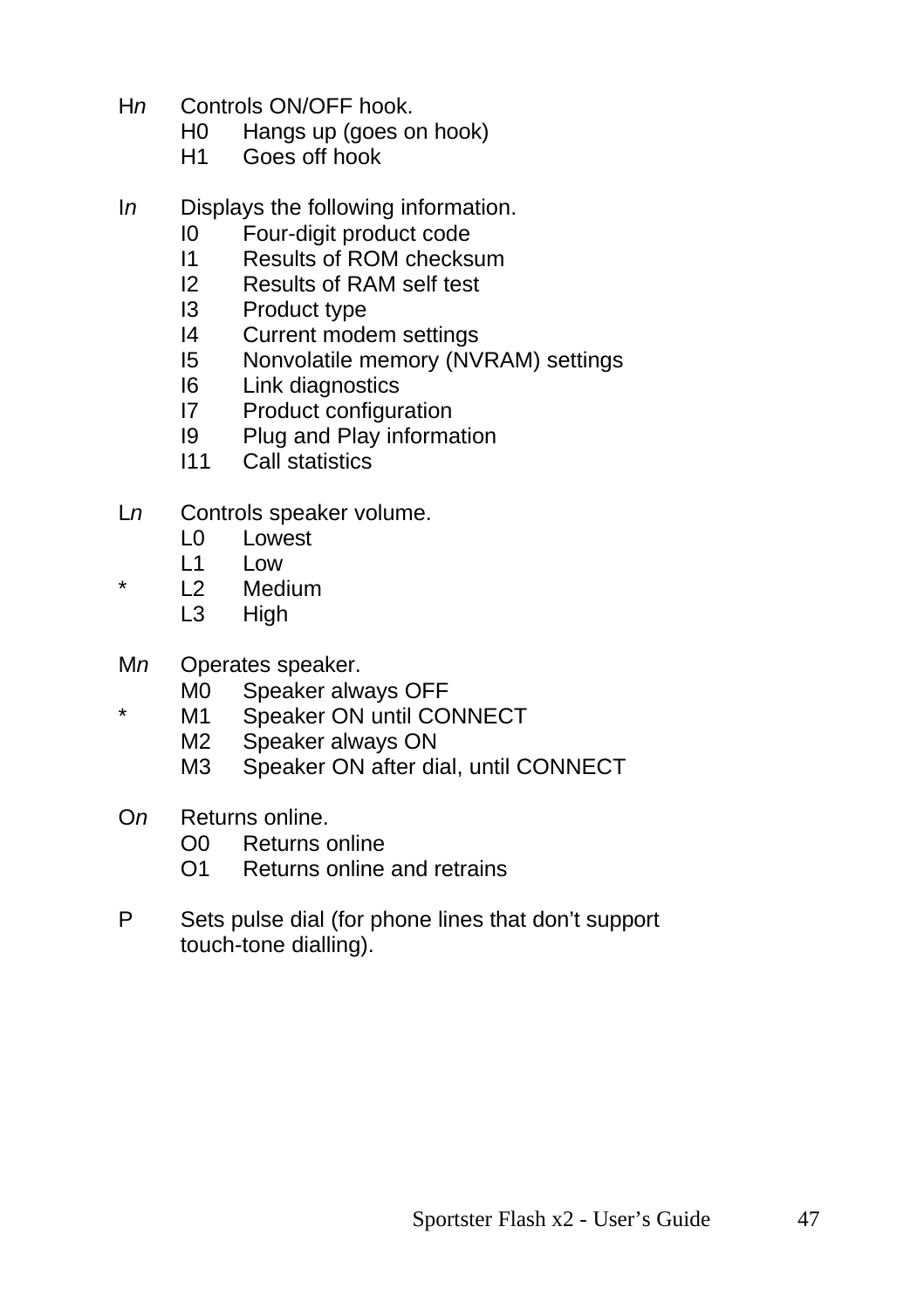- Q*n* Displays/suppresses result codes.
	- Q0 Displays result codes
		- Q1 Quiet mode; no result codes
		- Q2 Displays result codes only in Originate mode
		- Q3 Displays result codes only in Ring mode.
- Sr.b=n Sets bit .b of register r to n (0/OFF or 1/ON).
- Sr=n Sets register r to n.
- Sn? Displays contents of S-Register n.
- S\$ Displays a list of the S-Registers.
- T Sets tone dial.
- V*n* Displays verbal/numeric result codes. V0 Numeric codes
- \* V1 Verbal codes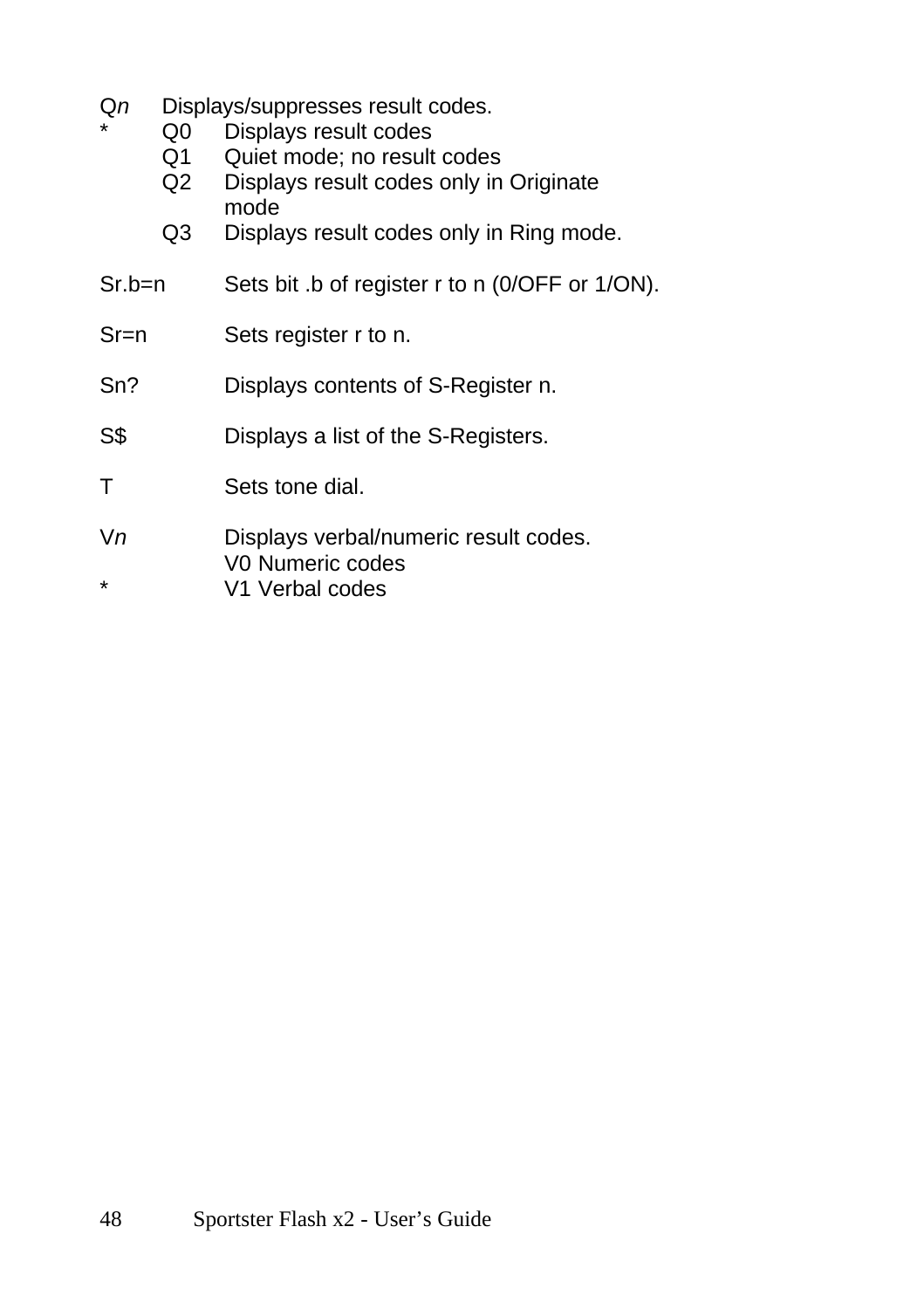X*n* Sets result code displayed. Default is X4.

| <b>Result Codes</b>                               | X <sub>0</sub> | X <sub>1</sub> | X <sub>2</sub> | X <sub>3</sub> | X4 |
|---------------------------------------------------|----------------|----------------|----------------|----------------|----|
|                                                   |                |                |                |                |    |
| 155/CONNECT 33600                                 |                |                |                |                |    |
| 180/CONNECT 33333                                 |                |                |                |                |    |
| 184/CONNECT 37333                                 |                |                |                |                |    |
| 188/CONNECT 41333                                 |                |                |                |                |    |
| 192/CONNECT 42666                                 |                |                |                |                |    |
| 196/CONNECT 44000                                 |                |                |                |                |    |
| 200/CONNECT 45333                                 |                |                |                |                |    |
| 204/CONNECT 46666                                 |                |                |                |                |    |
| 208/CONNECT 48000                                 |                |                |                |                |    |
| 212/CONNECT 49333                                 |                |                |                |                |    |
| 216/CONNECT 50666                                 |                |                |                |                |    |
| 220/CONNECT 52000                                 |                |                |                |                |    |
| 224/CONNECT 53333                                 |                |                |                |                |    |
| 228/CONNECT 54666                                 |                |                |                |                |    |
| 232/CONNECT 56000                                 |                |                |                |                |    |
| 236/CONNECT 57333                                 |                |                |                |                |    |
|                                                   |                |                |                |                |    |
| Functions                                         |                |                |                |                |    |
| <b>Adaptive Dialling</b>                          |                |                |                |                |    |
| Wait for 2nd Dial Tone (W)<br>Wait for Answer (@) |                |                |                |                |    |
|                                                   |                |                |                |                |    |

#### **Xn Setting**

\* Requires @ in dial string; replaces NO CARRIER

Fast Dial • •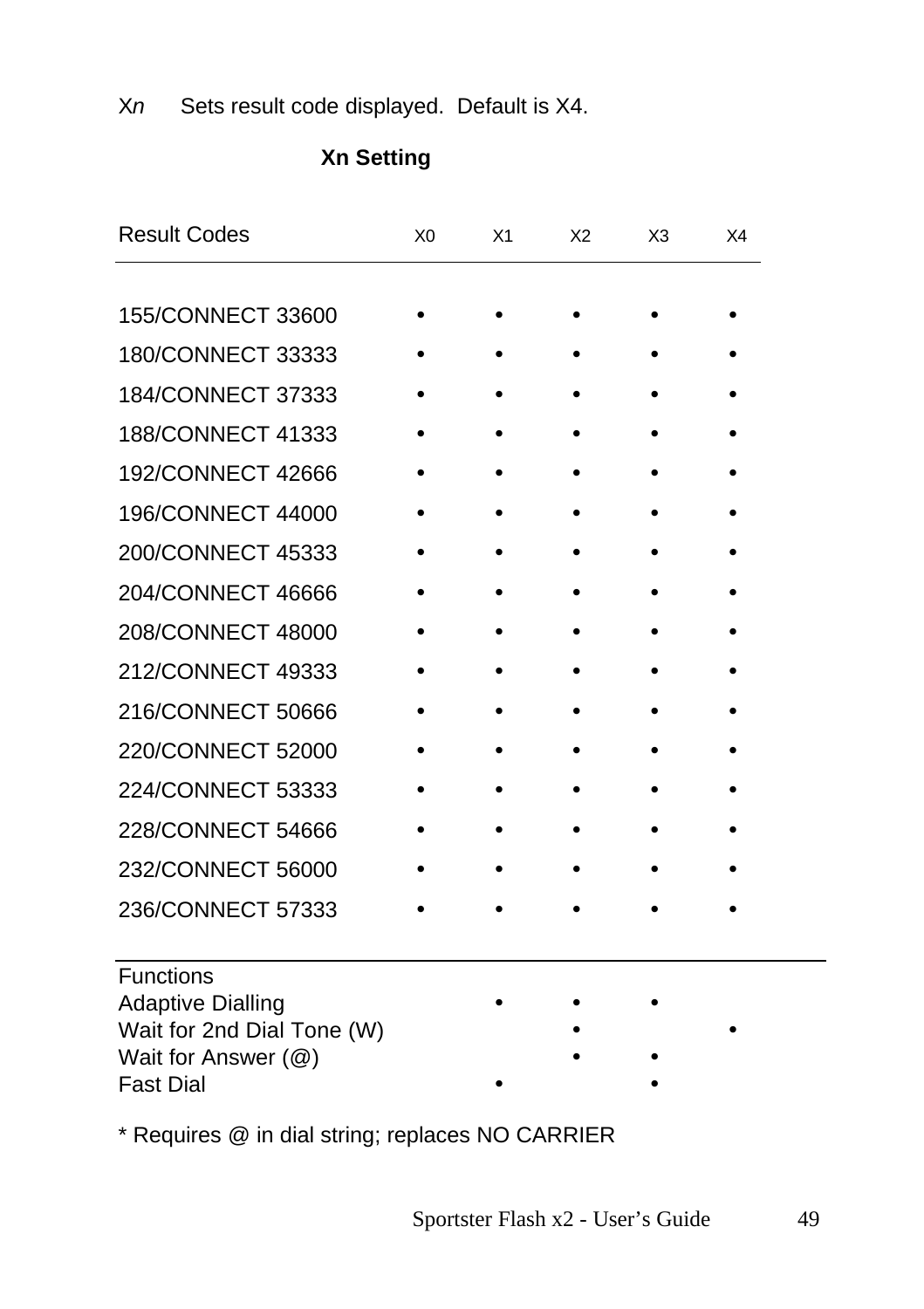- Y*n* Selects power-on/reset default configuration.
	- Y0 Default is profile 0 setting in NVRAM<br>Y1 Default is profile 1 setting in NVRAM
	- Y1 Default is profile 1 setting in NVRAM<br>Y2 Generic Template (&F0)
		- Generic Template (&F0)
	- Y3 Hardware Flow Control (&F1)
	- Y4 Software Flow Control (&F2)
- Z*n* Resets modem.
	- Z0 Resets modem to NVRAM profile selected by Y command
	- Z1 Resets modem to NVRAM profile 0
	- Z2 Resets modem to NVRAM profile 1<br>Z3 Resets modem to factory default pro
	- Resets modem to factory default profile 0 (&F0)
	- Z4 Resets modem to factory default profile 1 (&F1)
	- Z5 Resets modem to factory default profile 2 (&F2)
- &\$ Displays a list of ampersand (&) commands.
- &A*n* Enables/disables ARQ codes.
	- &A0 ARQ result codes disabled
	- &A1 ARQ result codes enabled
	- &A2 V- modulation indicator added
- \* &A3 Protocol indicators added LAPM/MNP/NONE (error control) and V42bis/MNP5 (data compression)
- &B*n* Sets modem's serial port rate.
	- &B0 Variable, follows connection rate
- \* &B1 Fixed serial port rate
	- &B2 Fixed in ARQ mode, variable in non-ARQ mode
- &C*n* Controls Carrier Detect (CD) signal.
- &C0 CD override
- &C1 Normal CD operations
- &D*n* Controls Data Terminal Ready (DTR) operations.
	- &D0 DTR override
	- &D1 Reserved
- \* &D2 Normal DTR operations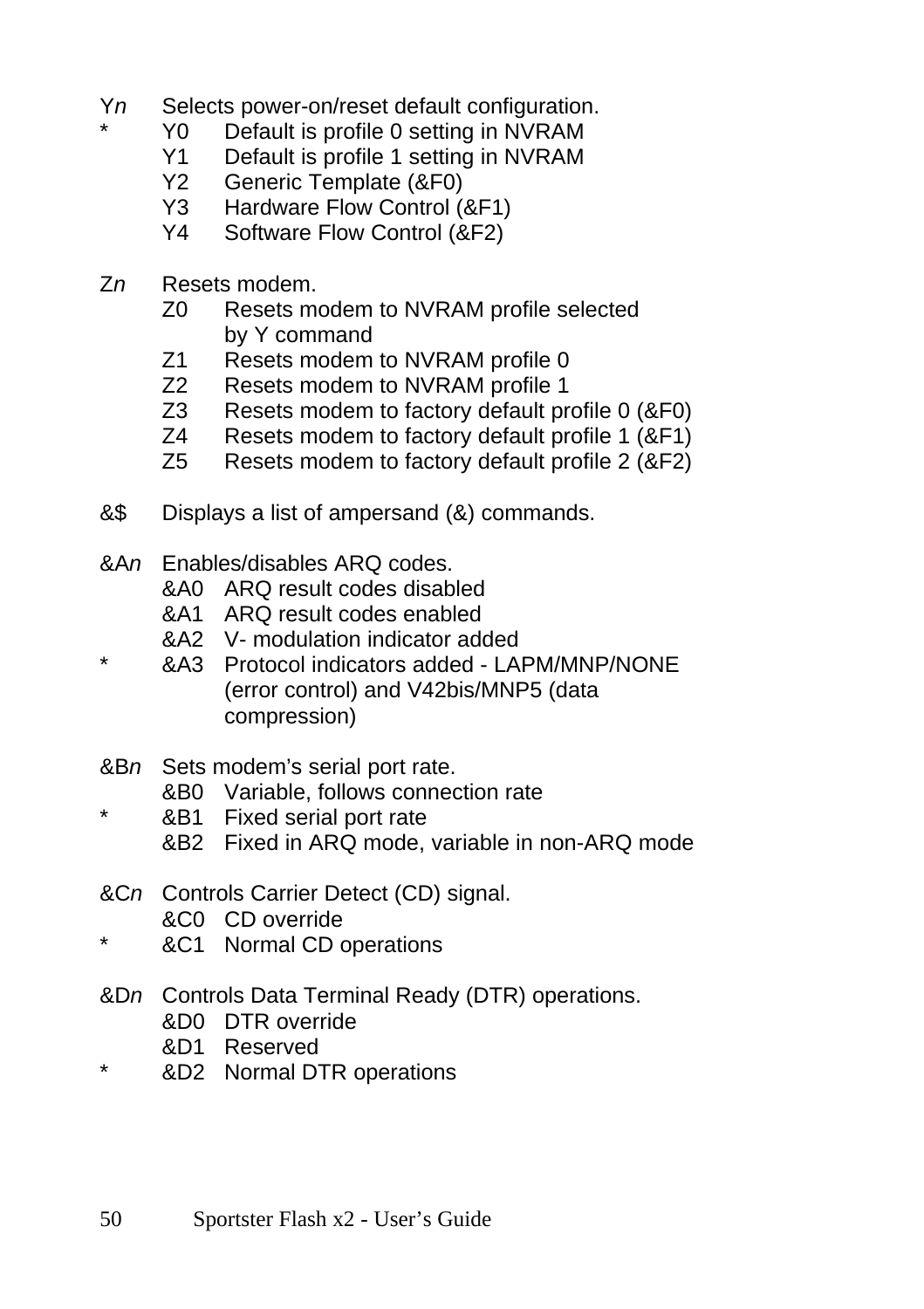- &F*n* Loads a read-only (non-programmable) factory configuration.
	- &F0 Generic template
	- &F1 Hardware flow control template
	- &F2 Software flow control template
- &H*n* Sets Transmit Data(TD) flow control (also see &Rn) &H0 Flow control disabled
	- &H1 Hardware flow control, Clear to Send (CTS)
		- &H2 Software flow control, XON/XOFF
		- &H3 Hardware and software flow control
- &I*n* Sets Receive Data (RD) software flow control (see also &Rn).
	- \* &I0 Software flow control disabled
		- &I1 XON/XOFF signals to your modem and remote system
		- &I2 XON/XOFF signals to your modem only
- &K*n* Enables/disables data compression.
	- &K0 Data compression disabled
- \* &K1 Auto enable/disable
	- &K2 Data compression enabled
	- &K3 MNP5 compression disabled
- &M*n* Sets Error Control (ARQ) 1200 bps and higher.
	- &M0 Normal mode, error control disabled
	- &M1 Reserved
	- &M2 Reserved
	- &M3 Reserved
	- \* &M4 Normal/ARQ
	- &M5 ARQ mode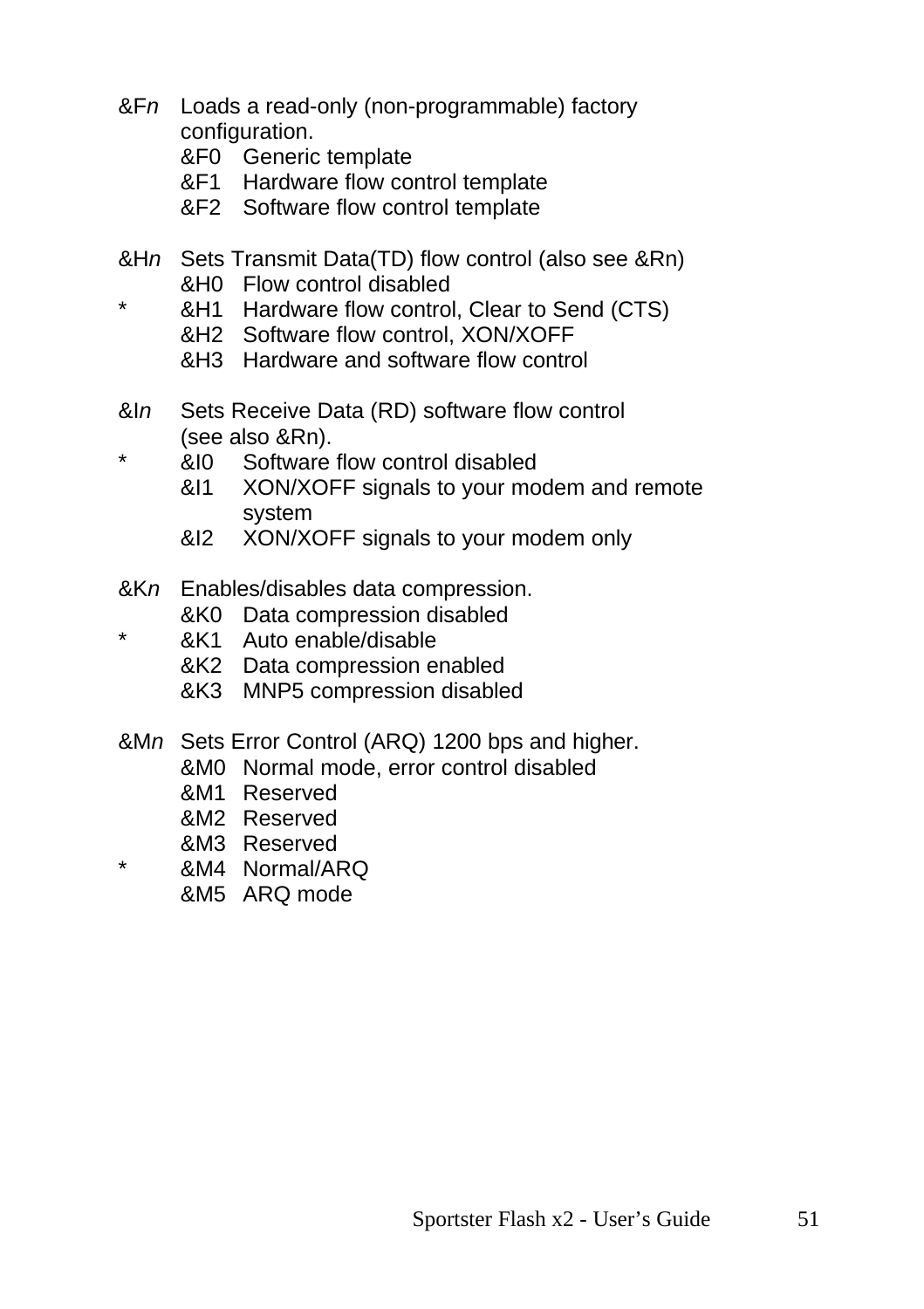&N*n* Sets connect speed. If connection cannot be established at this speed, the modem will hang up.

| * | &N0  | Variable rate |
|---|------|---------------|
|   | &N1  | 300 bps       |
|   | &N2  | 1200 bps      |
|   | &N3. | 2400 bps      |
|   | &N4  | 4800 bps      |
|   | &N5  | 7200 bps      |
|   | &N6  | 9600 bps      |
|   | &N7  | 12,000 bps    |
|   | &N8  | 14,400 bps    |
|   | &N9  | 16,800 bps    |
|   | &N10 | 19,200 bps    |
|   | &N11 | 21,600 bps    |
|   | &N12 | 24,000 bps    |
|   | &N13 | 26,400 bps    |
|   | &N14 | 28,800 bps    |
|   | &N15 | 31,200 bps    |
|   | &N16 | 33,600 bps    |
|   | &N17 | 33,333 bps    |
|   | &N18 | 37,333 bps    |
|   | &N19 | 41,333 bps    |
|   | &N20 | 42,666 bps    |
|   | &N21 | 44,000 bps    |
|   | &N22 | 45,333 bps    |
|   | &N23 | 46,666 bps    |
|   | &N24 | 48,000 bps    |
|   | &N25 | 49,333 bps    |
|   | &N26 | 50,666 bps    |
|   | &N27 | 52,000 bps    |
|   | &N28 | 53,333 bps    |
|   | &N29 | 54,666 bps    |
|   | &N30 | 56,000 bps    |
|   | &N31 | 57,333 bps    |

**Note:** When &N is used in conjunction with &U, &N sets the highest speed at which your modem will connect, and &U sets the lowest speed at which the modems will connect. The factory default settings for these values should be sufficient for most users.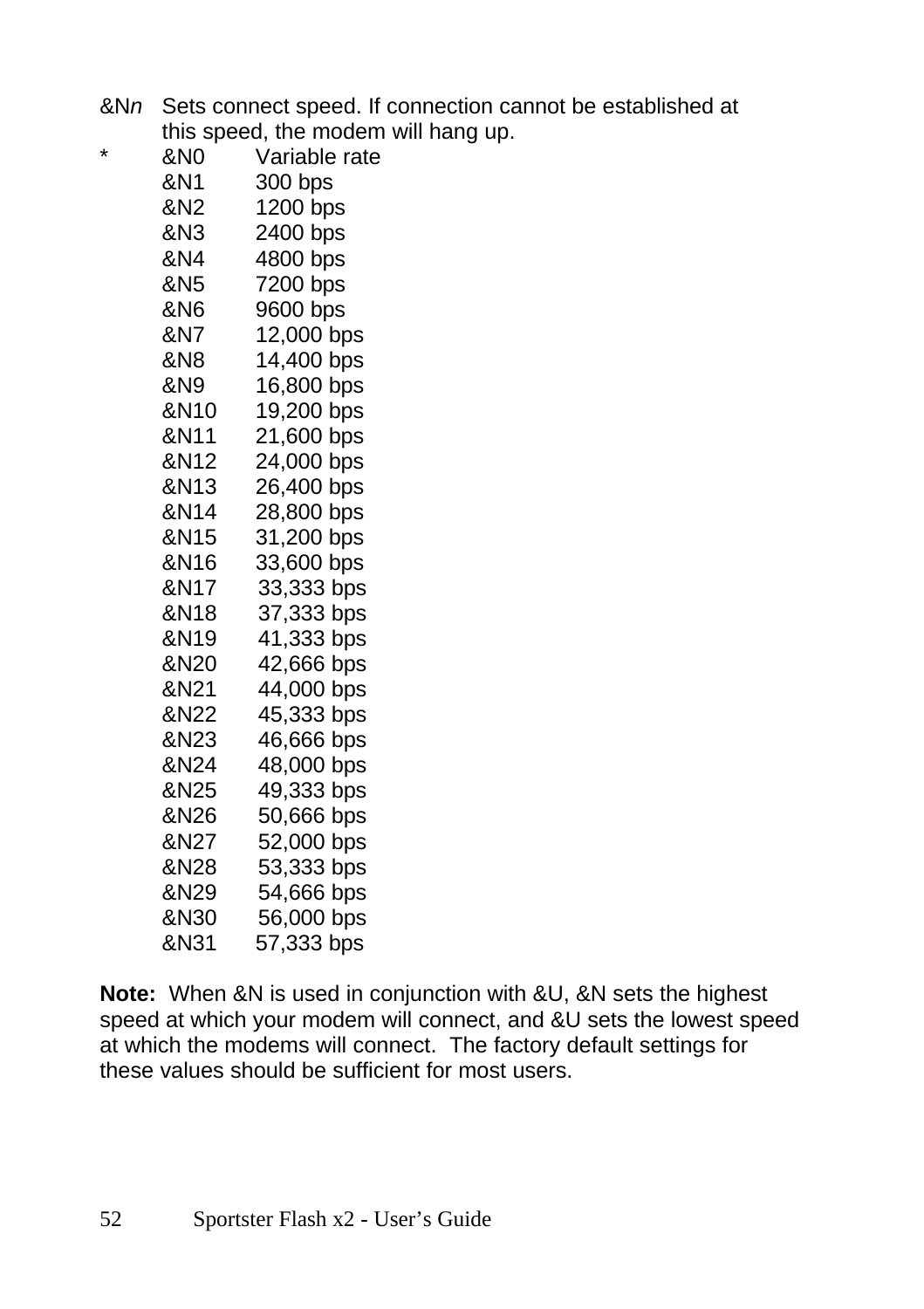|        | $&N=0$                                                                    | &N>0                                        |
|--------|---------------------------------------------------------------------------|---------------------------------------------|
| $&U=0$ | Connects at best possible<br>speed between your modem<br>and remote modem | Connects at speed defined<br>by &N          |
| &U>0   | Connects at any speed<br>faster than the value of &U.                     | Connects at any speed<br>between &N and &U. |

- &R*n* Sets Receive Data (RD) hardware flow control, Request to Send (RTS) (see also &In and &Hn). &R0 Reserved &R1 Modem ignores RTS
- &R2 Received Data to computer only on RTS
- &S*n* Controls Data Set Ready (DSR) operations.
	- $&$  &S0 DSR override; always ON
		- &S1 Modem controls DSR
- &T*n* Begins test modes.
	- &T0 Ends testing
	- &T1 Initiates Analogue Loopback
	- &T2 Reserved
	- &T3 Initiates Local Digital Loopback
	- &T4 Enables Remote Digital Loopback
	- **&T5** Prohibits Remote Digital Loopback
		- &T6 Initiates Remote Digital Loopback
		- &T7 Initiates Remote Digital with self-test and error detector
		- &T8 Initiates Analogue Loopback with self-test and error detector
- &U*n* Sets floor connect speed when &Un is set greater than 0. &Nn is the ceiling connect speed. See &Nn.
	- &U0 Disabled<br>&U1 300 bps
	- 300 bps
	- &U2 1200 bps
	- &U3 2400 bps
	- &U4 4800 bps
	- &U5 7200 bps
	- &U6 9600 bps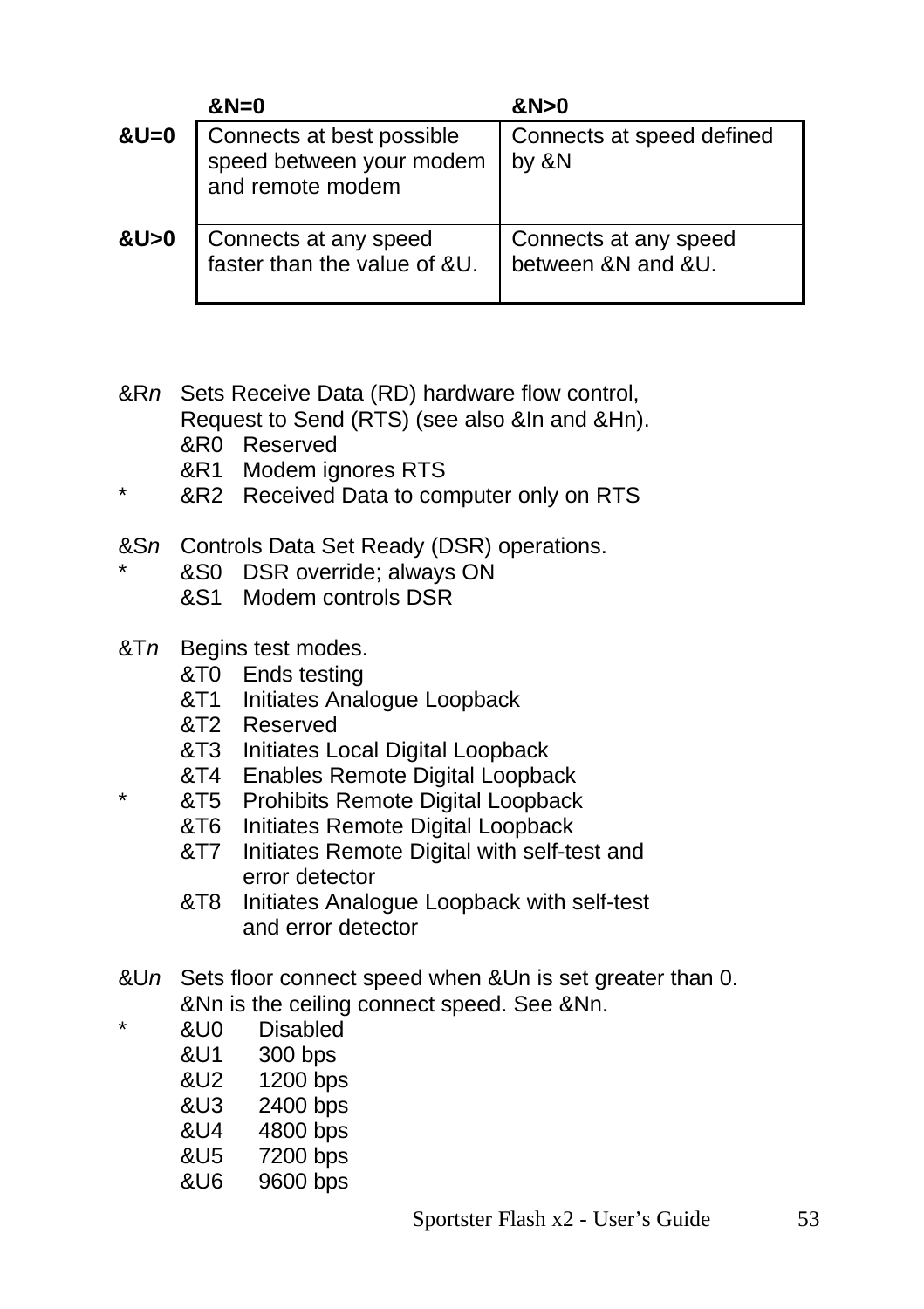| &U7  | 12,000 bps |
|------|------------|
| &U8. | 14,400 bps |
| &U9. | 16,800 bps |
| &U10 | 19,200 bps |
| &U11 | 21,600 bps |
| &U12 | 24,000 bps |
| &U13 | 26,400 bps |
| &U14 | 28,800 bps |
| &U15 | 31,200 bps |
| &U16 | 33,600 bps |
| &U17 | 33,333 bps |
| &U18 | 37,333 bps |
| &U19 | 41,333 bps |
| &U20 | 42,666 bps |
| &U21 | 44,000 bps |
| &U22 | 45,333 bps |
| &U23 | 46,666 bps |
| &U24 | 48,000 bps |
| &U25 | 49,333 bps |
| &U26 | 50,666 bps |
| &U27 | 52,000 bps |
| &U28 | 53,333 bps |
| &U29 | 54,666 bps |
| &U30 | 56,000 bps |
| &U31 | 57,333 bps |

- &W*n* Writes current configuration to NVRAM templates.
	- &W0 Modifies the NVRAM 0 template (Y0)
	- &W1 Modifies the NVRAM 1 template (Y1)
- &Y*n* Sets break handling.
	- &Y0 Destructive, but doesn't send break
- \* &Y1 Destructive, expedited
	- &Y2 Non-destructive, expedited
	- &Y3 Reserved
- &Zn=s Writes phone number string s to NVRAM at position  $n (n = 0*3)$ .
- &Zn=L Writes last executed dial string to NVRAM at position  $n (n = 0*3)$ .
- &Zn? Displays the phone number stored at position
- 54 Sportster Flash x2 User's Guide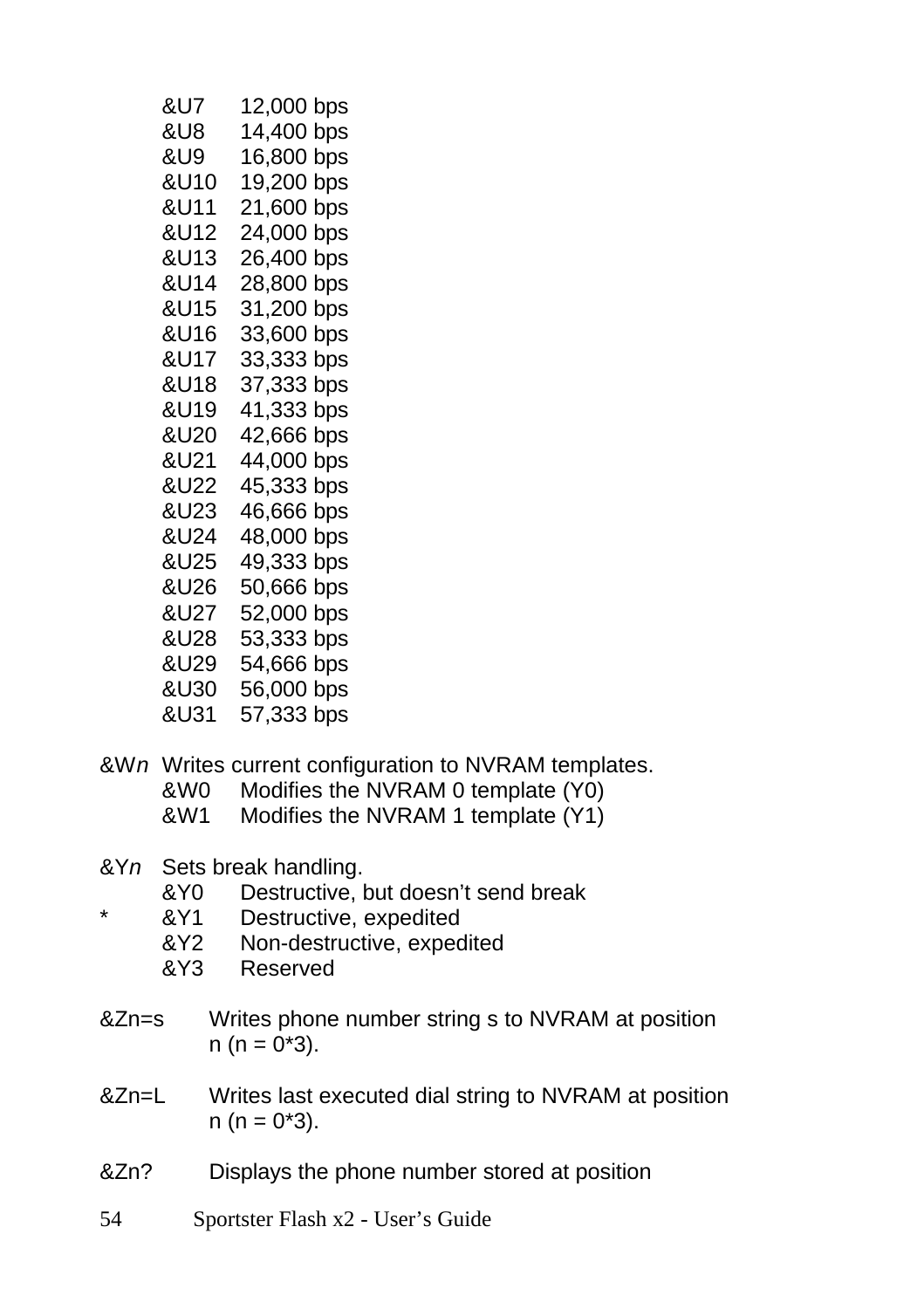$n (n = 0*3)$ .

- <Ctrl>C Cancels the display of the help screens.
- <Ctrl>K Cancels the display of the help screens.
- <Ctrl>S Pauses help screens.
- +++ Escapes to online-command mode.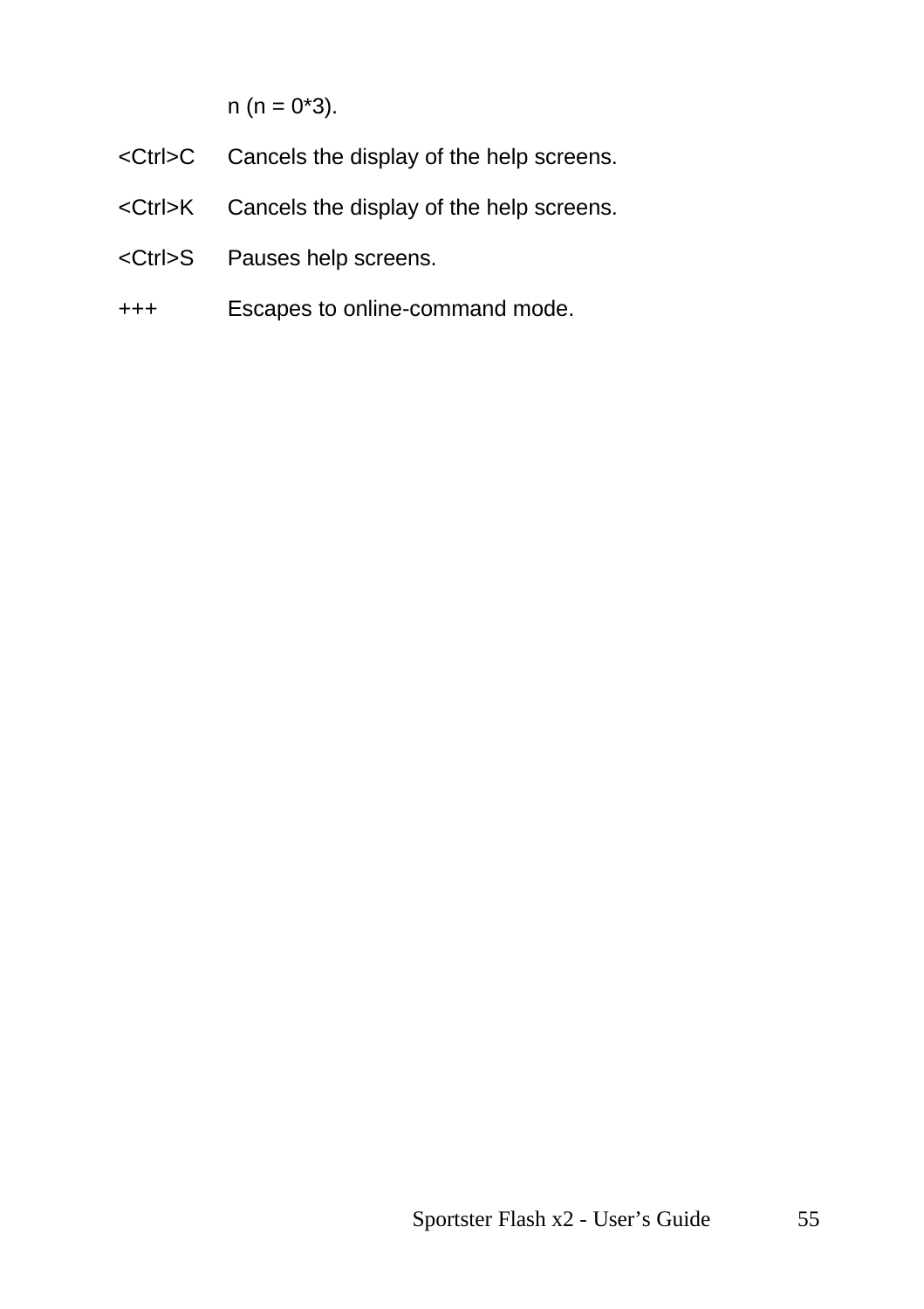## **S-Registers**

To change a setting, use the ATSr=n command, where r is the register and n is a decimal value from 0\*255 (unless otherwise indicated).

| Register       | <b>Default</b> | <b>Function</b>                                                                                                                             |
|----------------|----------------|---------------------------------------------------------------------------------------------------------------------------------------------|
| S <sub>0</sub> | 1              | Sets the number of rings on which to<br>answer in Auto Answer Mode. When set<br>to 0, Auto Answer is disabled.                              |
| S <sub>1</sub> | 0              | Counts and stores the number of rings<br>from an incoming call (read only).                                                                 |
| S <sub>2</sub> | 43             | Stores the ASCII decimal code for the<br>escape code character. Default character<br>is "+."                                                |
| S3             | 13             | Stores the ASCII code for the Carriage<br>Return character <cr>.</cr>                                                                       |
| S <sub>4</sub> | 10             | Stores the ASCII decimal code for the Line<br>Feed character <lf>.</lf>                                                                     |
| S <sub>5</sub> | 8              | Stores the ASCII decimal code for the<br>Backspace character <bs>.</bs>                                                                     |
| S <sub>6</sub> | 4              | Sets the number of seconds the modem<br>waits for dial tone before dialling.                                                                |
| S7             | 60             | Sets the number of seconds the modem<br>waits for a carrier or answers before<br>returning on-hook and sending a No Carrier<br>result code. |
| S8             | 2              | Sets the duration, in seconds, for the pause<br>(,) option in the Dial command.                                                             |
| S9             | 6              | Sets the required duration, in tenths of a<br>second, of the remote modem's carrier signal<br>before recognition by your modem.             |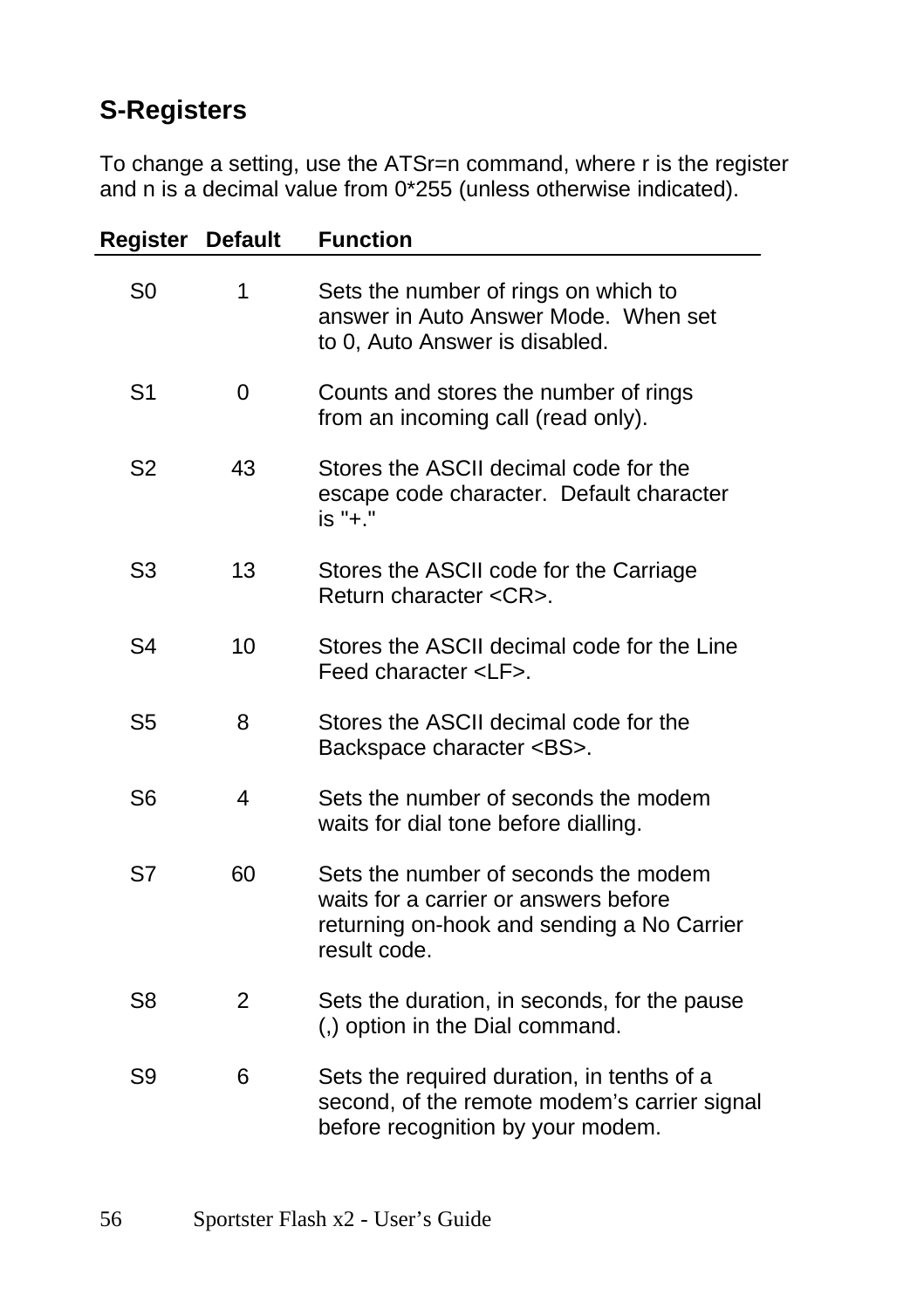| Register        | <b>Default</b> | <b>Function</b>                                                                                                                                                                                                                                                                                                                                                                                                  |
|-----------------|----------------|------------------------------------------------------------------------------------------------------------------------------------------------------------------------------------------------------------------------------------------------------------------------------------------------------------------------------------------------------------------------------------------------------------------|
| S <sub>10</sub> | 7              | Sets the duration, in tenths of a second, that<br>the modem waits after loss of carrier before<br>hanging up. This guard time allows the<br>modem to distinguish between a line hit, or<br>other disturbances that momentarily break the<br>connection, from a true disconnect (hang up)<br>by the remote modem.                                                                                                 |
|                 |                | While we don't recommend connecting the<br>modem to a line with call waiting, if you have<br>it, you may wish to adjust this setting upward<br>to prevent the modem from misinterpreting<br>the second call signal as a disconnect by the<br>remote modem. A better alternative is to ask<br>your phone company how to temporarily<br>disable call waiting (usually *70). For<br>example: ATDT *70 phone number. |
|                 |                | Note: If you set $S10 = 255$ , the modem will<br>not hang up when carrier is lost. Dropping<br>DTR hangs up the modem.                                                                                                                                                                                                                                                                                           |
| S <sub>11</sub> | 72             | Sets the duration and spacing, in<br>milliseconds, for tone dialling.                                                                                                                                                                                                                                                                                                                                            |
| S12             | 50             | Sets the duration, in fiftieths of a second, of<br>the guard time for the escape code<br>sequence.                                                                                                                                                                                                                                                                                                               |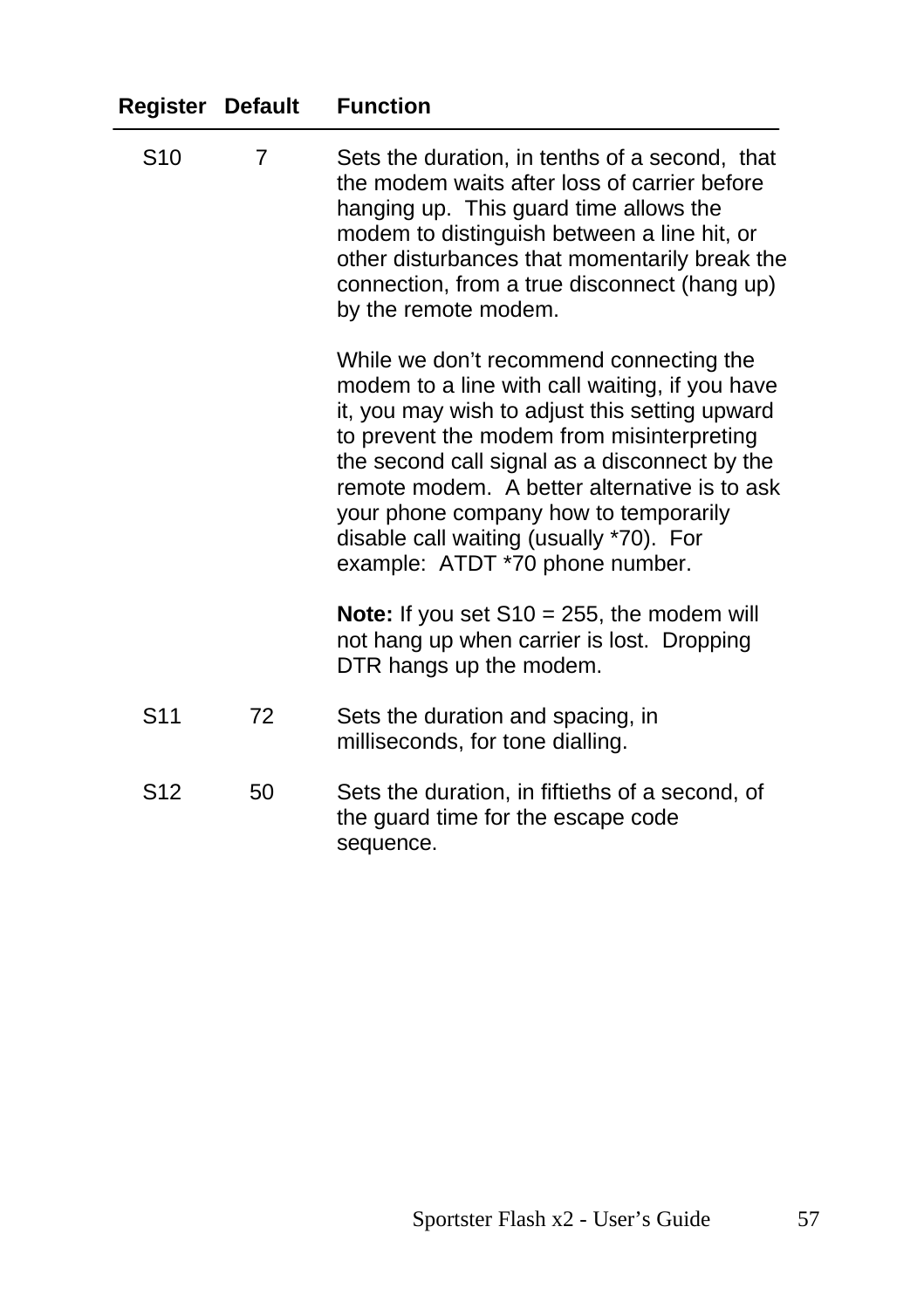| Register Default |   |                                                                                                                                                                                                             | <b>Function</b> |                              |  |
|------------------|---|-------------------------------------------------------------------------------------------------------------------------------------------------------------------------------------------------------------|-----------------|------------------------------|--|
| S <sub>13</sub>  | 0 | Bit-mapped register. Select the bit(s) you<br>want on and set S13 to the total of the<br>values in the Value column. For example,<br>$ATS13 = 17$ enables bit 0 (value is 1) and<br>bit 4 (value is $16$ ). |                 |                              |  |
|                  |   | Bit                                                                                                                                                                                                         | Value           | <b>Result</b>                |  |
|                  |   | 0                                                                                                                                                                                                           | 1               | Reset when DTR drops.        |  |
|                  |   | 1                                                                                                                                                                                                           | 2               | Reset non-MNP transmit       |  |
|                  |   |                                                                                                                                                                                                             |                 | buffer from 1.5K to 128      |  |
|                  |   |                                                                                                                                                                                                             |                 | bytes.*                      |  |
|                  |   | $\overline{\mathbf{c}}$                                                                                                                                                                                     | 4               | Set backspace key to delete. |  |
|                  |   | 3                                                                                                                                                                                                           | 8               | On DTR signal, auto dial the |  |
|                  |   |                                                                                                                                                                                                             |                 | number stored in NVRAM at    |  |
|                  |   |                                                                                                                                                                                                             |                 | position 0.                  |  |
|                  |   | 4                                                                                                                                                                                                           | 16              | At power on/reset, Auto Dial |  |
|                  |   |                                                                                                                                                                                                             |                 | the number stored in NVRAM   |  |
|                  |   |                                                                                                                                                                                                             |                 | at position 0.               |  |
|                  |   | 5                                                                                                                                                                                                           | 32              | Reserved.                    |  |
|                  |   | 6                                                                                                                                                                                                           | 64              | Reserved.                    |  |
|                  |   | $\overline{7}$                                                                                                                                                                                              | 128             | Disconnect on escape code.   |  |

\* The 1.5K-byte non-ARQ buffer allows data transfer with Xmodem- and Ymodem-type file transfer protocols without using flow control. The 128-byte option lets remote users with slower modems keep data you're sending from scrolling off their screens. When remote users send your computer an XOFF (Ctrl-S) and you stop transmitting, the data in transit from your modem's buffer doesn't exceed the size of their screen.

This is also very helpful in situations when a remote modem/printer application is losing characters.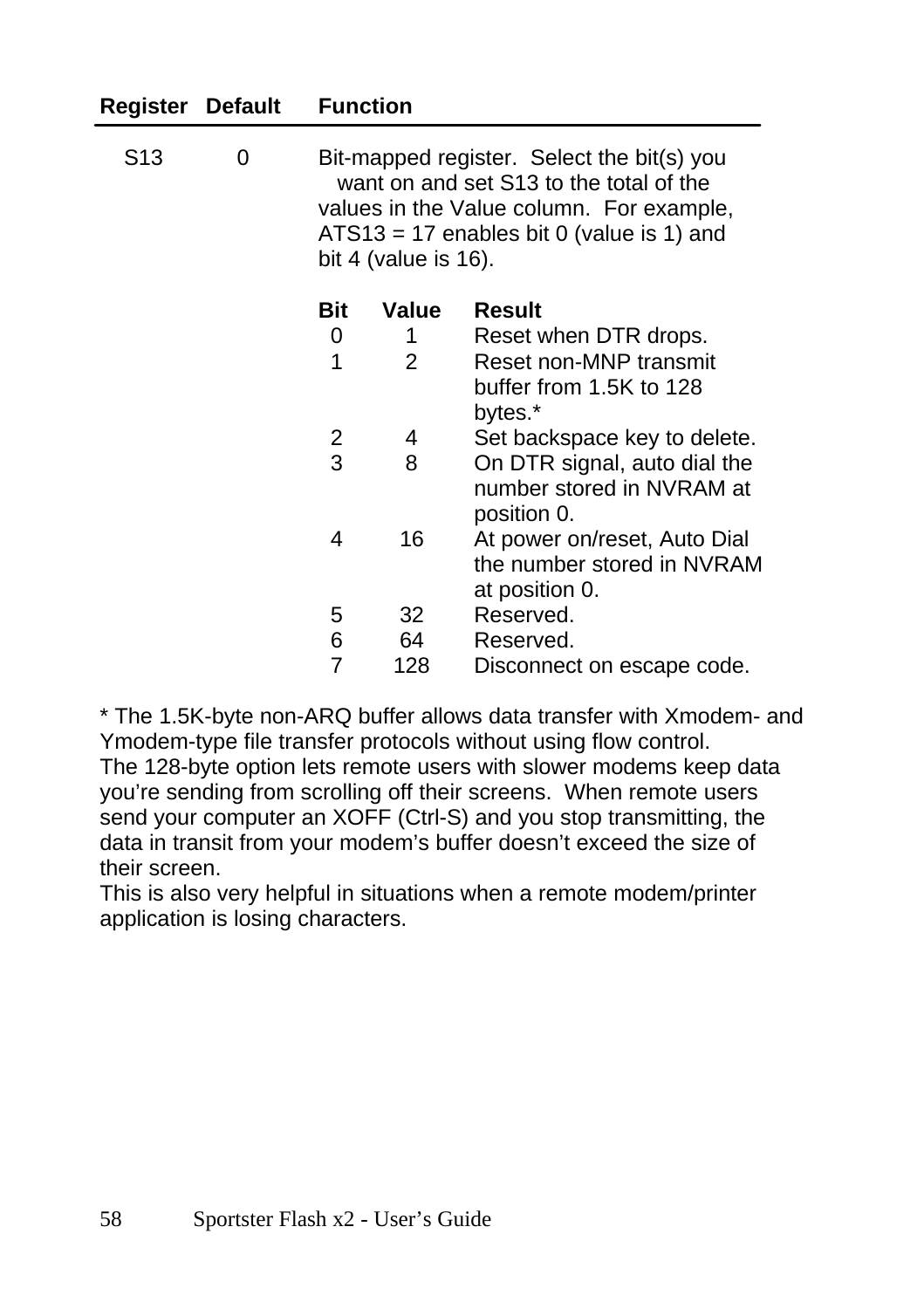| <b>Register</b> | <b>Default</b> | <b>Function</b>                                                              |                                              |                                                                                                                                                                                                   |
|-----------------|----------------|------------------------------------------------------------------------------|----------------------------------------------|---------------------------------------------------------------------------------------------------------------------------------------------------------------------------------------------------|
| S <sub>14</sub> | 0              |                                                                              | Reserved.                                    |                                                                                                                                                                                                   |
| S <sub>15</sub> | 0              | Bit-mapped register setup. To set the<br>register, see instructions for S13. |                                              |                                                                                                                                                                                                   |
|                 |                | <b>Bit</b><br>0<br>1                                                         | Value<br>1<br>$\overline{2}$                 | <b>Result</b><br>Disable ARQ/MNP for V.22.<br>Disable ARQ/MNP for<br>V.22 bis.                                                                                                                    |
|                 |                | 2<br>3                                                                       | 4<br>8                                       | Disable ARQ/MNP for<br>V.32/V.32bis.<br>Disable MNP                                                                                                                                               |
|                 |                | 4<br>5<br>6<br>7                                                             | 16<br>32<br>64<br>128                        | handshake.<br>Disable MNP level 4.<br>Disable MNP level 3.<br>MNP incompatibility.<br>Disable V.42 operation.                                                                                     |
| S <sub>16</sub> | 0              |                                                                              |                                              | Bit-mapped register setup. To set the<br>register, see instructions for S13.                                                                                                                      |
|                 |                | <b>Bit</b><br>0<br>1<br>$2 - 7$                                              | <b>Value</b><br>1<br>$\overline{2}$<br>4-128 | <b>Result</b><br>Reserved.<br>Touch tone dialling test.<br>Reserved.                                                                                                                              |
| S <sub>17</sub> | 0              |                                                                              | Reserved.                                    |                                                                                                                                                                                                   |
| S <sub>18</sub> | 0              |                                                                              | range is 1-255.                              | Test timer for &T loopback testing.<br>Sets the time in seconds of testing<br>before the modem automatically times<br>out and terminates the test. When<br>set to 0, the timer is disabled. Valid |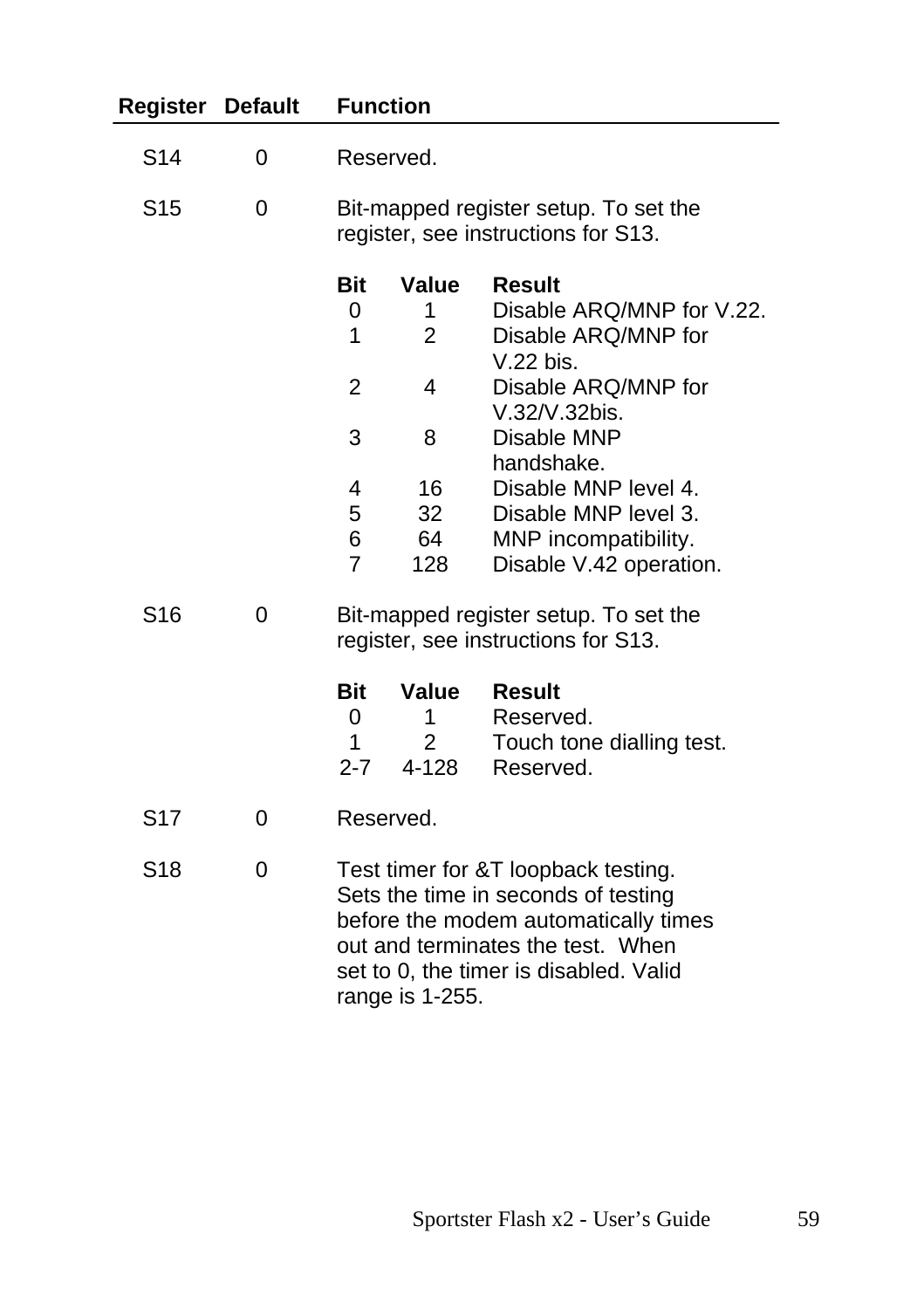| Register         | <b>Default</b> | <b>Function</b>                                                                                                                                                                                                                                                                                                     |
|------------------|----------------|---------------------------------------------------------------------------------------------------------------------------------------------------------------------------------------------------------------------------------------------------------------------------------------------------------------------|
| S19              | 0              | Sets the duration, in minutes, for the<br>inactivity timer. The timer activates when<br>there is no data activity on the phone line; at<br>time-out the modem hangs up. $S19 = 0$<br>disables the timer.                                                                                                            |
| S <sub>20</sub>  | 0              | Reserved.                                                                                                                                                                                                                                                                                                           |
| S <sub>21</sub>  | 10             | Sets the length, in 10-millisecond units, of<br>breaks sent from the modem to the computer;<br>applies to MNP or V.42 mode only.                                                                                                                                                                                    |
| S <sub>22</sub>  | 17             | Stores the ASCII decimal code for the<br>XON character.                                                                                                                                                                                                                                                             |
| S <sub>2</sub> 3 | 19             | Stores the ASCII decimal code for the<br>XOFF character.                                                                                                                                                                                                                                                            |
| S <sub>24</sub>  | 0              | Reserved.                                                                                                                                                                                                                                                                                                           |
| S <sub>25</sub>  | 20             | Sets the duration, in hundredths of a<br>second, that DTR must be dropped so<br>that the modem doesn't interpret a random<br>glitch as a DTR loss. (Most users will want to<br>use the default; this register is useful for<br>setting compatibility with older systems<br>running under older operating software.) |
| S <sub>26</sub>  | 0              | Reserved.                                                                                                                                                                                                                                                                                                           |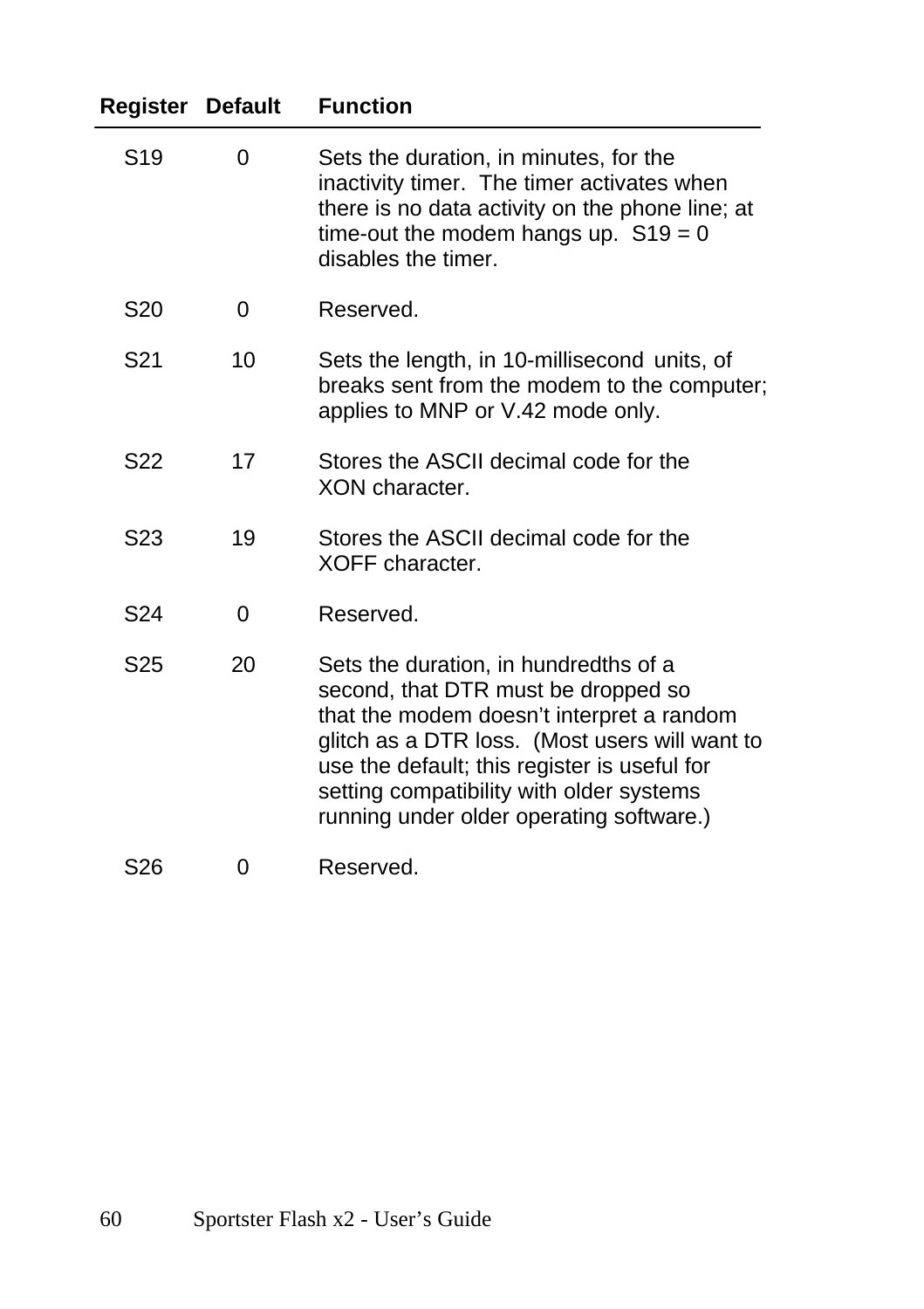| <b>Register</b> | <b>Default</b><br>1 | <b>Function</b><br>Bit-mapped register setup. To set the<br>register, see instructions for S13. |                |                                                                                                                                                                                                                                                                                                                                          |  |
|-----------------|---------------------|-------------------------------------------------------------------------------------------------|----------------|------------------------------------------------------------------------------------------------------------------------------------------------------------------------------------------------------------------------------------------------------------------------------------------------------------------------------------------|--|
| S27             |                     |                                                                                                 |                |                                                                                                                                                                                                                                                                                                                                          |  |
|                 |                     | <b>Bit</b><br>$\Omega$                                                                          | Value<br>1     | <b>Result</b><br>Enables ITU-T V.21<br>modulation at 300 bps for<br>overseas calls; in V.21<br>mode, the modem answers<br>both overseas and domestic<br>(U.S. and Canada) calls, but<br>only originates V.21 calls.<br>(Default Bell 103)                                                                                                |  |
|                 |                     | 1                                                                                               | $\overline{2}$ | Enables unencoded (non-<br>trellis coded) modulation in<br>V.32 mode; rarely used part<br>of ITU-T Recommendation<br>V.32.                                                                                                                                                                                                               |  |
|                 |                     |                                                                                                 | 4              | Disables V.32 modulation.                                                                                                                                                                                                                                                                                                                |  |
|                 |                     | 2<br>3                                                                                          | 8              | Disables 2100 Hz answer<br>tone to allow two V.42<br>modems to connect<br>more quickly.                                                                                                                                                                                                                                                  |  |
|                 |                     | 4                                                                                               | 16             | Enables V.23 fallback mode.                                                                                                                                                                                                                                                                                                              |  |
|                 |                     | 5                                                                                               | 32             | Disables V.32 bis mode.                                                                                                                                                                                                                                                                                                                  |  |
|                 |                     | 6<br>$\overline{7}$                                                                             | 64<br>128      | Reserved.<br>Software compatibility mode.<br>This setting disables the<br>codes and displays the 9600<br>code instead. The actual rate<br>of the call can be viewed on<br>the ATI6 screen. Used for<br>unusual software<br>incompatibilities. Some<br>software may not accept<br>7200, 12.000 and 14.400 bps<br>or greater result codes. |  |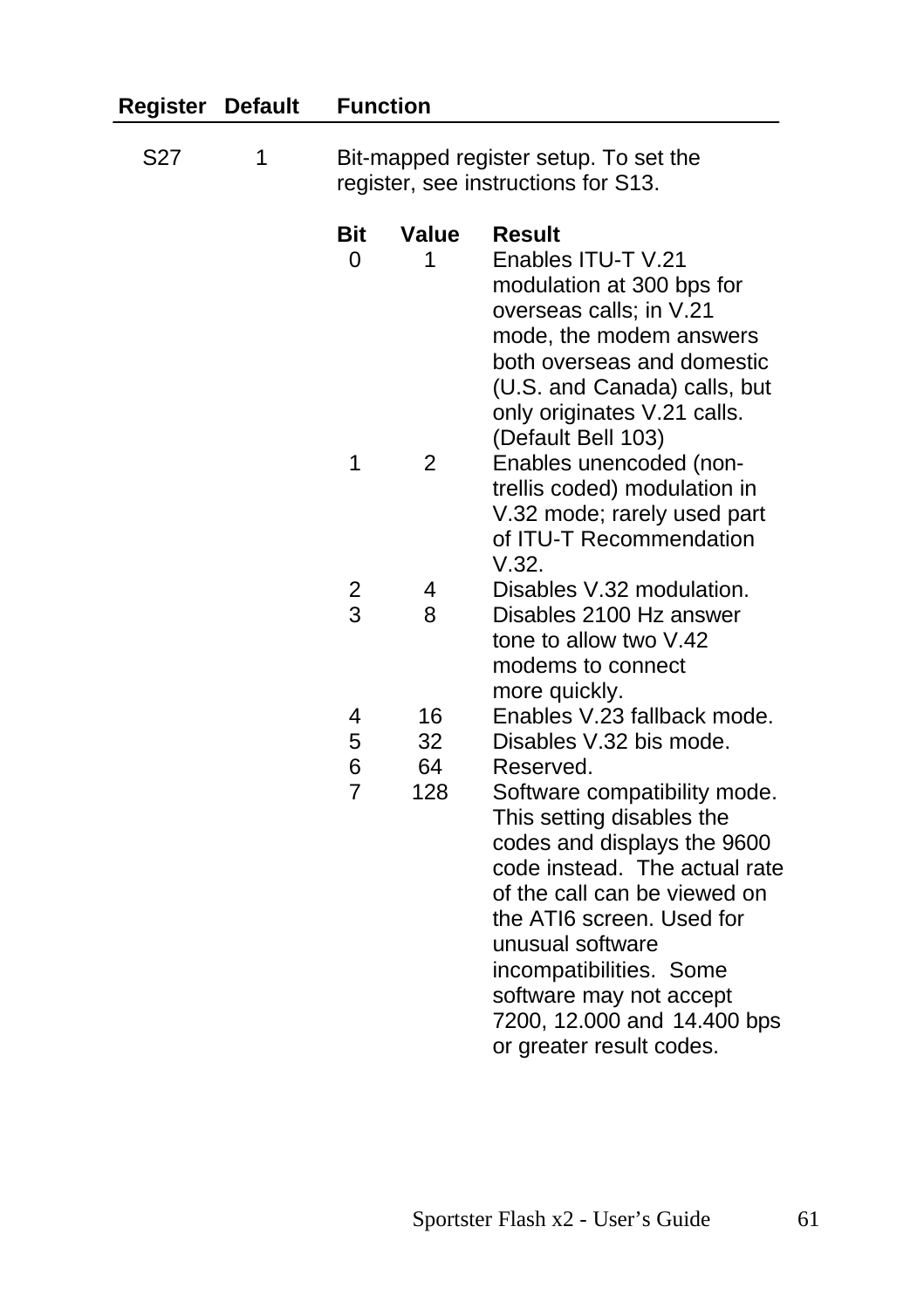| <b>Register Default</b> |                | <b>Function</b>                                                                                                      |                                                                              |                                                                                                                                                                                               |  |
|-------------------------|----------------|----------------------------------------------------------------------------------------------------------------------|------------------------------------------------------------------------------|-----------------------------------------------------------------------------------------------------------------------------------------------------------------------------------------------|--|
| S28                     | 0              | Eliminates the V.32 answer tones for a faster<br>connection.<br>Default item, all times are in tenths of<br>seconds. |                                                                              |                                                                                                                                                                                               |  |
|                         | 8              |                                                                                                                      |                                                                              |                                                                                                                                                                                               |  |
|                         | 255            |                                                                                                                      | 9600 bps.                                                                    | Disables all connections except V.32 at                                                                                                                                                       |  |
| S <sub>29</sub>         | 20             | Sets the duration, in tenths of a second, of<br>the V.21 answer mode fallback timer.                                 |                                                                              |                                                                                                                                                                                               |  |
| S30                     | 20             | Reserved.                                                                                                            |                                                                              |                                                                                                                                                                                               |  |
| S31                     | 128            | Volume control for speakerphone.                                                                                     |                                                                              |                                                                                                                                                                                               |  |
| S32                     | $\overline{2}$ | Bit mapped register setup. To set the<br>register, see the instructions for S13.                                     |                                                                              |                                                                                                                                                                                               |  |
|                         |                | Bit<br>0<br>1<br>$\overline{2}$<br>3<br>4<br>5<br>6<br>$\overline{7}$                                                | Value<br>1<br>$\overline{2}$<br>$\overline{4}$<br>8<br>16<br>32<br>64<br>128 | <b>Result</b><br>V.8 Call Indicate enabled.<br>Enables V.8 mode.<br>Disable V.FC modulation.<br>Disable V.34 modulation.<br>Disable 33.6 kbps support.<br>Reserved.<br>Reserved.<br>Reserved. |  |
| S33                     | 0              | Bit mapped register setup. To set the register,<br>see the instructions for S13.                                     |                                                                              |                                                                                                                                                                                               |  |
|                         |                | Bit                                                                                                                  | <b>Value</b>                                                                 | Result                                                                                                                                                                                        |  |
|                         |                | 0                                                                                                                    | 1                                                                            | Disable 2400 symbol rate.                                                                                                                                                                     |  |
|                         |                | 1                                                                                                                    | $\overline{2}$                                                               | Disable 2743 symbol rate.                                                                                                                                                                     |  |
|                         |                | 2                                                                                                                    | 4                                                                            | Disable 2800 symbol rate.                                                                                                                                                                     |  |
|                         |                | 3                                                                                                                    | 8                                                                            | Disable 3000 symbol rate.                                                                                                                                                                     |  |
|                         |                | 4                                                                                                                    | 16                                                                           | Disable 3200 symbol rate.                                                                                                                                                                     |  |
|                         |                | 5                                                                                                                    | 32                                                                           | Disable 3429 rate.                                                                                                                                                                            |  |
|                         |                | 6                                                                                                                    | 64                                                                           | Reserved.                                                                                                                                                                                     |  |
|                         |                | $\overline{7}$                                                                                                       | 128                                                                          | Disable shaping.                                                                                                                                                                              |  |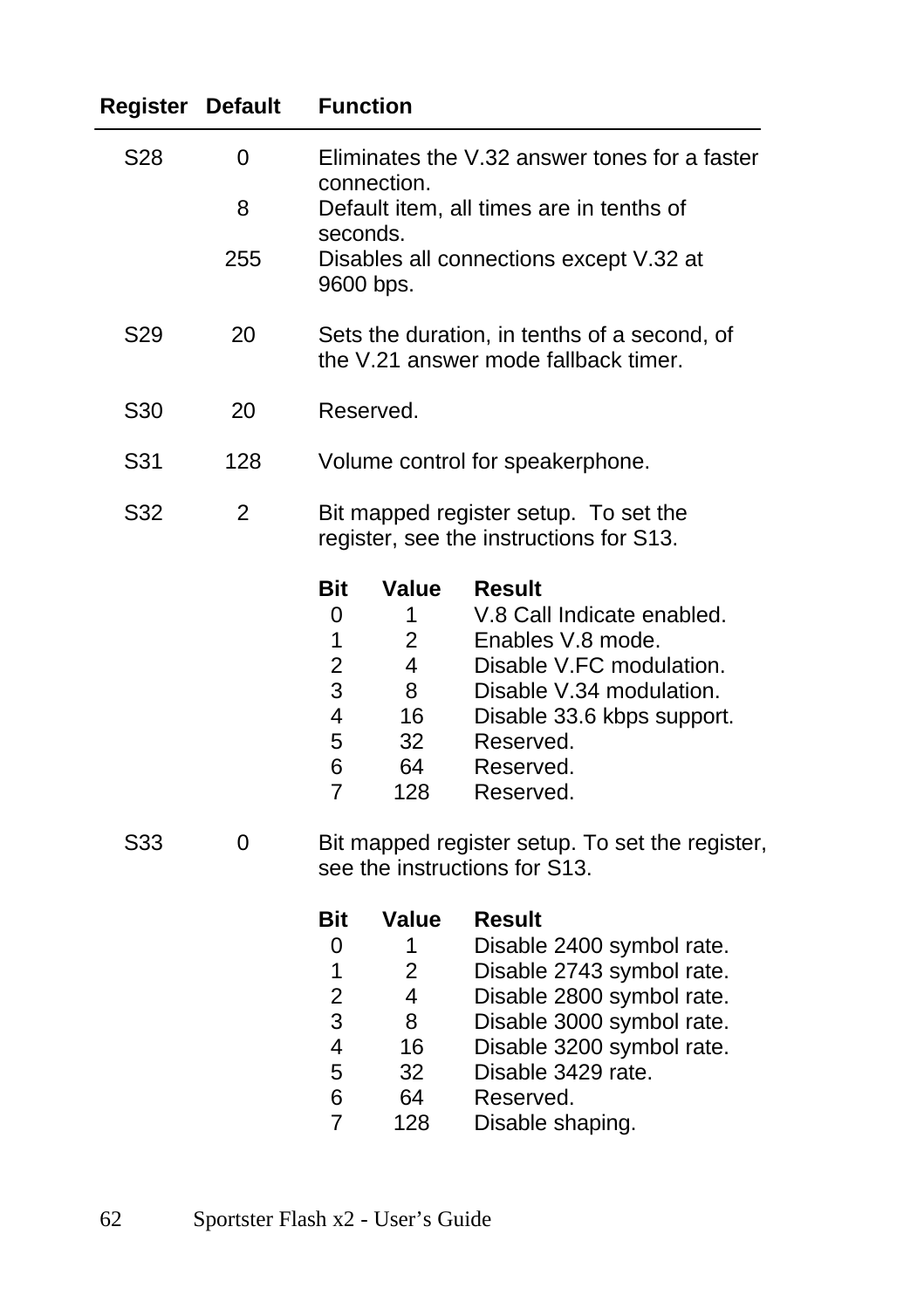| Register | <b>Default</b> | <b>Function</b>                                                                                                                                                                                                                                                                                                                                                                                                                                                                   |           |                                     |
|----------|----------------|-----------------------------------------------------------------------------------------------------------------------------------------------------------------------------------------------------------------------------------------------------------------------------------------------------------------------------------------------------------------------------------------------------------------------------------------------------------------------------------|-----------|-------------------------------------|
| S34      | 0              | Bit mapped register setup. To set registers,<br>see instructions for S13.                                                                                                                                                                                                                                                                                                                                                                                                         |           |                                     |
|          |                | <b>Bit</b>                                                                                                                                                                                                                                                                                                                                                                                                                                                                        | Value     | <b>Result</b>                       |
|          |                | 0                                                                                                                                                                                                                                                                                                                                                                                                                                                                                 | 1         | Disable 8S-2D trellis<br>encoding.  |
|          |                | 1                                                                                                                                                                                                                                                                                                                                                                                                                                                                                 | 2         | Disable 16S-4D trellis<br>encoding. |
|          |                | $\overline{2}$                                                                                                                                                                                                                                                                                                                                                                                                                                                                    | 4         | Disable 32S-2D trellis<br>encoding. |
|          |                | 3                                                                                                                                                                                                                                                                                                                                                                                                                                                                                 | 8         | Disable 64S-4D trellis<br>encoding. |
|          |                | 4                                                                                                                                                                                                                                                                                                                                                                                                                                                                                 | 16        | Disable non-linear coding.          |
|          |                | 5                                                                                                                                                                                                                                                                                                                                                                                                                                                                                 | 32        | Disable TX level deviation.         |
|          |                | 6                                                                                                                                                                                                                                                                                                                                                                                                                                                                                 | 64        | Disable Pre-emphasis.               |
|          |                | $\overline{7}$                                                                                                                                                                                                                                                                                                                                                                                                                                                                    | 128       | Disable Pre-coding.                 |
| S35-S37  |                |                                                                                                                                                                                                                                                                                                                                                                                                                                                                                   | Reserved. |                                     |
| S38      | 0              | Sets an optional delay, in seconds, before a<br>forced hang-up and clearing of the Transmit<br>buffer when DTR drops during an ARQ call.<br>This allows time for a remote modem to<br>acknowledge receipt of all transmitted data<br>before it is disconnected. The modem<br>immediately hangs up when DTR drops.<br>This option only applies to connections<br>terminated by dropping DTR. If the modem<br>receives the ATH command, it ignores S38<br>and immediately hangs up. |           |                                     |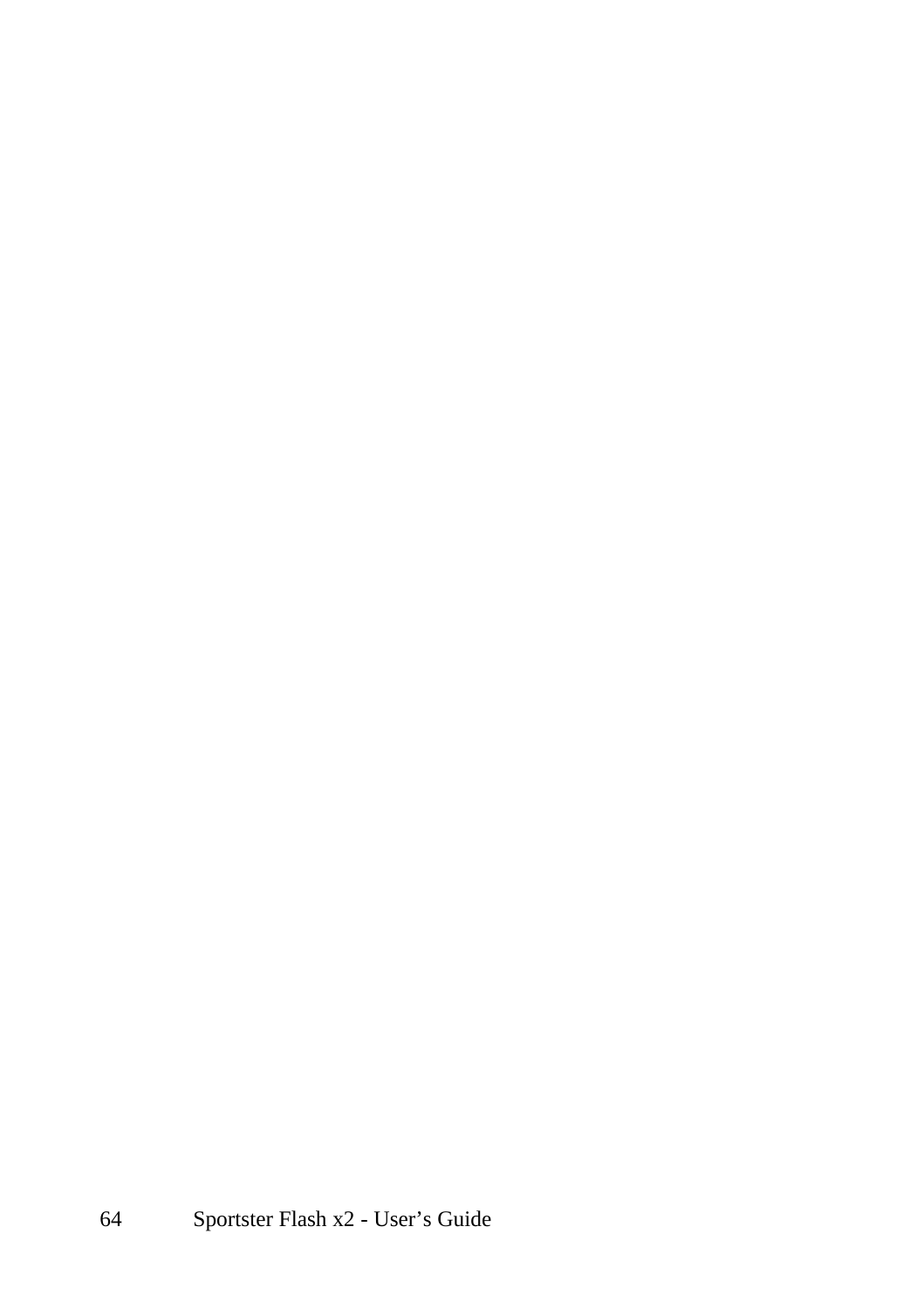# <span id="page-68-0"></span>**Sportster Flash Specifications**

| <b>Compatibility</b>                  | Data: ITU-T V.34 (Inc. 33,600bps), V.FC, ITU-T                           |
|---------------------------------------|--------------------------------------------------------------------------|
|                                       | V.32bis, V.23, V.22 bis, V.22, V.21 and Bell 212A,                       |
|                                       | 103.                                                                     |
|                                       | Send and receive Group III Fax,<br>Fax:                                  |
|                                       | Class 1, Class 2.0; ITU-T V.17, V.29, V.27 ter                           |
| <b>Speeds</b>                         | Data: 33.6K, 31.2K, 28.8K, 26.4K, 24K,                                   |
|                                       | 21.6K, 19.2K, 16.8K, 14.4K, 12K, 9600, 7200, 4800,                       |
|                                       | 2400, 1200, 1200/75/1200, 300 bps                                        |
|                                       | 14.4K, 12K, 9600, 7200, 4800, 2400<br>Fax:                               |
| <b>Error correction</b>               | ITU-T V.42, MNP 2-4                                                      |
| Data compression                      | ITU-T V.42 bis, MNP level 5                                              |
| <b>Operation</b>                      | Full/Half duplex on 2 wire telephone line                                |
| <b>Format (DTE-DCE)</b>               | Serial, binary, asynchronous                                             |
| <b>Command set</b>                    | Compatible with the AT command set; Fax mode: EIA                        |
|                                       | 578 Class 1, EIA 592 Class 2.0                                           |
| <b>Flow control</b>                   | XON/XOFF, RTS/CTS                                                        |
| <b>Telephone interface</b>            | <b>RJ11</b>                                                              |
| <b>Voice coding</b>                   | <b>IMA ADPCM</b>                                                         |
| <b>Tone detection</b>                 | <b>DTMF</b>                                                              |
| <b>Call differentiation</b>           | Toggle between voice, fax and data                                       |
| Silence detect                        | Adjustable level and duration                                            |
| <b>Dialling</b>                       | Pulse (pulses 0-9),                                                      |
|                                       | tone (DTMF 0-9, #, *)                                                    |
| Call status                           | Dial tone, busy tone, voice detect                                       |
|                                       | <b>Configuration storage</b> Two modem configurations and four telephone |
|                                       | numbers                                                                  |
| <b>Transmission level</b>             | $-10$ d $Bm$                                                             |
| <b>Reception sensitivity</b>          | -43dBm                                                                   |
| Operating temperatureFrom 0 to +50 °C |                                                                          |
| Storage temperature                   | From -40 to +70 $^{\circ}$ C                                             |
| <b>Transportation</b>                 |                                                                          |
| temperature                           | From -40 to $+70$ °C                                                     |
| <b>Operating humidity</b>             | From 20% to 80% without condensation                                     |
| <b>Storage humidity</b>               | From 5% to 90% without condensation                                      |
| <b>Operating altitude</b>             | 3000 meters                                                              |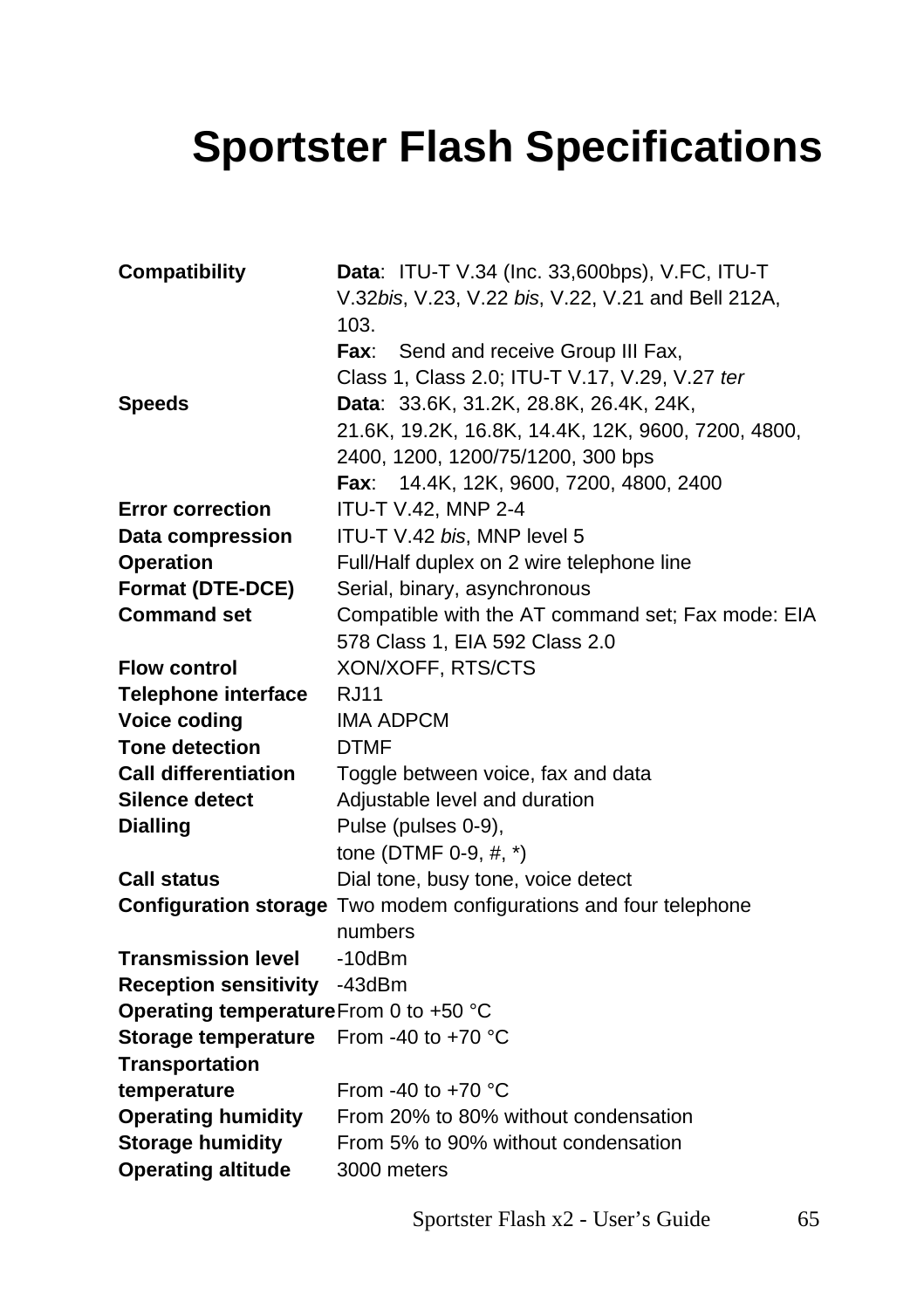#### <span id="page-69-0"></span>**CE Mark**

#### **Electromagnetic Compatibility**

This device complies with the following standards in accordance with the European Directives 89/336/EEC.

- Immunity EN 50082-1 06/92
- Emission EN 55022 class B 08/87

#### **Safety**

This device complies with the following standards in accordance with the European Directives 91/263/EEC EN 60950/A2 10/93 and EN 41003 08/93 The ports on this modem have the following safety status:

- Telephone line connector = TNV
- All other ports  $=$  SELV

These definitions are classified as per safety standard:

EN 60950/A2 10/93.

- SELV: Safety Extra Low Voltage
- TNV: Telecommunications Network Voltage, voltages in compliance with standard EN 41003 08/93 criteria.

#### **Ringer Equivalence Number (REN)**

The modem's REN (Ringer Equivalence Number) is 1.

The total of the RENs of all items connected to one telephone line must not exceed 4. As long as the total is 4 or less, the ringing characteristics of the connected items should not be affected.